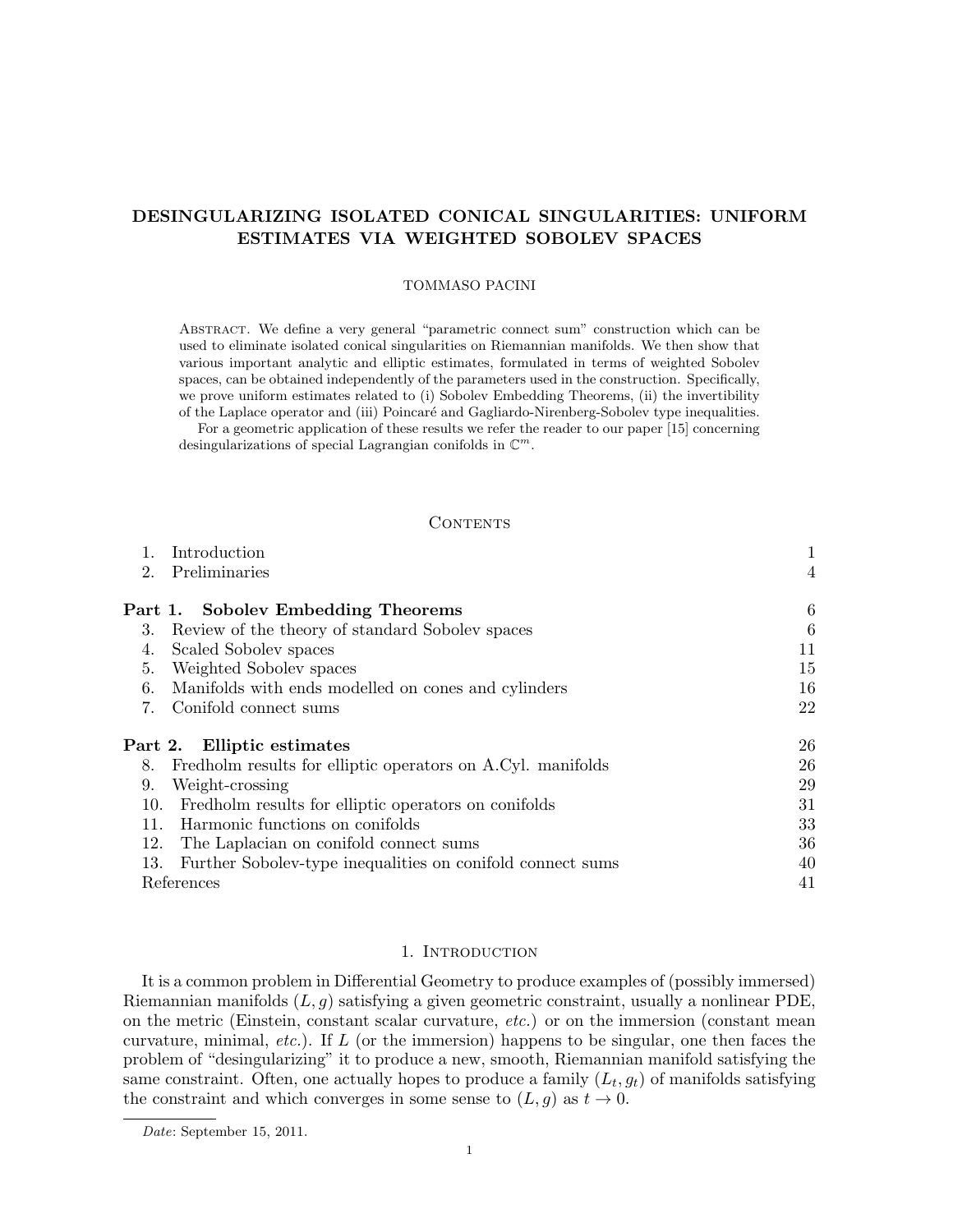Roughly speaking, the usual method for solving such desingularization problems is as follows. For simplicity, we focus on the situation where  $L$  has only isolated point singularities and the constraint is on the metric.

**Step 1:** For each singular point  $x \in L$ , we look for an explicit smooth "local model": *i.e.*, a manifold  $(\hat{L}, \hat{q})$  which satisfies a related, scale-invariant, constraint and which, outside of some compact region, is topologically and metrically similar to an annulus  $B(x, \epsilon_1) \setminus B(x, \epsilon_2)$  in L, centered in the singularity. We can then glue  $\hat{L}$  onto the manifold  $L\setminus B(x, \epsilon_2)$ , using the "neck region"  $B(x, \epsilon_1) \setminus B(x, \epsilon_2)$  to interpolate between the two metrics. The fact that the neck region is "small" is usually not a problem: one can simply rescale  $\hat{g}$  to  $t^2\hat{g}$  so that now  $(\hat{L}, t^2\hat{g})$  is of similar size. The resulting manifold, which we denote  $(\hat{L} \# L, \hat{g} \# g)$ , satisfies the constraints outside of the neck region simply by construction. If the interpolation is done carefully we also get very good control over what happens on the neck. We think of  $(\hat{L} \# L, \hat{g} \# q)$  as an "approximate solution" to the gluing problem. Rescaling also gives a way to build families: the idea is to glue  $(\hat{L}, t^2 \hat{g})$  into  $B(x, \epsilon_1) \setminus B(x, t_{\epsilon_2})$ , producing a family  $(L_t, g_t)$ ; intuitively, as  $t \to 0$  the compact region in  $\hat{L}$  collapses to the singular point x and  $L_t$  converges to L.

**Step 2:** We now need to perturb each  $(L_t, g_t)$  so that the resulting family satisfies the constraint globally. Thanks to a linearization process, the perturbation process often boils down to studying a linear elliptic system on  $g_t$ . One of the main problems is to verify that this system satisfies estimates which are uniform in  $t$ . This is the key to obtaining the desired perturbation for all sufficiently small  $t$ . Roughly speaking, there is often a delicate balance to be found as  $t \to 0$ : on the one hand, if  $L_t$  was built properly, as  $t \to 0$  it will get closer to solving the constraint; on the other hand, it becomes more singular. Uniform estimates are important in proving that this balance can be reached.

The geometric problem defines the differential operator to be studied. However, this operator is often fairly intrinsic, and can be defined independently of the geometric specifics. The necessary estimates may likewise be of a much more general nature. Filtering out the geometric "super-structure" and concentrating on the analysis of the appropriate category of abstract Riemannian manifolds will then enhance the understanding of the problem, leading to improved results and clarity. The first goal of this paper is thus to set up an abstract framework for dealing with gluing constructions and the corresponding uniform estimates. Here, "abstract" means: independent of any specific geometric problem. We focus on gluing constructions concerning Riemannian manifolds with isolated conical singularities. These are perhaps the simplest singularities possible, but in the gluing literature they often appear as an interesting and important case. Our framework involves two steps, parallel to those outlined above.

**Step A:** In Section 7 we define a general *connect sum* construction between Riemannian manifolds, extrapolating from standard desingularization procedures.

Step B: We show how to produce uniform estimates on these connect sum manifolds, by presenting a detailed analysis of three important problems: (i) Sobolev Embedding Theorems, (ii) invertibility of the Laplace operator, (iii) Poincaré and Gagliardo-Nirenberg-Sobolev type inequalities. The main results are Theorems 7.7, 12.2, 12.3, 13.1 and Corollary 13.2.

Our Step A is actually much more general than Step 1, as described above: it is specifically designed to deal with both compact and non-compact manifolds and it allows us to replace the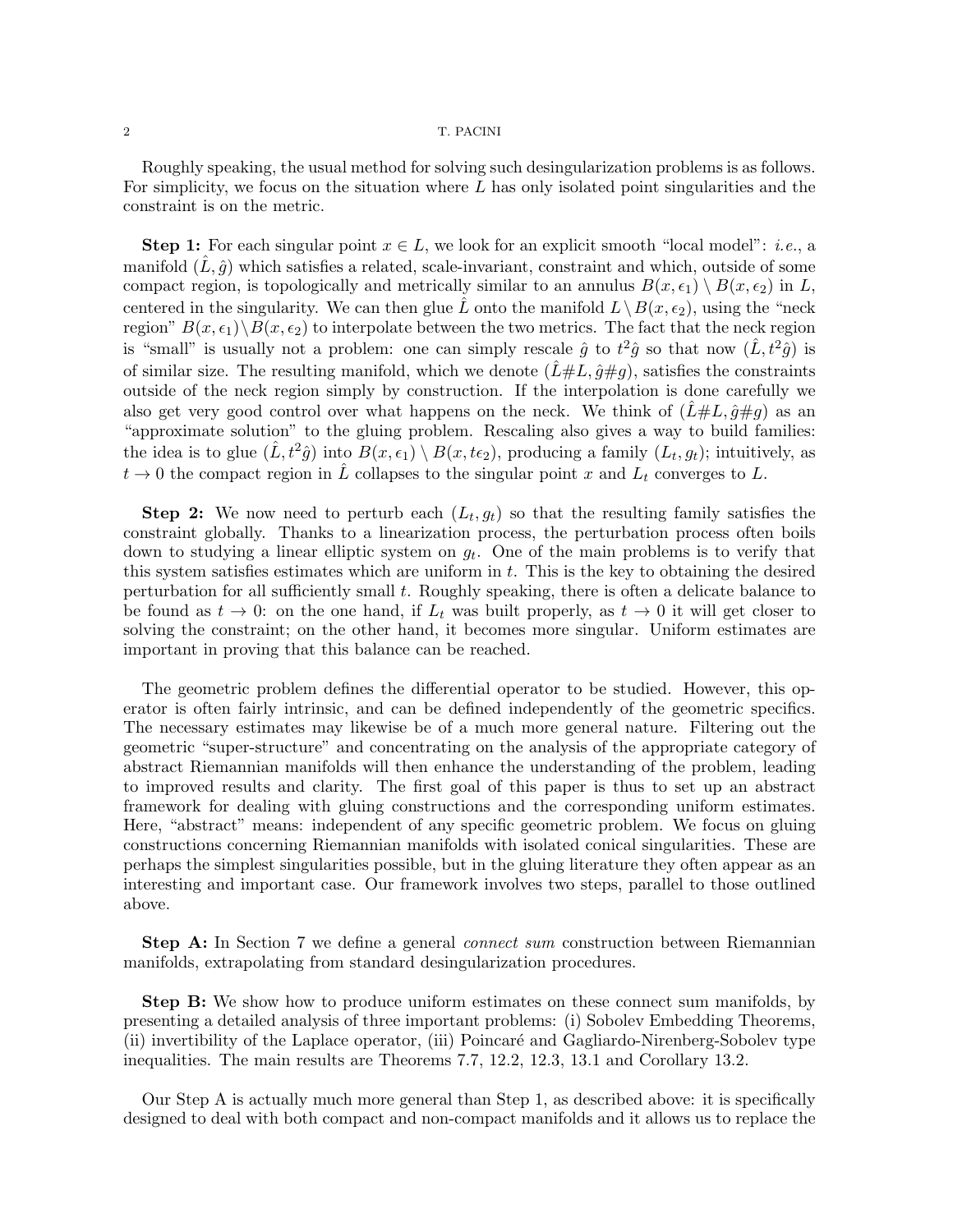given singularity not only with smooth compact regions but also with non-compact "asymptotically conical ends" or even with new singular regions. It also allows for different "neck-sizes" around each singularity. In this sense it offers a very broad and flexible framework to work with.

The range of possible estimates covered by our framework is clearly much wider than the set of Problems (i)-(iii) listed in Step B. Indeed, the underlying, well-known, theory of elliptic operators on conifolds is extremely general. Within this paper, this choice is to be intended as fairly arbitrary: amoungst the many possible, we choose 3 estimates of general interest but differing one from the other in flavour: Problem (i) is of a mostly local nature, Problems (ii) and (iii) are global. Correspondingly, we split the paper into 2 parts: Part 1 deals with Sobolev Embedding Theorems and the connect sum construction, Part 2 deals with elliptic estimates.

In reality, however, our choice of Problems (i)-(iii) is based on the very specific geometric problems we happen to be interested in. The second goal of this paper is thus to lay down the analytic foundations for our papers [14], [15] concerning deformations and desingularizations of submanifolds whose immersion map satisfies the special Lagrangian constraint. The starting point for this work was a collection of gluing results concerning special Lagrangian submanifolds due to Arezzo-Pacard [2], Butscher [3], Lee [9] and Joyce [6], [7], and parallel results concerning coassociative submanifolds due to Lotay [12]. It slowly became apparent, thanks also to many conversations with some of these authors, that several parts of these papers could be simplified, improved or generalized: related work is currently still in progress. In particular, building approximate solutions and setting up the perturbation problem requires making several choices which then influence the analysis rather drastically. A third goal of the paper is thus to present a set of choices which leads to very clean, simple and general results. Although some of these choices may seem obvious to some members of the "gluing community", it still seems useful to emphasize this point.

One such choice concerns the parametrization of the approximate solutions: parametrizing the necks so that they depend explicitly on the parameter  $t$  is one ingredient in obtaining uniform estimates. A second ingredient is the consistent use, even when dealing with compact manifolds, of weighted rather than standard Sobolev spaces. Given the lack of references analogous to Hebey [4], which deals with standard Sobolev spaces, we devote a fair amount of attention to their definition and properties. Our main result here is Theorem 5.1, which concerns the validity of the Sobolev Embedding Theorems under fairly general hypotheses on the "scale" and "weight" functions with which we define our spaces. The analogous result for conifolds, Corollary 6.8, can be seen as a special case of Theorem 5.1 and is well-known. However, Problem (i) above requires keeping close track of how the corresponding Sobolev constants depend on the conifolds and on the other data used in the connect sum construction. This explains why we need to set up the general theory so carefully.

Another key tool for our estimates is the Fredholm theory of elliptic operators on manifolds with asymptotically conical ends. This theory is well-known but, for the reader's convenience, we review it (together with its asymptotically cylindrical counterpart) in Sections 8 and 10. Sections 9 and 11 contain instead some useful consequences of the Fredholm theory.

We conclude with one last comment. Depending on the details, the connect sum construction can have two outcomes: compact or non-compact manifolds. In the context of weighted spaces, Problem (i) does not notice the difference. Problems (ii) and (iii) require instead that the kernels of the operators in question vanish. On non-compact manifolds this can be achieved very simply, via an a-priori choice of weights: roughly speaking, we require that there exist noncompact "ends", then put weights on them which kill the kernel. This topological assumption is perfectly compatible with the geometric applications described in [15]. On compact manifolds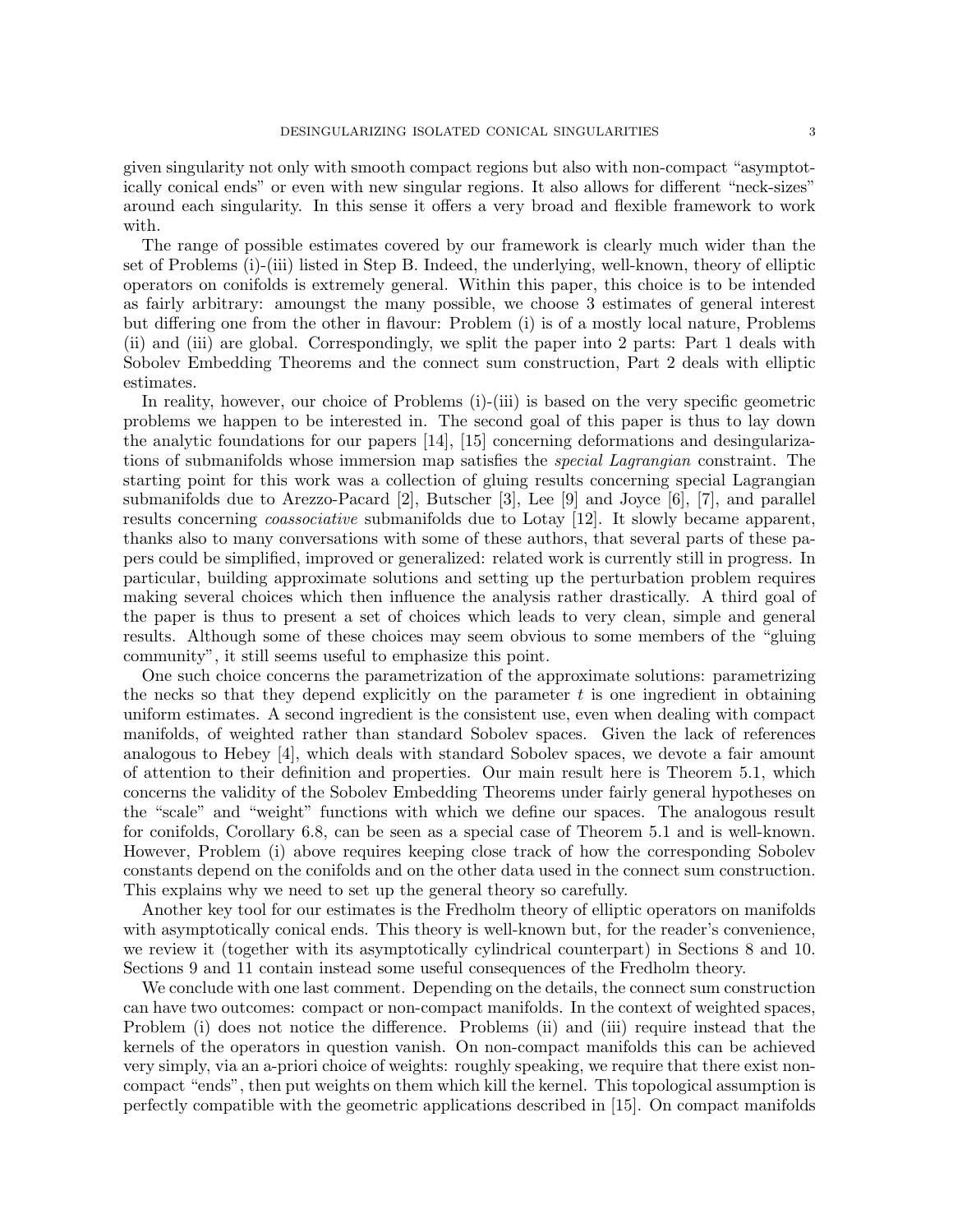it is instead necessary to work transversally to the kernel; uniform estimates depend on allowing the subspace itself to depend on the parameter  $t$ . We refer to Section 12 for details.

Acknowledgments. I would like to thank D. Joyce for many useful suggestions and discussions concerning the material of this paper. I also thank M. Haskins and J. Lotay for several conversations. Part of this work was carried out while I was a Marie Curie EIF Fellow at the University of Oxford. It has also been supported by a Marie Curie ERG grant at the Scuola Normale Superiore in Pisa.

# 2. Preliminaries

Let  $(L, g)$  be an oriented m-dimensional Riemannian manifold. We can identify its tangent and cotangent bundles via the maps

(2.1) 
$$
T_x L \to T_x^* L, \quad v \mapsto v^{\#} := g(v, \cdot), \quad \text{with inverse } T_x^* L \to T_x L, \quad \alpha \mapsto \alpha^{\flat}.
$$

There are induced isomorphisms on all higher-order tensor bundles over L. In particular the metric tensor g, as a section of  $(T^*L)^2$ , corresponds to a tensor  $g^{\flat}$ , section of  $(TL)^2$ . This tensor defines a natural metric on  $T^*L$  with respect to which the map of Equation 2.1 is an isometry. In local coordinates, if  $g = g_{ij} dx^i \otimes dx^j$  then  $g^{\flat} = g^{ij} \partial_i \otimes \partial_j$ , where  $(g^{ij})$  denotes the inverse matrix of  $(g_{ij})$ .

Given any  $x \in L$  we denote by  $i_x(g)$  the *injectivity radius at x, i.e.* the radius of the largest ball in  $T_xL$  on which the exponential map is a diffeomorphism. We then define the *injectivity* radius of L to be the number  $i(g) := \inf_{x \in L} i_x(g)$ . We denote by  $Ric(g)$  the Ricci curvature tensor of L: for each  $x \in L$ , this gives an element  $Ric_x(g) \in T_x^*L \otimes T_x^*L$ .

Let E be a vector bundle over L. We denote by  $\overline{C}^{\infty}(E)$  (respectively,  $C_c^{\infty}(E)$ ) the corresponding space of smooth sections (respectively, with compact support). If  $E$  is a metric bundle we can define the notion of a *metric connection* on E: namely, a connection  $\nabla$  satisfying

$$
\nabla(\sigma,\tau)=(\nabla\sigma,\tau)+(\sigma,\nabla\tau),
$$

where  $(\cdot, \cdot)$  is the appropriate metric. We then say that  $(E, \nabla)$  is a metric pair.

Recall that coupling the Levi-Civita connection on  $TL$  with a given connection on  $E$  produces induced connections on all tensor products of these bundles and of their duals. The induced connections depend linearly on the initial connections. Our notation will usually not distinguish between the initial connections and the induced connections: this is apparent when we write, for example,  $\nabla^2 \sigma$  (short for  $\nabla \nabla \sigma$ ). Recall also that the difference between two connections  $\nabla$ ,  $\hat{\nabla}$  defines a tensor  $A := \nabla - \hat{\nabla}$ . For example, if the connections are on E then A is a tensor in  $T^*L \otimes E^* \otimes E$ . Once again, we will not distinguish between this A and the A defined by any induced connections.

Let E, F be vector bundles over L. Let  $P: C^{\infty}(E) \to C^{\infty}(F)$  be a linear differential operator with smooth coefficients, of order n. We can then write  $P = \sum_{i=0}^{n} A_i \cdot \nabla^i$ , where  $A_i$ is a global section of  $(TL)^i \otimes E^* \otimes F$  and  $\cdot$  denotes an appropriate contraction. Notice that since  $P$  is a local operator it is completely defined by its behaviour on compactly-supported sections.

Remark 2.1. Assume  $P = \sum_{i=0}^{n} A_i \cdot \nabla^i$ . Choose a second connection  $\hat{\nabla}$  on E and set  $A :=$  $\nabla - \hat{\nabla}$ . Substituting  $\nabla = \nabla - \hat{\nabla} + \hat{\nabla} = A + \hat{\nabla}$  allows us to write P in terms of  $\hat{\nabla}$ . Notice that the new coefficient tensors  $\hat{A}_i$  will depend on A and on its derivatives  $\hat{\nabla}^k A$ .

Now assume E and F are metric bundles. Then P admits a formal adjoint  $P^* : C^{\infty}(F) \to$  $C^{\infty}(E)$ , uniquely defined by imposing

(2.2) 
$$
\int_L (P\sigma,\tau)_F \operatorname{vol}_g = \int_L (\sigma,P^*\tau)_E \operatorname{vol}_g, \quad \forall \sigma \in C_c^{\infty}(E), \ \tau \in C_c^{\infty}(F).
$$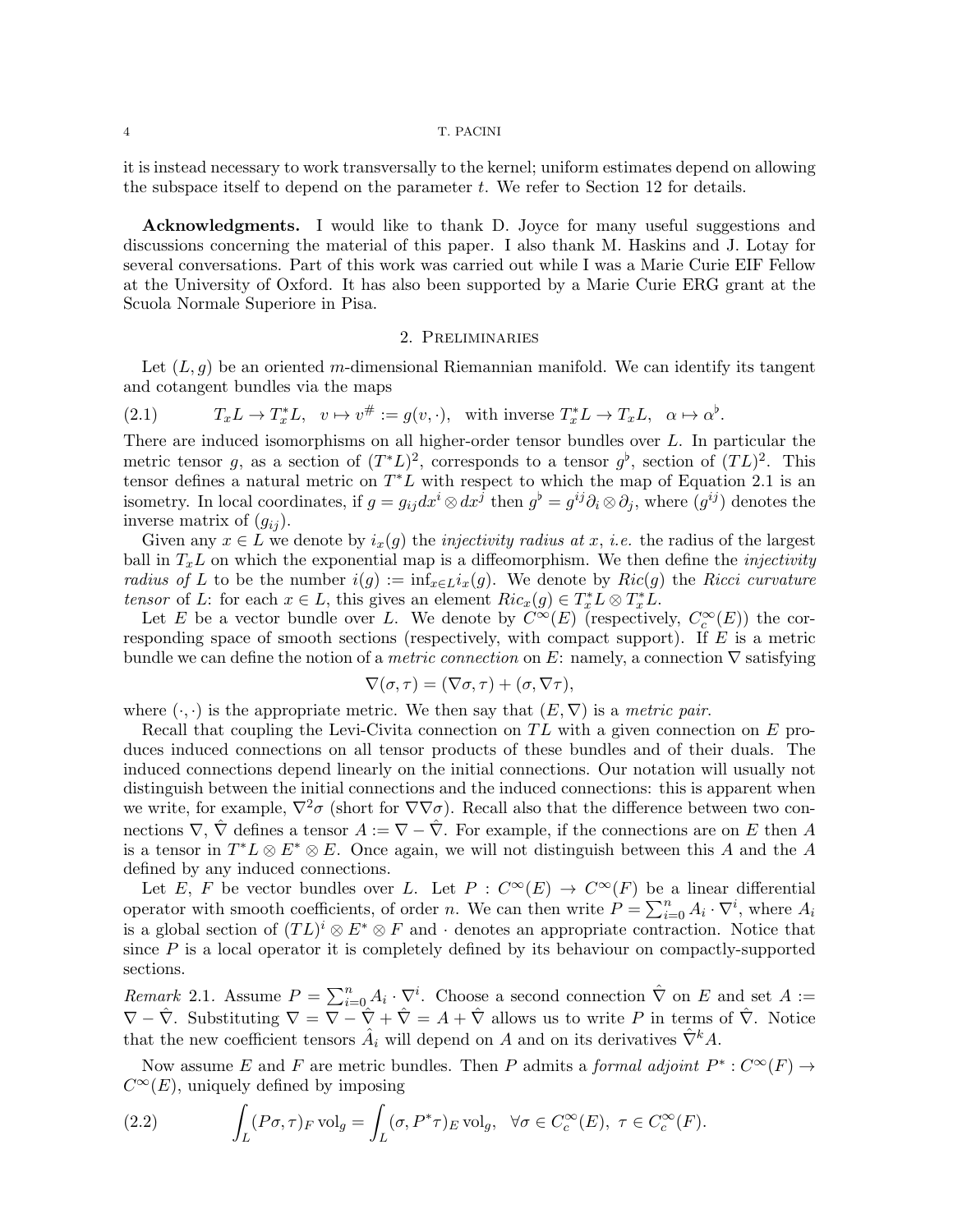$P^*$  is also a linear differential operator, of the same order as  $P$ .

**Example 2.2.** The operator  $\nabla : C^{\infty}(E) \to C^{\infty}(T^*L \otimes E)$  has a formal adjoint  $\nabla^* : C^{\infty}(T^*L \otimes E)$  $E) \to C^{\infty}(E)$ . Given  $P = \sum_{i=0}^{n} A_i \cdot \nabla^i$ , we can write  $P^*$  in terms of  $\nabla^*$ . For example, choose a smooth vector field X on  $\overline{L}$  and consider the operator  $P := \nabla_X = X \cdot \nabla : C^{\infty}(E) \to C^{\infty}(E)$ . Then  $(\nabla_X)^*\sigma = \nabla^*(X^{\#}\otimes \sigma).$ 

The  $\nabla$ -Laplace operator on E is defined as  $\Delta := \nabla^* \nabla : C^{\infty}(E) \to C^{\infty}(E)$ . When E is the trivial  $\mathbb R$ -bundle over L and we use the Levi-Civita connection, this coincides with the standard positive Laplace operator acting on functions

(2.3) 
$$
\Delta_g := -\text{tr}_g(\nabla^2) = -g^\flat \cdot \nabla^2 : C^\infty(L) \to C^\infty(L).
$$

Furthermore  $\nabla = d$  and  $\nabla^* = d^*$  so this Laplacian also coincides with the Hodge Laplacian d <sup>∗</sup>d. On differential k-forms the Levi-Civita ∇-Laplacian and the Hodge Laplacian coincide only up to curvature terms.

To conclude, let us recall a few elements of Functional Analysis. We now let E denote a Banach space. Then  $E^*$  denotes its dual space and  $\langle \cdot, \cdot \rangle$  denotes the duality map  $E^* \times E \to \mathbb{R}$ .

Let  $P: E \to F$  be a continuous linear map between Banach spaces. Recall that the norm of P is defined as  $||P|| := \sup_{|e|=1} |P(e)| = \sup_{e\neq 0} (|P(e)|/|e|)$ . This implies that,  $\forall e \neq 0$ ,  $|P(e)| \leq ||P|| \cdot |e|$ . If P is injective and surjective then it follows from the Open Mapping Theorem that its inverse  $P^{-1}$  is also continuous. In this case  $\inf_{|e|=1} |P(e)| > 0$  and we can calculate the norm of  $P^{-1}$  as follows:

(2.4) 
$$
||P^{-1}|| = \sup_{f \neq 0} \frac{|P^{-1}(f)|}{|f|} = \sup_{e \neq 0} \frac{|e|}{|P(e)|} = \sup_{|e|=1} \frac{1}{|P(e)|} = \frac{1}{\inf_{|e|=1} |P(e)|}.
$$

Recall that, given any subspace  $Z \leq F$ , the *annihilator* of Z is defined as

$$
Ann(Z) := \{ \phi \in F^* : \langle \phi, z \rangle = 0, \ \forall z \in Z \}.
$$

Notice that  $\text{Ann}(\overline{Z}) = \text{Ann}(Z)$ . Let  $P^* : F^* \to E^*$  be the dual map, defined by  $\langle P^*(\phi), e \rangle :=$  $\langle \phi, P(e) \rangle$ . It is simple to check that  $\text{Ann}(\text{Im}(P)) = \text{Ker}(P^*)$ .

Recall that the *cokernel* of P is defined to be the quotient space  $Coker(P) := F/Im(P)$ . Assume the image Im(P) of P is a closed subspace of F, so that  $Coker(P)$  has an induced Banach space structure. The projection  $\pi : F \to \text{Coker}(P)$  is surjective so its dual map  $\pi^*: (\mathrm{Coker}(P))^* \to F^*$  is injective. The image of  $\pi^*$  coincides with the space  $\mathrm{Ann}(\mathrm{Im}(P))$ so  $\pi^*$  defines an isomophism between  $(\mathrm{Coker}(P))^*$  and  $\mathrm{Ann}(\mathrm{Im}(P))$ . We conclude that there exists a natural isomorphism  $(\mathrm{Coker}(P))^* \simeq \mathrm{Ker}(P^*).$ 

Remark 2.3. It is clear that  $\text{Ker}(P^*)$  can be characterized as follows:

$$
\phi \in \text{Ker}(P^*) \Leftrightarrow \langle \phi, P(e) \rangle = 0, \ \ \forall e \in E.
$$

On the other hand, the Hahn-Banach Theorem shows that  $f \in \overline{Z}$  iff  $\langle \phi, f \rangle = 0$ ,  $\forall \phi \in Ann(Z)$ . Applying this to  $Z := \text{Im}(P)$ , we find the following characterization of  $\overline{\text{Im}(P)}$ :

$$
f \in \overline{\text{Im}(P)} \Leftrightarrow \langle \phi, f \rangle = 0, \quad \forall \phi \in \text{Ker}(P^*).
$$

We say that P is Fredholm if its image  $\text{Im}(P)$  is closed in F and both  $\text{Ker}(P)$  and  $\text{Coker}(P)$ are finite-dimensional. We then define the  $index$  of  $P$  to be

$$
i(P) := \dim(\text{Ker}(P)) - \dim(\text{Coker}(P)) = \dim(\text{Ker}(P)) - \dim(\text{Ker}(P^*)).
$$

Important remarks: Throughout this paper we will often encounter chains of inequalities of the form

$$
|e_0| \leq C_1|e_1| \leq C_2|e_2| \leq \dots
$$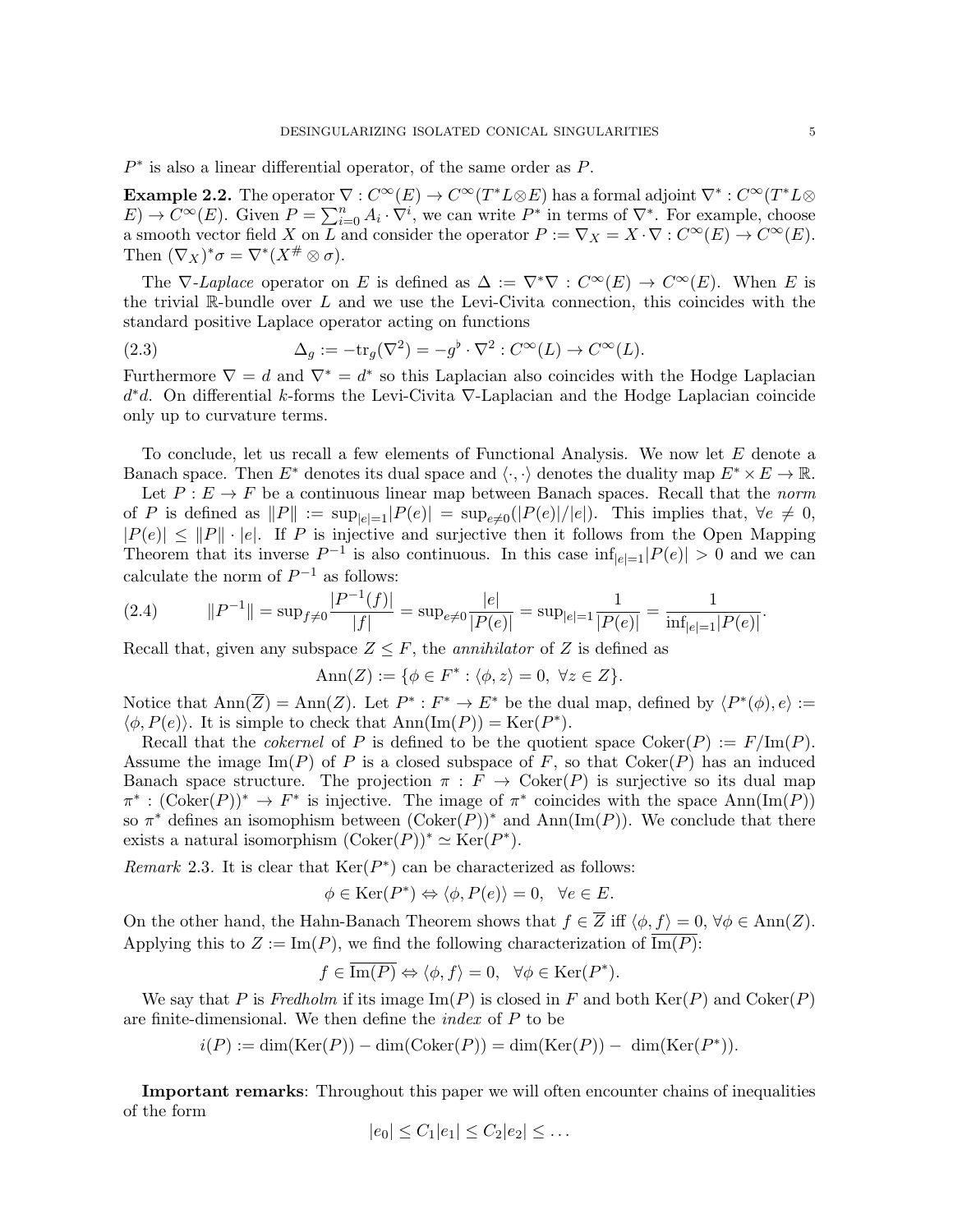The constants  $C_i$  will often depend on factors that are irrelevant within the given context. In this case we will sometimes simplify such expressions by omitting the subscripts of the constants  $C_i$ , *i.e.* by using a single constant  $C$ .

We assume all manifolds are oriented. In Part 2 of the paper we will work under the assumption  $m \geq 3$ .

### Part 1. Sobolev Embedding Theorems

# 3. Review of the theory of standard Sobolev spaces

We now introduce and discuss Sobolev spaces on manifolds. A good reference, which at times we follow closely, is Hebey [4].

Let  $(E, \nabla)$  be a metric pair over  $(L, g)$ . The *standard Sobolev spaces* are defined by

 $(3.1)$ p  $k(E) := \text{Banach space completion of the space } \{ \sigma \in C^{\infty}(E) : ||\sigma||_{W^p_k} < \infty \},$ 

where  $p \in [1,\infty)$ ,  $k \geq 0$  and we use the norm  $\|\sigma\|_{W^p_k} := \left(\sum_{j=0}^k \int_L |\nabla^j \sigma|^p \,\mathrm{vol}_g\right)^{1/p}$ . We will sometimes use  $L^p$  to denote the space  $W_0^p$  $\stackrel{p}{\scriptstyle 0}$ .

Remark 3.1. At times we will want to emphasize the metric g rather than the specific Sobolev spaces. In these cases we will use the notation  $\|\cdot\|_q$ .

It is important to find conditions ensuring that two metrics  $g, \hat{g}$  on L (corresponding to Levi-Civita connections  $\nabla, \nabla$ , define *equivalent* Sobolev norms, *i.e.* such that there exists  $C > 0$  with  $(1/C) \|\cdot\|_g \leq \|\cdot\|_{\hat{g}} \leq C \|\cdot\|_g$ . In this case the corresponding two completions, *i.e.* the two spaces  $\hat{W}_{k}^{p}$  $k^p$ , coincide.

**Definition 3.2.** We say that two Riemannian metrics  $g$ ,  $\hat{g}$  on a manifold L are *equivalent* if they satisfy the following assumptions:

**A1:** There exists  $C_0 > 0$  such that

$$
(1/C_0)g \le \hat{g} \le C_0g.
$$

**A2:** For all  $j \ge 1$  there exists  $C_j > 0$  such that

$$
|\nabla^j \hat{g}|_g \le C_j.
$$

Remark 3.3. It may be useful to emphasize that the conditions of Definition 3.2 are symmetric in g and  $\hat{g}$ . Assumption A1 is obviously symmetric. Assumption A2 is also symmetric. For  $j = 1$ , for example, this follows from the following calculation which uses the fact that the connections are metric:

(3.2) 
$$
|\nabla \hat{g}|_g = |\nabla \hat{g} - \hat{\nabla} \hat{g}|_g = |A(\hat{g})|_g \simeq |A(g)|_{\hat{g}} = |\hat{\nabla} g|_{\hat{g}},
$$

where  $\simeq$  replaces multiplicative constants. Notice that in Equation 3.2 A is the difference of the induced connections on  $T^*L \otimes T^*L$ . This tensor depends linearly on the tensor defined as the difference of the connections on  $TL$ . It is simple to see that these two tensors have equivalent norms so that Assumption A2 provides a pointwise bound on the norms of either one. From here we easily obtain bounds on the norms of the tensor defined as the difference of the induced connections on any tensor product of  $TL$  and  $T^*L$ . Similar statements hold for bounds on the derivatives of A.

Assumptions 1 and 2 can be unified as follows. Assume that, for all  $j \geq 0$ , there exists  $C_j > 0$  such that

$$
|\nabla^j(\hat{g}-g)|_g \le C_j.
$$

As long as  $C_0$  is sufficiently small, for  $j = 0$  this condition implies Assumption 1. Since  $\nabla^j g = 0$ , it is clear that for  $j > 0$  it is equivalent to Assumption 2.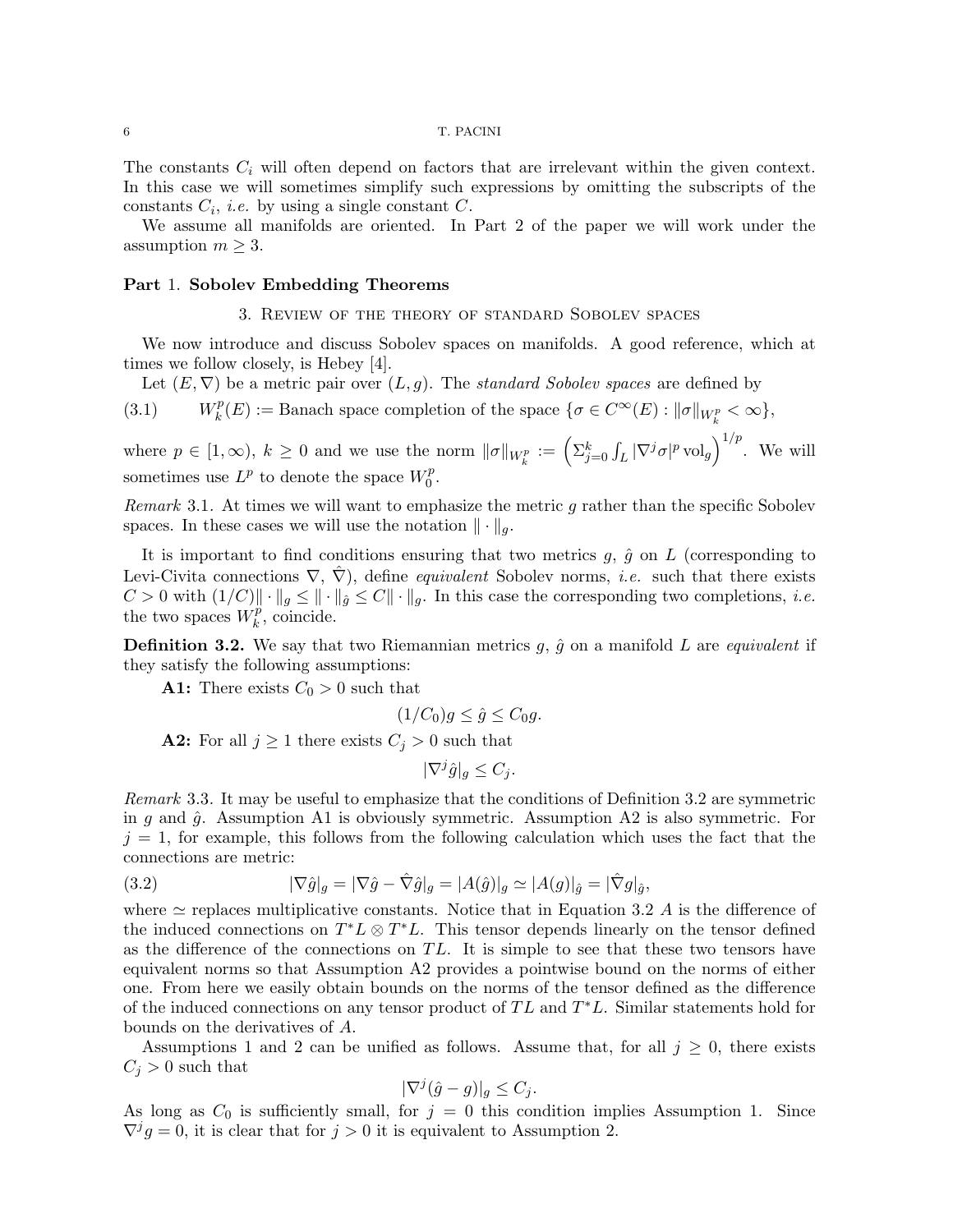**Lemma 3.4.** Assume g,  $\hat{g}$  are equivalent. Then the Sobolev norms defined by g and  $\hat{g}$  are equivalent.

*Proof.* Consider the Sobolev spaces of functions on L. Recall that  $\nabla u = du$ . This implies that the  $\overset{\circ}{W}{}_1^p$  $1<sup>p</sup>$  norms depend only pointwise on the metrics. In this case Assumption A1 is sufficient to ensure equivalence. In general, however, the  $W_k^p$  $\binom{p}{k}$  norms use the induced connections on tensor bundles. For example, assume  $j = 2$ . Then

$$
|\nabla^2 u| = |(A + \hat{\nabla})(A + \hat{\nabla})u| \le |A^2 u| + |A \cdot \hat{\nabla} u| + |\hat{\nabla}(Au)| + |\hat{\nabla}^2 u|,
$$

where  $A := \nabla - \hat{\nabla}$  is the difference of the appropriate connections. It is clearly sufficient to obtain pointwise bounds on A and its derivative  $\hat{\nabla}A$ . As mentioned in Remark 3.3, these follow from Assumption A2. The same is true for Sobolev spaces of sections of tensor bundles over L.

Now consider the Sobolev spaces of sections of E. Since we are not changing the connection on E, Assumption A1 ensures equivalence of the  $W_1^p$  $\frac{p}{1}$  norms. The equivalence of the  $W_k^p$  $\frac{p}{k}$  norms is proved as above.  $\Box$ 

.

For  $p > 1$  we define  $p'$  via

(3.3) 
$$
\frac{1}{p} + \frac{1}{p'} = 1, \quad i.e. \quad p' = \frac{p}{p-1}.
$$

For  $p \geq 1$  we define  $p^*$  via

(3.4) 
$$
\frac{1}{p^*} = \frac{1}{p} - \frac{1}{m}, \quad i.e. \quad p^* = \frac{mp}{m-p}
$$

It is simple to check that

(3.5) 
$$
\frac{1}{p^*} + \frac{1}{p'} = \frac{m-1}{m}.
$$

More generally, for  $p \ge 1$  and  $l = \{1, 2, \dots\}$  we define  $p_l^*$  via

(3.6) 
$$
\frac{1}{p_l^*} = \frac{1}{p} - \frac{l}{m}, \quad i.e. \quad p_l^* = \frac{mp}{m - lp},
$$

so that  $p^* = p_1^*$ . Notice that  $p_l^*$  is obtained by l iterations of the operation

$$
p\mapsto p^*
$$

and that  $\frac{1}{p_l^*} < \frac{1}{p_{l-}^*}$  $\frac{1}{p_{l-1}^*} < \frac{1}{p}$  $\frac{1}{p}$ , so if  $p_l^* > 0$  (equivalently,  $lp < m$ ) then  $p_l^* > p_{l-1}^* > p$ . In other words, under appropriate conditions  $p_l^*$  increases with l.

The Sobolev Embedding Theorems come in two basic forms, depending on the product lp. The Sobolev Embedding Theorems, Part I concern the existence of continuous embeddings of the form

(3.7) 
$$
W_{k+l}^p(E) \hookrightarrow W_k^{p_i^*}(E) \quad (\text{for } lp < m),
$$

*i.e.* the existence of some constant  $C > 0$  such that,  $\forall \sigma \in W_k^p$ .  ${}_{k+l}^{p}(E),$ 

(3.8) 
$$
\|\sigma\|_{W^{p^*}_{k}(E)} \leq C \|\sigma\|_{W^{p}_{k+l}(E)}.
$$

We call C the Sobolev constant. In words, bounds on the higher derivatives of  $\sigma$  enhance the integrability of  $\sigma$ . Otherwise said, one can sacrifice derivatives to improve integrability; the more derivatives one sacrifices, the higher the value of  $p_l^*$ .

The exceptional case of Part I concerns the existence of continuous embeddings of the form

(3.9) 
$$
W_{k+l}^p(E) \hookrightarrow W_k^q(E) \text{ (for } lp = m), \forall q \in [p, \infty).
$$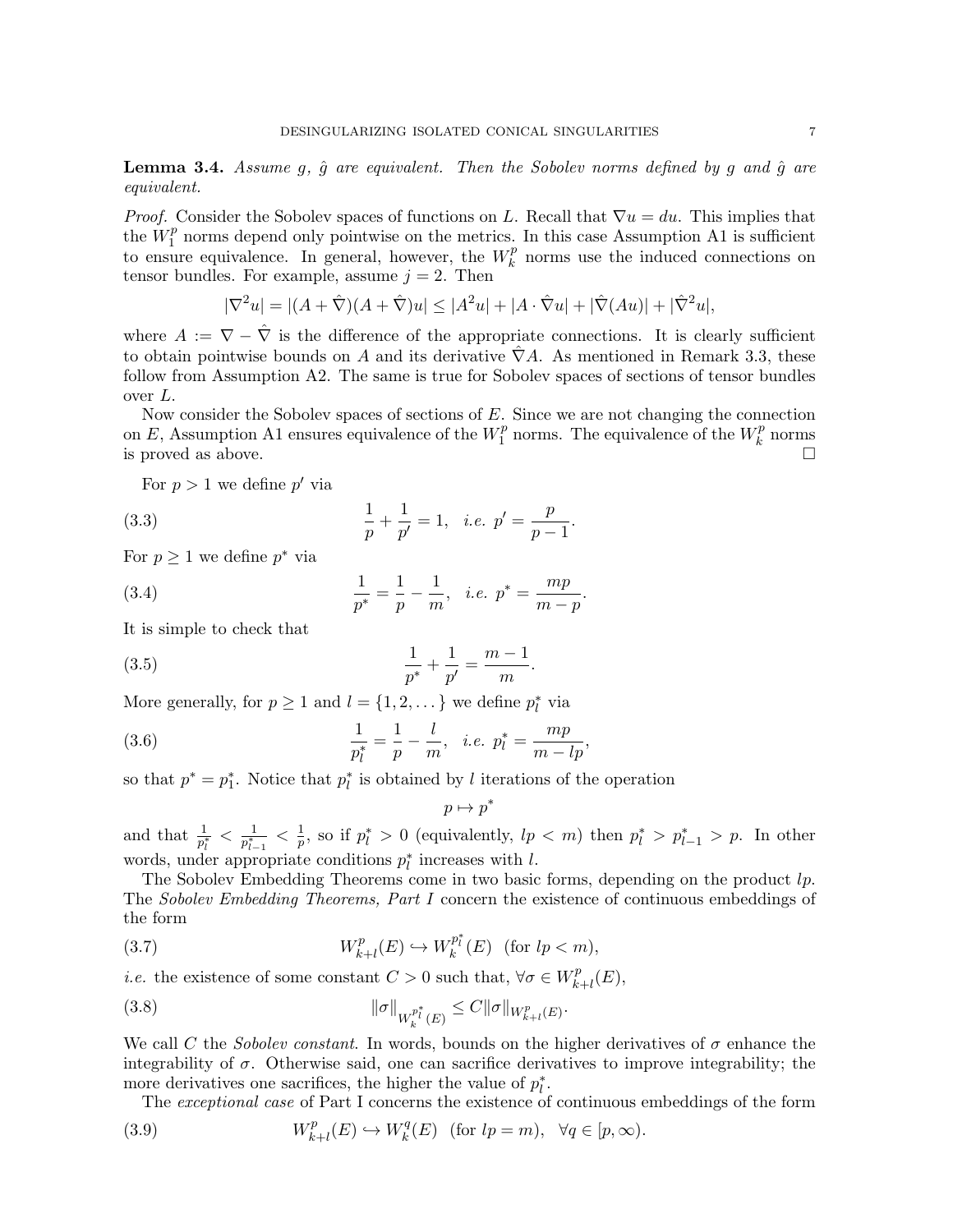The Sobolev Embedding Theorems, Part II concern the existence of continuous embeddings of the form

(3.10) 
$$
W_{k+l}^p(E) \hookrightarrow C^k(E) \quad \text{(for } lp > m\text{).}
$$

Roughly speaking, this means that one can sacrifice derivatives to improve regularity.

The validity of these theorems for a given manifold  $(L, g)$  depends on its Riemannian properties. It is a useful fact that the properties of  $(E, \nabla)$  play no extra role: more precisely, if an Embedding Theorem holds for functions on  $L$  it then holds for sections of any metric pair  $(E, \nabla)$ . This is a consequence of the following result.

**Lemma 3.5** (Kato's inequality). Let  $(E, \nabla)$  be a metric pair. Let  $\sigma$  be a smooth section of E. Then, away from the zero set of  $\sigma$ ,

$$
(3.11) \t\t |d|\sigma|| \le |\nabla \sigma|.
$$

Proof.

$$
2|\sigma||d|\sigma|| = |d|\sigma|^2 = 2(\nabla \sigma, \sigma) \le 2|\nabla \sigma||\sigma|.
$$

 $\Box$ 

The next result shows that if Part I holds in the simplest cases it then holds in all cases. Likewise, the general case of Part II follows from combining the simplest cases of Part II with the general case of Part I.

# Proposition 3.6.

- (1) Assume Part I, Equation 3.7, holds for all  $p < m$  with  $l = 1$  and  $k = 0$ . Then Part I holds for all p and l satisfying  $lp < m$  and for all  $k \geq 0$ .
- (2) Assume Part I, Equation 3.7, holds in all cases and that the exceptional case, Equation 3.9, holds for  $l = 1$  and  $k = 0$ . Then the exceptional case holds for all p and l satisfying  $lp = m$  and for all  $k \geq 0$ .
- (3) Assume Part I, Equation 3.7, and the exceptional case, Equation 3.9, hold in all cases and that Part II, Equation 3.10, holds for all  $p > m$  with  $l = 1$  and  $k = 0$ . Then Part II holds for all p and l satisfying  $lp > m$  and for all  $k \geq 0$ .

Proof. As discussed above, it is sufficient to prove that the result holds for functions: as a result of Kato's inequality it will then hold for arbitrary metric pairs  $(E, \nabla)$ .

(1) Assume  $l = 1$ . Given  $u \in W_{k+1}^p$ , Kato's inequality shows that  $|u|, \ldots |\nabla^k u| \in W_1^p$  $\frac{p}{1}$ . Applying Part I to each of these then shows that  $W_{k+1}^p \hookrightarrow W_k^{p^*}$  $\binom{p}{k}$ . The general case follows from the composition of the embeddings

$$
W_{k+l}^p \hookrightarrow W_{k+l-1}^{p^*} \hookrightarrow W_{k+l-2}^{p^*} \hookrightarrow \dots
$$

(2) For  $l = 1$  we can prove  $W_{k+1}^p \hookrightarrow W_k^q$  $k<sup>q</sup>$  as in (1) above. Now assume  $lp = m$  for  $l \geq 2$ . Then Part I yields  $W_l^p$  $\ell_l^p \hookrightarrow W_1^{p_{l-1}^*}$ . Since  $p_{l-1}^* = m$  we can now apply the exceptional case in its simplest form.

(3) Let us consider, for example, the case  $l = 2$  and  $k = 0$ . We are then assuming that  $p > m/2$ . Let us distinguish three subcases, as follows. Assume  $p \in (m/2, m)$ . Then Part 1 implies that  $W_2^p$  $x_2^p \hookrightarrow W_1^{p^*}$  $p^*$ . Since  $p^* > m$  we can now use the embedding  $W_1^{p^*}$  $I_1^{p^*} \hookrightarrow C^0$  to conclude. Now assume  $p = m$ . Then  $W_2^p$  $x_2^p \hookrightarrow W_1^q$  $\frac{q}{1}$  for any  $q > m$  and we can conclude as above. Finally, assume  $p > m$ . Then  $W_2^p$  $x_2^p \hookrightarrow W_1^p$  $L_1^p \hookrightarrow C^0$ . The other cases are similar.

**Corollary 3.7.** Assume the Sobolev Embedding Theorems hold for  $(L, q)$ . Let  $\hat{q}$  be a second Riemannian metric on L such that, for some  $C_0 > 0$ ,  $(1/C_0)g \le \hat{g} \le C_0g$ . Then the Sobolev Embedding Theorems hold also for  $(L, \hat{g})$ .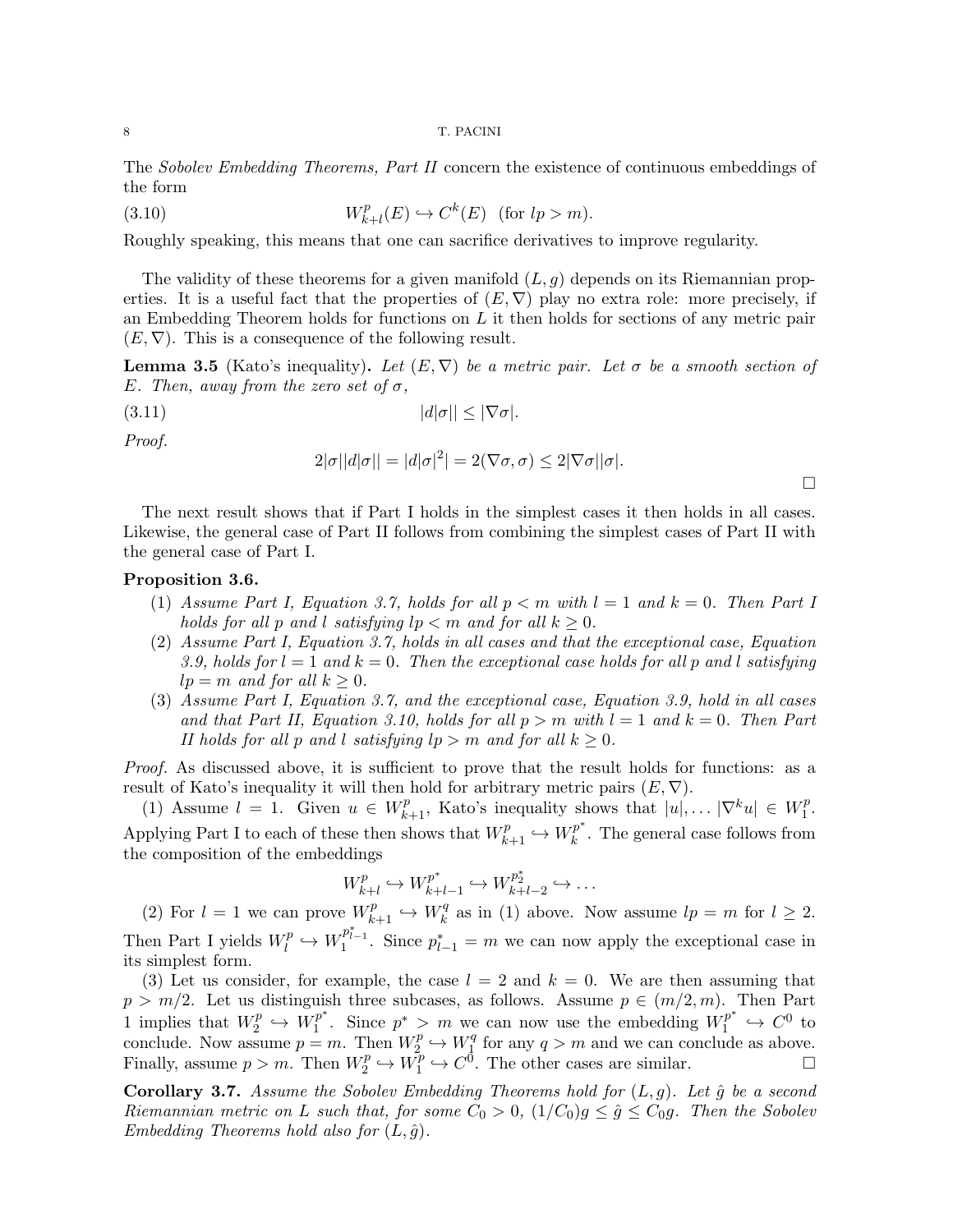Proof. According to Proposition 3.6 it is sufficient to verify the Sobolev Embedding Theorems in the case  $l = 1$  and  $k = 0$ . These involve only  $C^0$ -information on the metric. The conclusion is thus straight-forward.  $\square$ 

Remark 3.8. Under a certain density condition, Proposition 3.6 can be enhanced as follows.

Assume Part I, Equation 3.7, holds for  $p = 1$ ,  $l = 1$  and  $k = 0$ , *i.e.*  $W_1^1 \hookrightarrow L^{\frac{m}{m-1}}$ . Assume also that, for all  $p < m$ , the space  $C_c^{\infty}(L)$  is dense in  $W_1^p$  $1^p$ . Then Part I holds for all  $p < m$ with  $l = 1$  and  $k = 0$ , *i.e.*  $W_1^p$  $L^{p} \hookrightarrow L^{p^*}$ . The proof is as follows.

Choose  $u \in C_c^{\infty}(L)$ . One can check that, for all  $s > 1$ ,  $|u|^s \in W_1^p$  $i_1^p$ , cf. *e.g.* [4]. Then, using Part I and Hölder's inequality,

$$
\| |u|^s \|_{L^{\frac{m}{m-1}}} \leq C \int_L (|u|^s + |\nabla |u|^s|) \operatorname{vol}_g
$$
  
\n
$$
\leq C \int_L (|u|^{s-1} |u| + |u|^{s-1} |\nabla u|) \operatorname{vol}_g
$$
  
\n
$$
\leq C \, \| |u|^{s-1} \|_{L^{p'}} \left( \| u \|_{L^p} + \|\nabla u \|_{L^p} \right).
$$

Let us now choose s so that  $(s-1)p' = sm/(m-1)$ , *i.e.*  $s = p^*(m-1)/m$ . Substituting, we find

$$
\left(\int_L |u|^{p^*}\right)^{\frac{m-1}{m}} \le C \left(\int_L |u|^{p^*}\right)^{\frac{1}{p'}} \|u\|_{W_p^1}.
$$

This leads to  $||u||_{L^{p^*}} \leq C||u||_{W_p^1}$ , for all  $u \in C_c^{\infty}(L)$ . By density, the same is true for all  $u \in W_p^1$ .

To conclude, we mention that if  $(L, g)$  is complete then  $C_c^{\infty}(L)$  is known to be dense in  $W_1^p$ 1 for all  $p \geq 1$ , cf. [4] Theorem 3.1.

The most basic setting in which all parts of the Sobolev Embedding Theorems hold is when L is a smooth bounded domain in  $\mathbb{R}^m$  endowed with the standard metric  $\tilde{g}$ . Another important class of examples is the following.

**Theorem 3.9.** Assume  $(L, g)$  satisfies the following assumptions: there exists  $R_1 > 0$  and  $R_2 \in \mathbb{R}$  such that

$$
i(g) \ge R_1, \quad Ric(g) \ge R_2 g.
$$

Then:

- (1) The Sobolev embeddings Part I, Equation 3.7, hold for all p and l satisfying  $lp < m$ and for all  $k > 0$ .
- (2) The exceptional case of Part I, Equation 3.9, holds for all p and l satisfying  $lp = m$ and for all  $k \geq 0$ .
- (3) The Sobolev embeddings Part II, Equation 3.10, hold for all p and l satisfying  $lp > m$ and for all  $k \geq 0$ .

Furthermore, when  $lp > m$  and  $k \geq 0$ ,  $W_k^p$ .  $\sum_{k+l}^{p}$  is a Banach algebra. Specifically, there exists  $C > 0$  such that, for all  $u, v \in W_{\nu}^p$ .  $\sum_{k+l}^{p}$ , the product uv belongs to  $W_k^p$  $\mathcal{L}_{k+l}^{p}$  and satisfies

$$
||uv||_{W^p_{k+l}} \leq C||u||_{W^p_{k+l}} ||v||_{W^p_{k+l}}.
$$

We will prove Theorem 3.9 below. Roughly speaking, the reason it holds is the following. Given any coordinate system on L, the embeddings hold on every chart endowed with the flat metric  $\tilde{g}$ . Now recall that, given any  $(L, g)$  and any  $x \in L$ , it is always possible to find coordinates  $\phi_x : B \subset \mathbb{R}^m \to L$  in which the metric g is a small perturbation of the flat metric: this implies that the embeddings hold locally also with respect to  $g$ . The problem is that, in general, the size of the ball B, thus the corresponding Sobolev constants, will depend on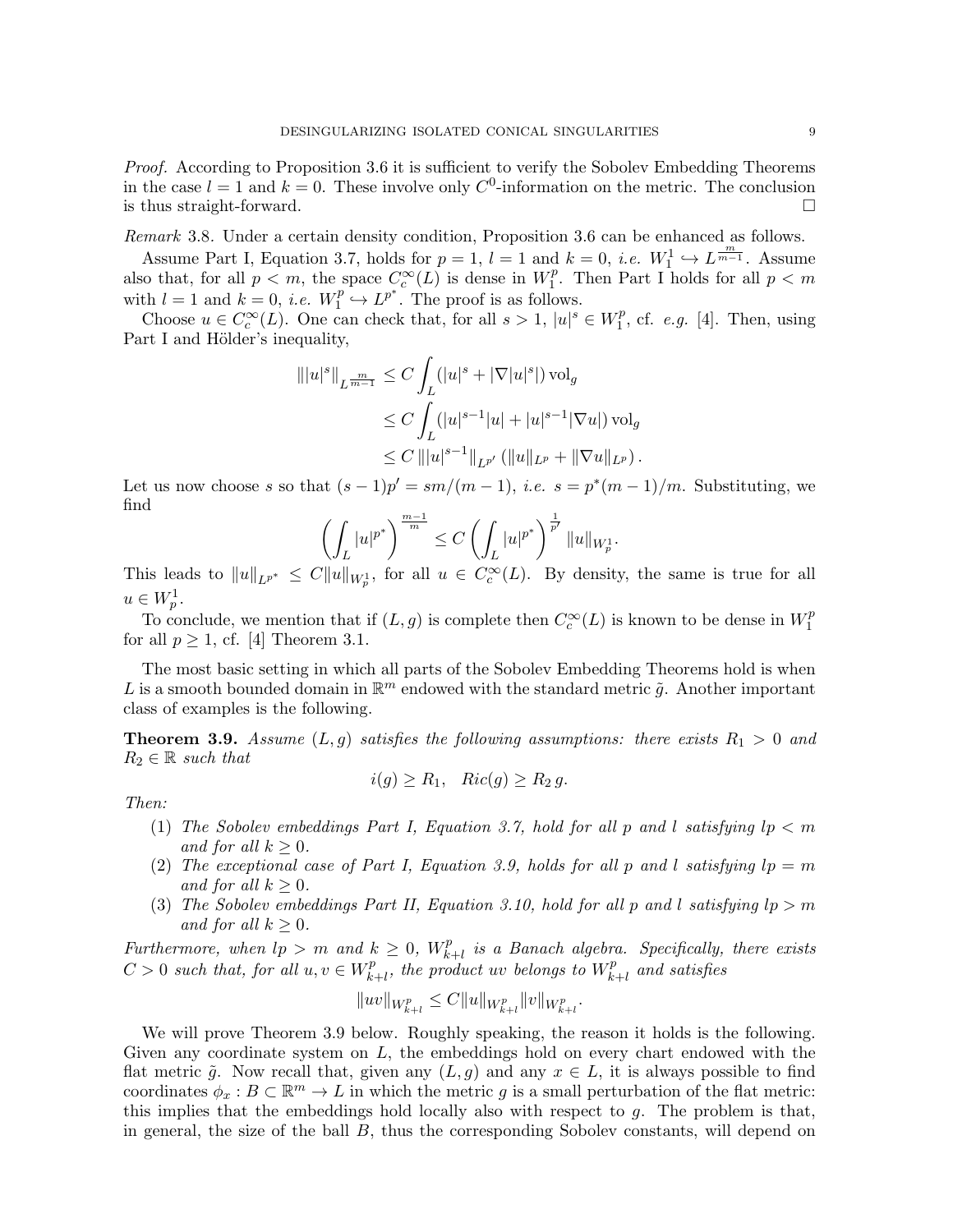$x$ . Our assumptions on  $L$ , however, can be used to build a special coordinate system whose charts admit uniform bounds. One can then show that this implies that the embeddings hold globally. The main technical step in the proof of Theorem 3.9 is thus the following result concerning the existence and properties of harmonic coordinate systems.

**Theorem 3.10.** Assume  $(L, q)$  satisfies the assumptions of Theorem 3.9. Then for all small  $\epsilon > 0$  there exists  $r > 0$  such that, for each  $x \in L$ , there exist coordinates  $\phi_x : B_r \subset \mathbb{R}^m \to L$ satisfying

(1)  $\phi_x^{-1}$  (seen as a map into  $\mathbb{R}^m$ ) is harmonic.

$$
(2) \|\tilde{\phi}_x^* g - \tilde{g}\|_{C^0} \le \epsilon.
$$

Remark 3.11. Theorem 3.10 can be heavily improved, cf. [4] Theorem 1.2. Firstly, it is actually a local result, *i.e.* one can get similar results for any open subset of  $L$  by imposing similar assumptions on a slightly larger subset. Secondly, these same assumptions actually yield certain  $C^{0,\alpha}$  bounds. Thirdly, assumptions on the higher derivatives of the Ricci tensor yield certain bounds on the higher derivatives of  $\phi_x^* g - \tilde{g}$ , see Remark 4.6 for details.

To conclude, it may be useful to emphasize that imposing a global lower bound on the injectivity radius of  $(L, q)$  implies completeness.

Proof of Theorem 3.9. As seen in Proposition 3.6, it is sufficient to prove the Sobolev Embedding Theorems in the simplest cases. Concerning Part I, let us choose  $u \in W^{1,p}(L)$ . Using the coordinates of Theorem 3.10,  $\phi_x^* u \in W^{1,p}(B_r)$ . All Sobolev Embedding Theorems hold on  $B_r$ with its standard metric  $\tilde{g}$ . Thus there exists a constant C such that, with respect to  $\tilde{g}$ ,

(3.12) 
$$
\|\phi_x^* u\|_{L^{p^*}(B_r)} \leq C \|\phi_x^* u\|_{W^{1,p}(B_r)}.
$$

The fact that  $\nabla u = du$  implies that Equation 3.12 involves only  $C^0$  information on the metric. Since  $\phi_x^*g$  is  $C^0$ -close to  $\tilde{g}$ , up to a small change of the constant C the same inequality holds with respect to  $\phi_x^*g$ . Let  $B_x(r)$  denote the ball in  $(L, g)$  with center x and radius r. Then  $B_x(r/2) \subset \phi_x(B_r) \subset B_x(2r)$  so

$$
\int_{B_x(r/2)} |u|^{p^*} \text{vol}_g \le \int_{\phi_x(B_r)} |u|^{p^*} \text{vol}_g
$$
\n
$$
\le C \left( \int_{\phi_x(B_r)} (|u|^p + |du|^p) \text{ vol}_g \right)^{\frac{p^* - p + p}{p}}
$$
\n
$$
\le C \left( \int_L (|u|^p + |du|^p) \text{ vol}_g \right)^{\frac{p^* - p}{p}} \left( \int_{B_x(2r)} (|u|^p + |du|^p) \text{ vol}_g \right).
$$

Let us now integrate both sides of the above equation with respect to  $x \in L$ . We can then change the order of integration according to the formula

$$
\int_{x \in L} \left( \int_{y \in B_x(r)} f(y) \operatorname{vol}_g \right) \operatorname{vol}_g = \int_{y \in L} f(y) \left( \int_{x \in B_y(r)} \operatorname{vol}_g \right) \operatorname{vol}_g.
$$

Reducing r if necessary, the  $C^0$  estimate on g yields uniform bounds (with respect to x) on  $\text{vol}_q(B_x(r/2))$  and  $\text{vol}_q(B_x(2r))$  because analogous bounds hold for  $\tilde{g}$ . This allows us to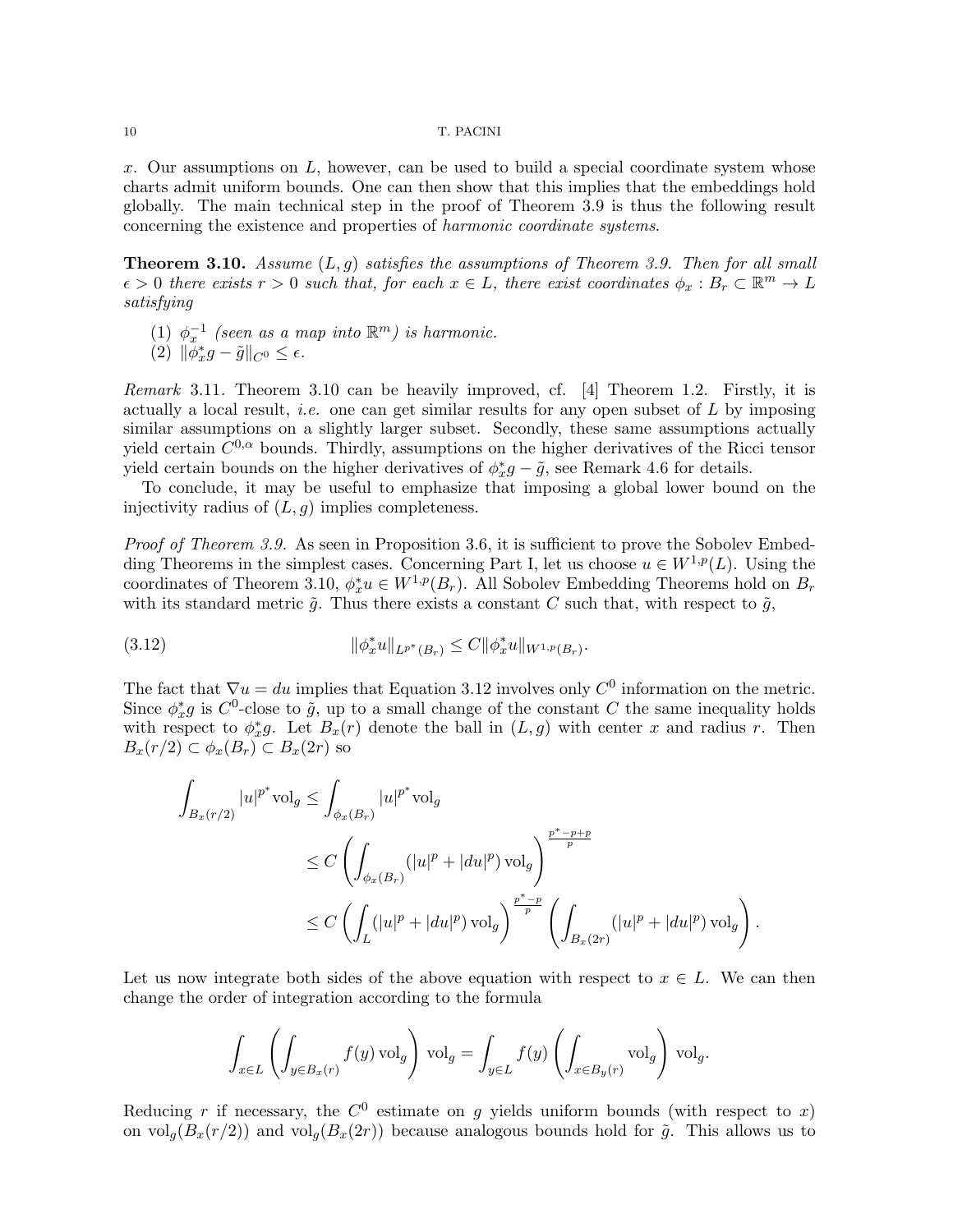substitute the inner integrals with appropriate constants. We conclude that

$$
\int_{L} |u|^{p^*} \operatorname{vol}_g \le C \left( \int_{L} (|u|^p + |du|^p) \operatorname{vol}_g \right)^{\frac{p^* - p}{p}} \left( \int_{L} (|u|^p + |du|^p) \operatorname{vol}_g \right)
$$
  
=  $C \left( \int_{L} (|u|^p + |du|^p) \operatorname{vol}_g \right)^{\frac{p^*}{p}}.$ 

We conclude by raising both sides of the above equation to the power  $1/p^*$ . Notice that the final constant  $C$  can be estimated in terms of the volume of balls in  $L$  and of the constant  $C$ appearing in Equation 3.12.

The exceptional case of Part I is similar: it is sufficient to replace  $p^*$  with any  $q > m$ . Part II is also similar, though slightly simpler. Specifically, one finds as above that

$$
||u||_{C^{0}(\phi_{x}(B_{r}))} \leq C||u||_{W_{1}^{p}(\phi_{x}(B_{r}))} \leq C||u||_{W_{1}^{p}(L)}
$$

Since this holds for all  $x \in L$ , we conclude that  $||u||_{C^0(L)} \leq C||u||_{W_1^p(L)}$ .

metric  $\tilde{q}$ .

The proof that  $W_k^p$  $_{k+l}^{p}$  is a Banach algebra is analogous to that given in [1], Theorem 5.23, for domains in  $\mathbb{R}^m$ . The idea is to use the Leibniz rule for  $\nabla$  to write

$$
\nabla^{j}(uv) = \sum_{k=0}^{j} {j \choose k} (\nabla^{k} u) \otimes (\nabla^{j-k} v),
$$

then use the Sobolev Embedding Theorems and Hölder's inequality to conclude.  $\Box$ 

**Example 3.12.** Any compact oriented Riemannian manifold  $(L, g)$  satisfies the assumptions of Theorem 3.9. Thus the Sobolev Embedding Theorems hold in full generality for such manifolds. The same is true for the non-compact manifold  $\mathbb{R}^m$ , endowed with the standard

Let  $(\Sigma, g')$  be a compact oriented Riemannian manifold. Consider  $L := \Sigma \times \mathbb{R}$  endowed with the metric  $\tilde{h} := dz^2 + g'$ . It is clear that  $(L, \tilde{h})$  satisfies the assumptions of Theorem 3.9 so again the Sobolev Embedding Theorems hold in full generality for these manifolds. More generally they hold for the asymptotically cylindrical manifolds of Section 6. Notice however that here we are using the Sobolev spaces defined in Equation 3.1. In Section 6 we will verify the Sobolev Embedding Theorems for a different class of Sobolev spaces, cf. Definition 6.14.

# 4. Scaled Sobolev spaces

In applications standard Sobolev spaces are often not satisfactory for various reasons. Firstly, they do not have good properties with respect to rescalings of the sort  $(L, t<sup>2</sup>g)$ . Secondly, uniform geometric bounds of the sort seen in Theorem 3.9 are too strong. Thirdly, the finiteness condition in Equation 3.1 is very rigid and restrictive.

For all the above reasons it is often useful to modify the Sobolev norms. A simple way of addressing the first two problems is to introduce an extra piece of data, as follows.

Let  $(L, g, \rho)$  be an oriented Riemannian manifold endowed with a scale factor  $\rho > 0$  or a scale function  $\rho = \rho(x) > 0$ . Given any metric pair  $(E, \nabla)$ , the scaled Sobolev spaces are defined by

 $(4.1)$ p  $\mathcal{E}_{k;sc}^p(E) := \text{Banach space completion of the space } \left\{ \sigma \in C^\infty(E) : \|\sigma\|_{W_{k;sc}^p} < \infty \right\},$ 

where we use the norm  $\|\sigma\|_{W^p_{k;sc}} := \left(\sum_{j=0}^k \int_L |\rho^j \nabla^j \sigma|_g^p \rho^{-m} \operatorname{vol}_g \right)^{1/p}$ .

Notice that at the scale  $\rho \equiv 1$  these norms coincide with the standard norms.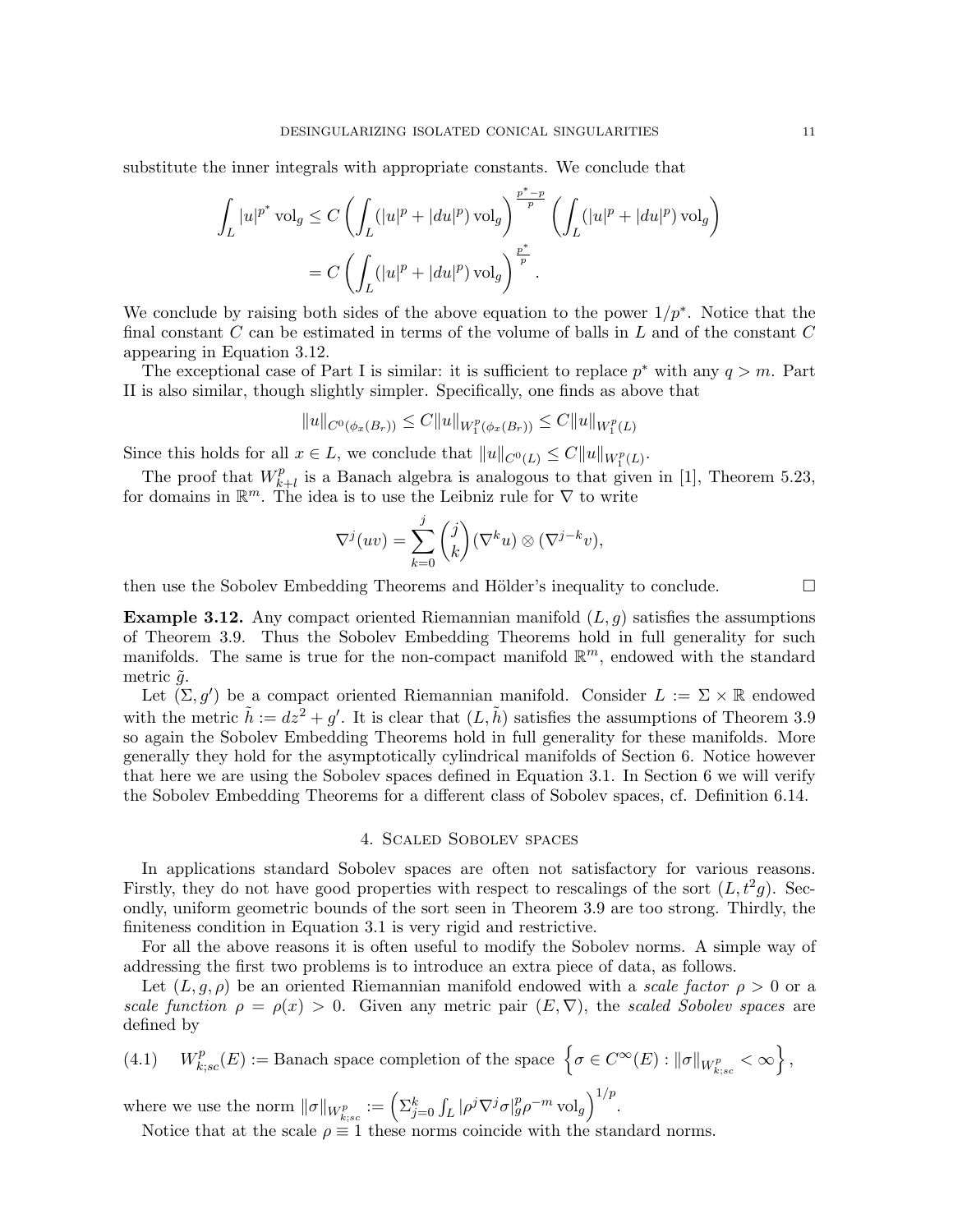Remark 4.1. Let us slightly change notation, using  $g_L$  (respectively,  $g_E$ ) to denote the metric on L (respectively, on E). The metric g used in the above norms to measure  $\nabla^j \sigma$  is obtained by tensoring  $g_L$  (applied to  $\nabla^j$ ) with  $g_E$  (applied to  $\sigma$ ): let us write  $g = g_L \otimes g_E$ . We then find

$$
|\rho^j\nabla^j\sigma|_{g_L\otimes g_E}\rho^{-m}\operatorname{vol}_{g_L\otimes g_E}=|\nabla^j\sigma|_{(\rho^{-2}g_L)\otimes g_E}\operatorname{vol}_{(\rho^{-2}g_L)\otimes g_E}.
$$

Roughly speaking, the scaled norms thus coincide with the standard norms obtained via the conformally equivalent metric  $\rho^{-2}g_L$  on L. It is important to emphasize, however, that we are conformally rescaling only part of the metric. This can be confusing when  $E$  is a tensor bundle over L, endowed with the induced metric: it would then be natural to also rescale the metric of E. We are also not changing the connections  $\nabla$ . In general these connections are not metric connections with respect to  $(\rho^{-2}g_L)\otimes g_E$ . This has important consequences regarding the Sobolev Embedding Theorems for scaled Sobolev spaces, as follows.

Naively, one might hope that such theorems hold under the assumptions:

$$
i(\rho^{-2}g) \ge R_1
$$
,  $Ric(\rho^{-2}g) \ge R_2\rho^{-2}g$ .

Indeed, these assumptions do suffice to prove the Sobolev Embedding Theorems in the simplest case, *i.e.*  $l = 1$  and  $k = 0$ . However, the general case requires Kato's inequality, Lemma 3.5, which in turn requires metric connections. To prove these theorems we will thus need further assumptions on  $\rho$ , cf. Theorem 4.7.

We now define rescaling to be an action of  $\mathbb{R}^+$  on the triple  $(L, g, \rho)$ , via  $t \cdot (L, g, \rho) :=$  $(L, t<sup>2</sup>g, t\rho)$ . Recall that the Levi-Civita connection  $\nabla$  on L does not change under rescaling. Using this fact it is simple to check that  $\|\sigma\|_{W^p_{k;sc}}$ , calculated with respect to  $t \cdot (L,g,\rho)$ , coincides with  $\|\sigma\|_{W^p_{k;sc}}$ , calculated with respect to  $(L, g, \rho)$ : in this sense the scaled norm is invariant under rescaling.

Remark 4.2. As in Remark 4.1, our definition of rescaling requires some care. To explain this let us adopt the same notation as in Remark 4.1. Our notion of rescaling affects only the metric on  $L$ , not the metric on  $E$ . As before, this can be confusing when  $E$  is a tensor bundle over L, endowed with the induced metric.

As in Section 3, it is important to find conditions under which  $(L, g, \rho)$  and  $(L, \hat{g}, \rho)$  define equivalent norms.

**Definition 4.3.** Let  $(L, \rho)$  be a manifold endowed with a scale function. We say that two Riemannian metrics  $g, \hat{g}$  are scaled-equivalent if they satisfy the following assumptions:

**A1:** There exists  $C_0 > 0$  such that

$$
(1/C_0)g \le \hat{g} \le C_0g.
$$

**A2:** For all  $j \ge 1$  there exists  $C_j > 0$  such that

$$
|\nabla^j \hat{g}|_{\rho^{-2}g \otimes g_E} \leq C_j,
$$

where  $\nabla$  is the Levi-Civita connection defined by  $g, E = T^*L \otimes T^*L$  and we are using the notation introduced in Remark 4.1.

Remark 4.4. As in Remark 3.3, one can check that

$$
|\nabla \hat{g}|_{\rho^{-2}g \otimes g_E} \le C_1 \Rightarrow |A(\hat{g})|_{\rho^{-2}g \otimes g_E} \le C_1.
$$

In turn this implies that  $|A|_{\rho^{-2}g\otimes g_E} \leq C_1$ , where now A denotes the difference  $\nabla - \hat{\nabla}$  of the connections on TL and  $E = T^* L \otimes T L$ .

Again as in Remark 3.3, one can check that if for all  $j \geq 0$  there exists  $C_j > 0$  such that

$$
|\nabla^j(\hat{g}-g)|_{\rho^{-2}g\otimes g_E}\leq C_j
$$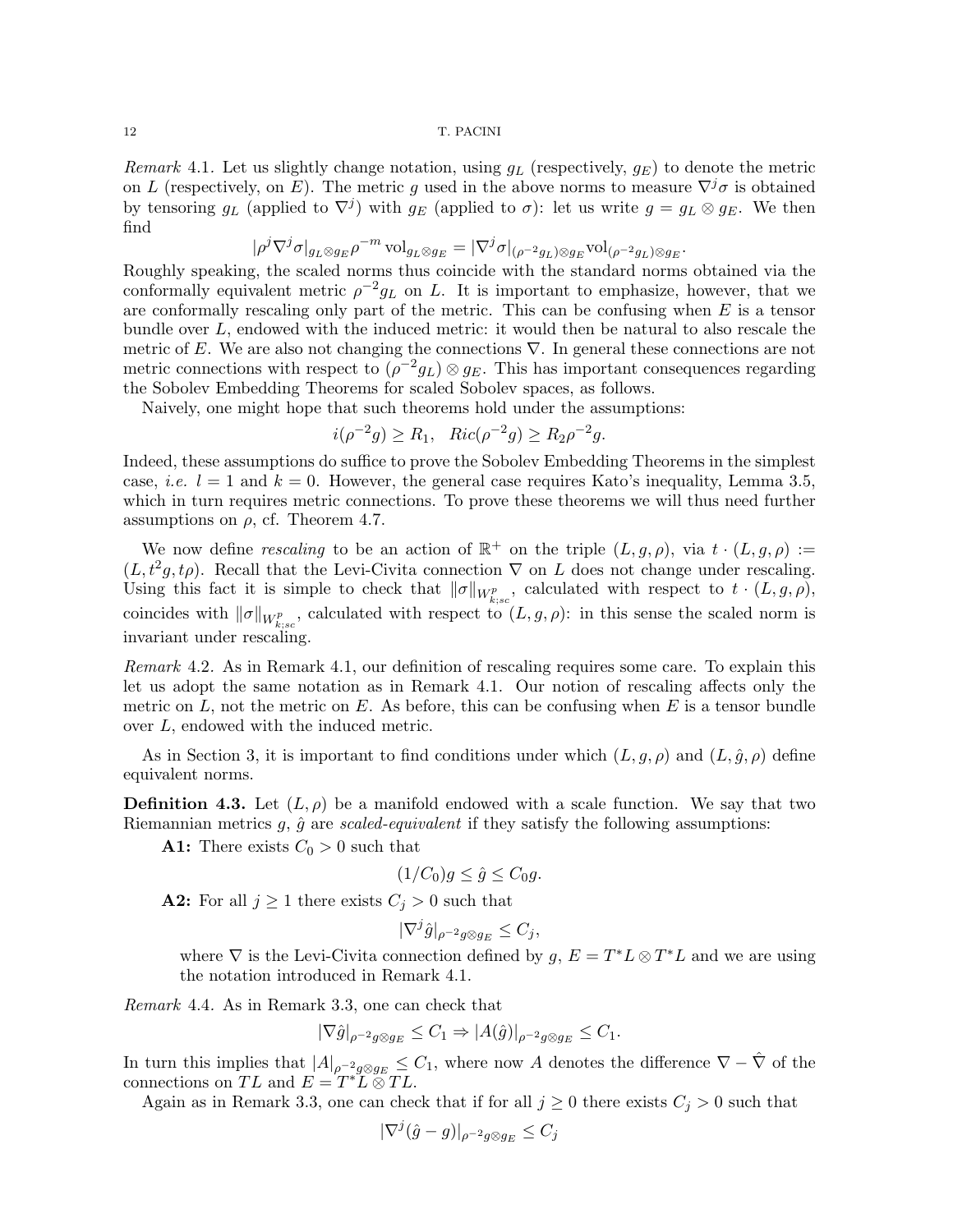and if  $C_0$  is sufficiently small then g,  $\hat{g}$  satisfy Assumptions A1, A2.

The following result is a simple consequence of Remark 4.1 and Lemma 3.4.

**Lemma 4.5.** Assume  $(L, g, \rho)$ ,  $(L, \hat{g}, \rho)$  are scaled-equivalent in the sense of Definition 4.3. Then the scaled Sobolev norms are equivalent.

We can also define the *scaled spaces of*  $C^k$  *sections* 

(4.2) 
$$
C_{sc}^{k}(E) := \left\{ \sigma \in C^{k}(E) : ||\sigma||_{C_{sc}^{k}} < \infty \right\},
$$

where we use the norm  $\|\sigma\|_{C_{sc}^k} := \sum_{j=0}^k \sup_{x \in L} |\rho^j \nabla^j \sigma|_g$ . Once again, these norms define Banach spaces.

Remark 4.6. One can analogously define  $C_{sc}^{k,\alpha}$  spaces. Notice that Equation 4.2 implies that  $C_{sc}^{0} = C^{0}$ . It is these spaces which are relevant to the generalization to higher derivatives of Theorem 3.10. Specifically, bounds on the higher derivatives of  $Ric(g)$  yield  $C_{sc}^{k,\alpha}$  bounds on  $\phi_x^*g - \tilde{g}$  with respect to the (constant) scale factor r determined by the theorem.

We are now ready to study the Sobolev Embedding Theorems for scaled spaces. As mentioned in Remark 4.1, these theorems require further assumptions on  $\rho$ .

**Theorem 4.7.** Let  $(L, g)$  be a Riemannian manifold and  $\rho$  a positive function on L. Assume there exist constants  $R_1 > 0$ ,  $R_2 \in \mathbb{R}$ ,  $R_3 > 1$  and  $\zeta > 0$  such that:

A1:  $\forall x \in L$ ,  $i_x(g) \ge R_1 \rho(x)$ . **A2:**  $\forall x \in L$ ,  $Ric_x(g) \geq R_2 \rho(x)^{-2} g_x$ . A3:  $\forall x \in L, \forall y \in B(x, \zeta \rho(x)),$ 

$$
(1/R_3)\rho(x) \le \rho(y) \le R_3\rho(x).
$$

Then all parts of the Sobolev Embedding Theorems hold for scaled norms and for any metric pair  $(E, \nabla)$ . Furthermore, when  $lp > m$  and  $k \geq 0$ ,  $W_{k}^{p}$ .  $\mathcal{F}_{k+l;sc}^{p}$  is a Banach algebra.

Now let  $\hat{g}$  be a second Riemannian metric on L such that, for some  $C_0 > 0$ ,  $(1/C_0)g \leq \hat{g} \leq$  $C_0g$ . Then the scaled Sobolev Embedding Theorems hold also for  $(L, \hat{g}, \rho)$  and for any metric pair  $(E, \nabla)$ . The Sobolev constants of  $\hat{q}$  depend only on the Sobolev constants of q and on  $C_0$ .

*Proof.* Let us prove Part 1 for functions, assuming  $l = 1, k = 0$ . Choose  $x \in L$ . Set  $B_x :=$  $B(x,\zeta\rho(x))$ . For  $y \in B_x$ , consider the rescaled metric h defined by  $h_y := \rho(x)^{-2}g_y$ . Assumption A1 shows that  $i_y(g) \ge R_1 \rho(y)$ . Using Assumption A3 we find

$$
i_y(h) = \rho(x)^{-1} i_y(g) \ge R_1 \rho(y) \rho(x)^{-1} \ge R_1/R_3.
$$

Now recall that the Ricci curvature Ric is invariant under rescaling, *i.e.*  $Ric(h) = Ric(g)$ . Then Assumptions A2 and A3 show that

$$
Ric_y(h) = Ric_y(g) \ge R_2 \rho(y)^{-2} \rho(x)^2 h \ge (R_2/R_3^2)h.
$$

We have thus obtained lower bounds on the injectivity radius and Ricci curvature of  $(B_x, h)$ . Notice that these bounds are independent of x. Recall from Remark 3.11 that Theorem 3.10 is essentially local. Specifically, set  $B'_x := B(x,(1/2)\zeta \rho(x))$ . Then for any  $\epsilon > 0$  there exists  $r = r(p, R_1, R_2, R_3, \epsilon, m)$  such that, for any  $x \in L$ , there exist coordinates  $\phi_x : B_r \to (B'_x, h)$ satisfying  $\|\phi_x^* h - \tilde{g}\|_{C^0} \leq \epsilon$ .

Exactly as in the proof of Theorem 3.9, we can now use the local Sobolev Embedding Theorems for  $B_r$  to conclude that

(4.3) 
$$
\left(\int_{B'_x} |u|^{p^*} \text{vol}_h\right)^{1/p^*} \leq C \left(\int_{B'_x} (|u|^p + |du|_h^p) \text{vol}_h\right)^{1/p}.
$$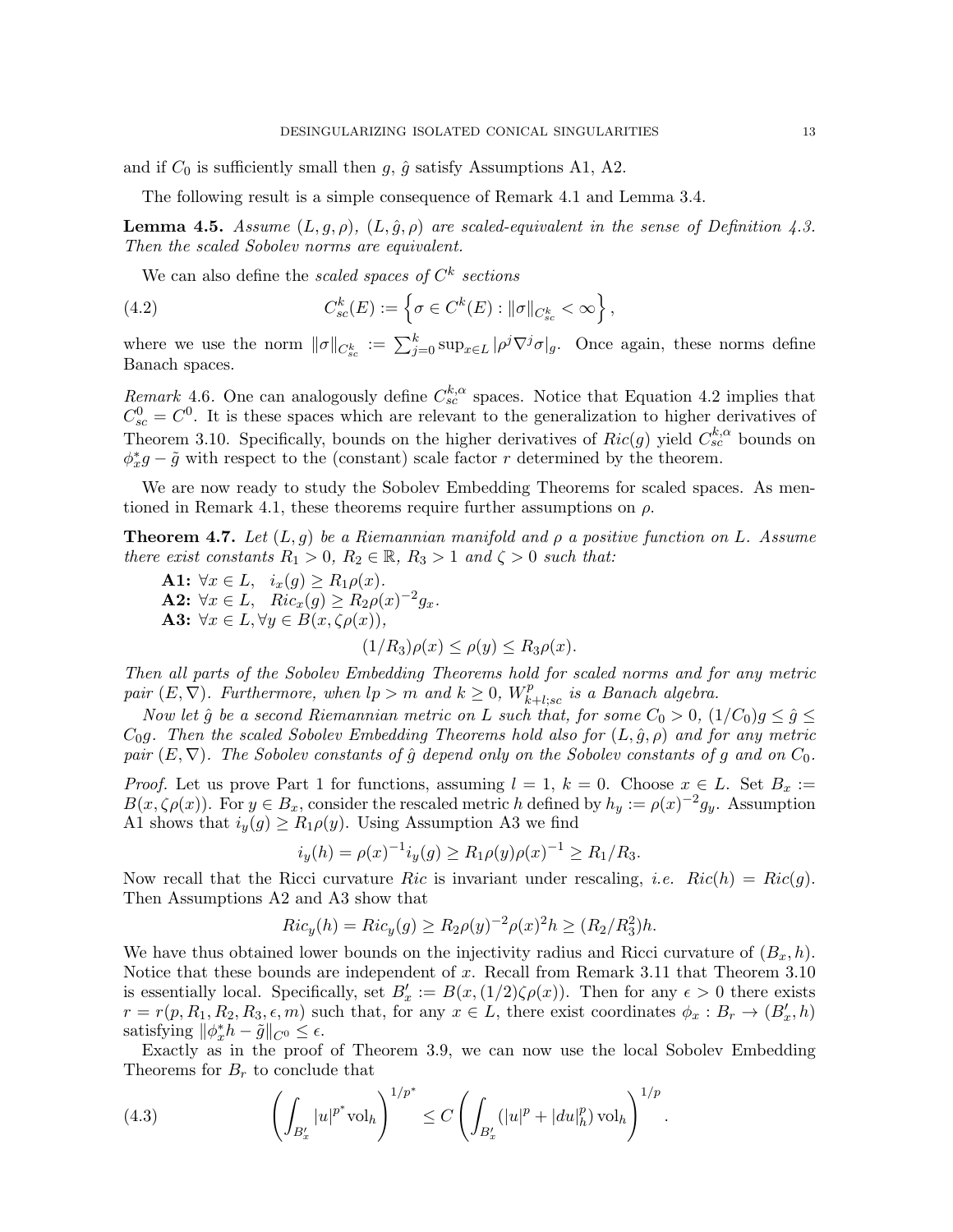Assumption A3 allows us, up to a change of constants, to replace the (locally) constant quantity  $\rho(x)$  with the function  $\rho(y)$ . Remark 4.1 shows how replacing  $\rho^{-2}g$  with g leads to the scaled norms. Proceeding as in the proof of Theorem 3.9, via double integration, we then get

(4.4) 
$$
||u||_{L_{sc}^{p^*}} \leq C||u||_{W_{1;sc}^p},
$$

where we are now using the metric  $q$ .

Now consider the case  $k = 1$ , *i.e.* assume  $u \in W_{2;sc}^p$ . Then  $\phi_x^* |\nabla u|_h \in W_1^p$  $_1^p(B_r)$ . As before, we obtain

.

(4.5) 
$$
\left(\int_{B'_x} |\nabla u|_h^{p^*} \text{vol}_h\right)^{1/p^*} \leq C \left(\int_{B'_x} (|\nabla u|_h^p + |d(|\nabla u|_h)|_h^p) \text{vol}_h\right)^{1/p}
$$

Notice that the Levi-Civita connections of  $g$  and  $h$  coincide. We can thus apply Kato's inequality, finding  $|d|\nabla u|_h|_h \leq |\nabla^2 u|_h = |\rho(x)|^2 \nabla^2 u|_g$ . This leads to (4.6)

$$
\left(\int_{B'_x}|\rho(x)\nabla u|_g^{p^*}\rho(x)^{-m}{\rm vol}_g\right)^{1/p^*}\leq C\left(\int_{B'_x}(|\rho(x)\nabla u|_g^p+|\rho(x)^2\nabla^2 u|_g^p)\rho(x)^{-m}{\rm vol}_g\right)^{1/p}.
$$

We can now proceed as before, using Assumption A3, to obtain

$$
\|\nabla u\|_{L^{p^*}_{sc}} \leq C\|\nabla u\|_{W^p_{1;sc}}.
$$

Together with Equation 4.4, this implies  $W_{2,sc}^{p} \hookrightarrow W_{1,sc}^{p^{*}}$ .

The other cases and parts of the Sobolev Embedding Theorems can be proved analogously.

The claim that  $W_k^p$  $k+l;sc$  is a Banach algebra can be proved as in Theorem 3.9, using Remark 4.1 to write the scaled norms in terms of standard norms. In this case the fact that the connection  $\nabla$  is not a metric connection with respect to the rescaled metric  $\rho^{-2}g$  is not a problem: the proof only uses the Leibniz rule (together with Hölder's inequality for  $L^p$  norms and the Sobolev Embedding Theorems which we have just proved).

The proof of the Sobolev Embedding Theorems for  $(L, \hat{g}, \rho)$  is similar. For example, to prove Part I with  $l = 1$  and  $k = 0$  we locally define  $\hat{h}_y := \rho^{-2}(x)\hat{g}_y$ . Our assumption on  $\hat{g}$  allows us to substitute h with  $\hat{h}$  in Equation 4.3. The proof then continues as before. Now consider the case  $k = 1$ , *i.e.* assume  $u \in W^p_{2;sc}$  with respect to  $\hat{g}$ . Let  $\hat{\nabla}$  denote the Levi-Civita connection defined by  $\hat{g}$ . We can then study  $\phi_x^*|\hat{\nabla}u|_{\hat{h}}$  as before, obtaining the analogue of Equation 4.5 in terms of  $(\hat{h}, \hat{\nabla})$  instead of  $(h, \nabla)$ . Since the Levi-Civita connections of  $\hat{g}$  and  $\hat{h}$  coincide we also obtain the analogue of Equation 4.6. The proof then continues as before.  $\Box$ 

Remark 4.8. Compare the proof of Theorem 4.7 with the ideas of Remark 4.1. The main issue raised in Remark 4.1 concerned Kato's inequality for the rescaled metric  $\rho^{-2}g$ . In the proof of the theorem this problem is solved by Assumption A3, which essentially allows us to locally treat  $\rho$  as a constant. Assumptions A1 and A2 are then similar to the assumptions of Remark 4.1.

**Example 4.9.** We now want to present two important examples of  $(L, g, \rho)$  satisfying Assumptions A1-A3 of Theorem 4.7.

(1) Let L be a smooth bounded domain in  $\mathbb{R}^m$ , endowed with the standard metric  $\tilde{g}$ . Given any  $x \in L$  we can define  $\rho(x) := d(x, \partial L)$ . This function satisfies Assumption A1 with  $R_1 = 1$  and Assumption A2 with  $R_2 = 0$ . The triangle inequality shows that, for all  $y \in B(x,(1/2)\rho(x)), (1/2)\rho(x) \leq \rho(y) \leq (3/2)\rho(x)$ . This implies that Assumption A3 is also satisfied.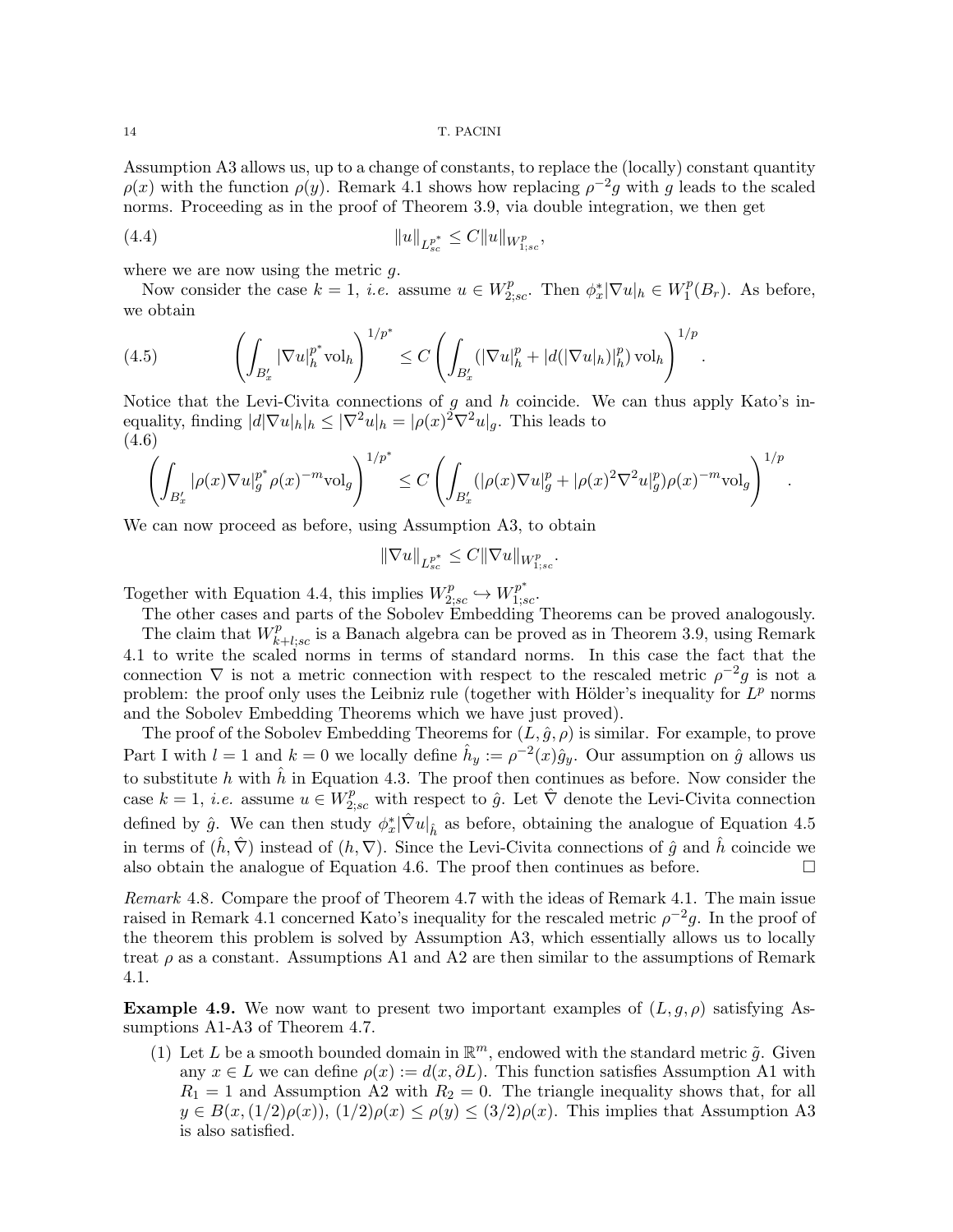(2) Given a compact oriented Riemannian manifold  $(\Sigma, g')$ , let  $L := \Sigma \times (0, \infty)$  and  $\tilde{g} :=$  $dr^2 + r^2g'$ . Let  $\theta$  denote the generic point on  $\Sigma$ . There is a natural action

$$
\mathbb{R}^+ \times L \to L, \quad t \cdot (\theta, r) := (\theta, tr).
$$

Given any  $t \in \mathbb{R}^+$ , it is simple to check that  $t^* \tilde{g} = t^2 \tilde{g}$ . For any  $x \in L$ , notice that  $i_{tx}(\tilde{g}) = i_x(t^*\tilde{g})$ . We conclude that  $i_{tx}(\tilde{g}) = ti_x(\tilde{g})$ . Analogously,  $Ric_{tx}(\tilde{g}) = Ric_x(\tilde{g})$ . It follows that, given any strictly positive  $f = f(\theta)$ , the function  $\rho(\theta, r) := rf(\theta)$  satisfies A1 and A2. It is simple to check that it also satisfies Assumption A3. The simplest example is  $f(\theta) \equiv 1$ , *i.e.*  $\rho(\theta, r) = r$ . In Section 6 we will extend this example to the category of "conifolds".

Remark 4.10. Since the norms  $\|\cdot\|_{W^p_{k;sc}}$  are scale-invariant it is clear that if the Sobolev Embedding Theorems hold for  $(L, g, \rho)$  then they also hold for  $(L, t^2g, t\rho)$  with the same Sobolev constants. This is reflected in the fact that Assumptions A1-A3 of Theorem 4.7 are scale-invariant.

## 5. Weighted Sobolev spaces

In Section 4 we mentioned that the finiteness condition determined by the standard Sobolev norms is very restrictive. This problem can be addressed by introducing a *weight function*  $w = w(x) > 0$  into the integrand. Coupling weights with scale functions then produces very general and useful spaces, as follows.

Let  $(L, g)$  be a Riemannian manifold endowed with two positive functions  $\rho$  and w. Given any metric pair  $(E, \nabla)$ , the *weighted Sobolev spaces* are defined by

(5.1) 
$$
W_{k;w}^p(E) :=
$$
 Banach space completion of the space  $\left\{ \sigma \in C^{\infty}(E) : ||\sigma||_{W_{k;w}^p} < \infty \right\}$ ,

where we use the norm  $\|\sigma\|_{W^p_{k;w}} := \left(\sum_{j=0}^k \int_L |w\rho^j \nabla^j \sigma|_g^p \rho^{-m} \text{vol}_g\right)^{1/p}$ .

We can also define the *weighted spaces of*  $C^k$  sections

(5.2) 
$$
C_w^k(E) := \left\{ \sigma \in C^k(E) : \|\sigma\|_{C_w^k} < \infty \right\},\,
$$

where we use the norm  $\|\sigma\|_{C_w^k} := \sum_{j=0}^k \sup_{x \in L} |w\rho^j \nabla^j \sigma|_g$ . Once again, these norms define Banach spaces.

**Theorem 5.1.** Let  $(L, g)$  be a Riemannian manifold endowed with positive functions  $\rho$  and w. Assume  $\rho$  satisfies the assumptions of Theorem 4.7 with respect to constants  $R_1$ ,  $R_2$ ,  $R_3$  and  $\zeta$ . Assume also that there exists a positive constant  $R_4$  such that,  $\forall x \in L, \forall y \in B(x, \zeta \rho(x)),$ 

$$
(1/R4)w(x) \le w(y) \le R4w(x).
$$

Then all parts of the Sobolev Embedding Theorems hold for the weighted norms defined by  $(\rho, w)$  and for any metric pair  $(E, \nabla)$ .

Now let  $\hat{g}$  be a second Riemannian metric on L such that, for some  $C_0 > 0$ ,  $(1/C_0)g \leq \hat{g} \leq$  $C_0g$ . Then the weighted Sobolev Embedding Theorems hold also for  $(L, \hat{g}, \rho, w)$  and for any metric pair  $(E, \nabla)$ . The Sobolev constants of  $\hat{g}$  depend only on the Sobolev constants of g and on  $C_0$ .

Proof. The proof is a small modification of the proof of Theorem 4.7: one needs simply to take into account the weights by multiplying Equations 4.3 and 4.6 by  $w(x)$ . The assumption on w allows us, up to a change of constants, to replace the (locally) constant quantity  $w(x)$  with the function  $w(y)$ .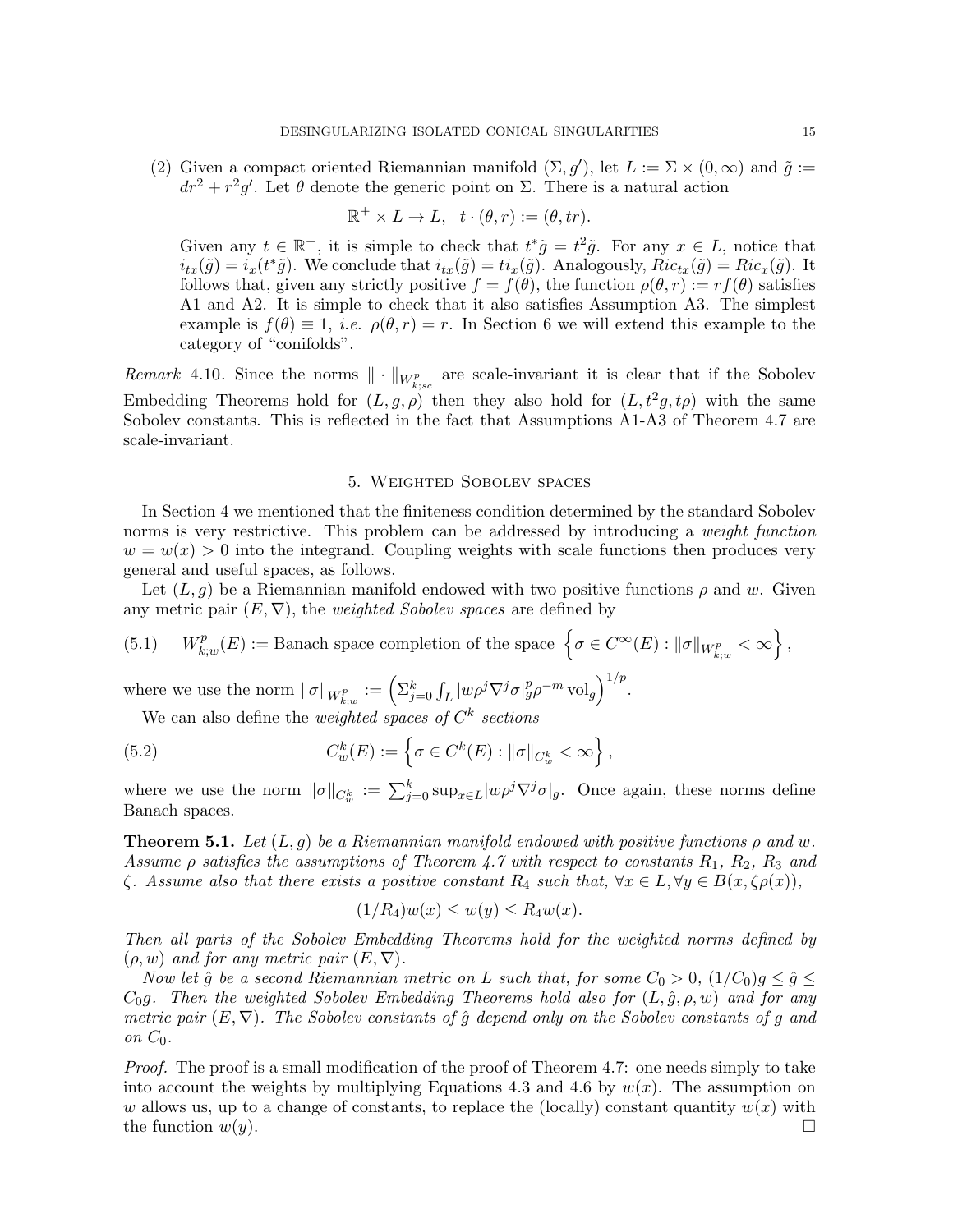Remark 5.2. Choose any constant  $\beta \in \mathbb{R}$ . Define rescaling to be an action of  $\mathbb{R}^+$  on  $(L, g, \rho, w)$ , via  $t \cdot (L, g, \rho, w) := (L, t^2g, t\rho, t^{\beta}w)$ . Then  $\|\sigma\|_{W^p_{k,w}}$ , calculated with respect to  $t \cdot (L, g, \rho, w)$ , coincides with  $t^{\beta} \|\sigma\|_{W^p_{k;w}}$ , calculated with respect to  $(L, g, \rho, w)$ : this shows that these weighted norms are in general not invariant under rescaling. However, if the Sobolev Embedding Theorems hold for  $(L, g, \rho, w)$  then, multiplying by the factor  $t^{\beta}$ , we see that they hold for  $(L, t^2g, t\rho, t^{\beta}w)$  with the same Sobolev constant. This is reflected in the fact that the hypotheses of Theorem 5.1 are t-invariant.

## 6. Manifolds with ends modelled on cones and cylinders

We now introduce the category of "conifolds". These Riemannian manifolds are a wellknown example for the theory of weighted Sobolev spaces. They will also provide a useful framework for our study of desingularizations. It will also be useful to define the analogous "cylindrical" category, both for its affinities to conifolds and as a tool for studying them.

**Definition 6.1.** Let  $L^m$  be a smooth manifold. We say L is a manifold with ends if it satisfies the following conditions:

- (1) We are given a compact subset  $K \subset L$  such that  $S := L \setminus K$  has a finite number of connected components  $S_1, \ldots, S_e$ , *i.e.*  $S = \amalg_{i=1}^e S_i$ .
- (2) For each  $S_i$  we are given a connected  $(m-1)$ -dimensional compact manifold  $\Sigma_i$  without boundary.
- (3) There exist diffeomorphisms  $\phi_i : \Sigma_i \times [1, \infty) \to \overline{S_i}$ .

We then call the components  $S_i$  the *ends* of L and the manifolds  $\Sigma_i$  the *links* of L. We denote by  $\Sigma$  the union of the links of  $L$ .

**Definition 6.2.** Let L be a manifold with ends. Let q be a Riemannian metric on L. Choose an end  $S_i$  with corresponding link  $\Sigma_i$ .

We say that  $S_i$  is a *conically singular* (CS) end if the following conditions hold:

- (1)  $\Sigma_i$  is endowed with a Riemannian metric  $g'_i$ . We then let  $(\theta, r)$  denote the generic point on the product manifold  $C_i := \sum_i \times (0, \infty)$ and  $\tilde{g}_i := dr^2 + r^2 g'_i$  denote the corresponding *conical metric* on  $C_i$ .
- (2) There exist a constant  $\nu_i > 0$  and a diffeomorphism  $\phi_i : \Sigma_i \times (0, \epsilon] \to \overline{S_i}$  such that, as  $r \to 0$  and for all  $k \geq 0$ ,

$$
|\widetilde{\nabla}^k(\phi_i^*g - \tilde{g}_i)|_{\tilde{g}_i} = O(r^{\nu_i - k}),
$$

where  $\nabla$  is the Levi-Civita connection on  $C_i$  defined by  $\tilde{g}_i$ .

We say that  $S_i$  is an *asymptotically conical* (AC) end if the following conditions hold:

(1)  $\Sigma_i$  is endowed with a Riemannian metric  $g'_i$ .

We again let  $(\theta, r)$  denote the generic point on the product manifold  $C_i := \Sigma_i \times (0, \infty)$ and  $\tilde{g}_i := dr^2 + r^2 g'_i$  denote the corresponding *conical metric* on  $C_i$ .

(2) There exist a constant  $\nu_i < 0$  and a diffeomorphism  $\phi_i : \Sigma_i \times [R, \infty) \to S_i$  such that, as  $r \to \infty$  and for all  $k \geq 0$ ,

$$
|\widetilde{\nabla}^k(\phi_i^*g - \tilde{g}_i)|_{\tilde{g}_i} = O(r^{\nu_i - k}),
$$

where  $\nabla$  is the Levi-Civita connection on  $C_i$  defined by  $\tilde{g}_i$ .

In either of the above situations we call  $\nu_i$  the *convergence rate* of  $S_i$ .

Remark 6.3. Let  $(L, g)$  be a manifold with ends. Assume  $S_i$  is an AC end as in Definition 6.2. Using the notation of Remark 4.1 we can rewrite this condition as follows: for all  $k \geq 0$ ,

$$
|\widetilde{\nabla}^k(\phi_i^*g - \tilde{g}_i)|_{r^{-2}\tilde{g}_i \otimes \tilde{g}_i} = O(r^{\nu_i}).
$$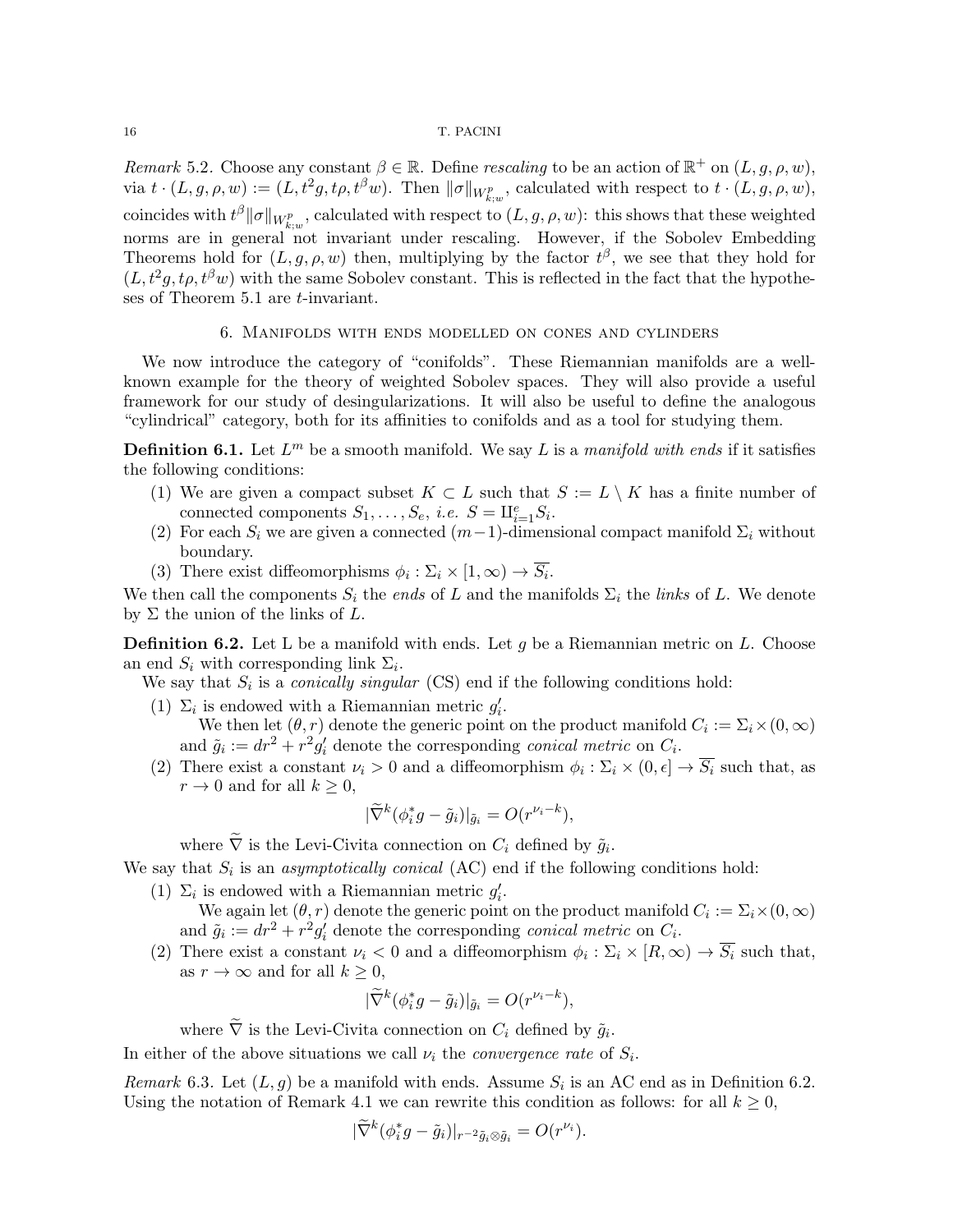In particular there exist constants  $C_k > 0$  such that

$$
|\widetilde{\nabla}^k(\phi_i^*g - \tilde{g}_i)|_{r^{-2}\tilde{g}_i \otimes \tilde{g}_i} \leq C_k R^{\nu_i}.
$$

By making R larger if necessary, we can assume  $C_0 R^{\nu_i}$  is small. This implies that  $\phi_i^* g$  and  $\tilde{g}_i$ are scaled-equivalent in the sense of Definition 4.3, cf. Remark 4.4, and that, for any tensor  $\sigma$ on L and as  $r \to \infty$ ,

$$
|\sigma|_{\phi_i^*g}=|\sigma|_{\tilde{g}_i}\left(1+O(r^{\nu_i})\right).
$$

In particular, given any function f on L, using  $\sigma = df$  and multiplying by r we obtain

$$
|df|_{r^{-2}\phi_i^*g} = |df|_{r^{-2}\tilde{g}_i} + O(r^{\nu_i})|df|_{r^{-2}\tilde{g}_i}.
$$

Furthermore, let  $A := \nabla - \widetilde{\nabla}$  denote the difference of the two connections defined by  $\phi_i^* g$  and  $\tilde{g}_i$ . Then, as in Remark 3.3, Definition 6.2 implies that  $|A|_{\tilde{g}_i} = O(r^{\nu_i-1})$ . This leads to

$$
|\nabla^2 f|_{\phi_i^* g} = |\tilde{\nabla}^2 f|_{\tilde{g}_i} (1 + O(r^{\nu_i})) + |df|_{\tilde{g}_i} O(r^{\nu_i - 1}),
$$
  
\n
$$
|\text{tr}_{\phi_i^* g} \nabla^2 f| = |\text{tr}_{\tilde{g}_i} \tilde{\nabla}^2 f| (1 + O(r^{\nu_i})) + |df|_{\tilde{g}_i} O(r^{\nu_i - 1}).
$$

Multiplying these equations by  $r^2$  we can re-write them as

$$
|\nabla^2 f|_{r^{-2}\phi_i^* g} = |\widetilde{\nabla}^2 f|_{r^{-2}\tilde{g}_i} + O(r^{\nu_i}) \left( |\widetilde{\nabla}^2 f|_{r^{-2}\tilde{g}_i} + |df|_{r^{-2}\tilde{g}_i} \right),
$$
  

$$
|r^2 \Delta_{\phi_i^* g} f| = |r^2 \Delta_{\tilde{g}_i} f| + O(r^{\nu_i}) \left( |r^2 \Delta_{\tilde{g}_i} f| + |df|_{r^{-2}\tilde{g}_i} \right).
$$

Analogous comments apply to higher derivatives and to CS ends.

**Definition 6.4.** Let  $(L, g)$  be a manifold with ends endowed with a Riemannian metric. We say that  $L$  is a  $CS$  (respectively, AC) manifold if all ends are conically singular (respectively, asymptotically conical). We say that L is a  $CS/AC$  manifold if all ends are either conically singular or asymptotically conical. We use the generic term *conifold* to indicate any CS, AC or CS/AC manifold.

When working with a CS/AC manifold we will often index the CS ("small") ends with numbers  $\{1,\ldots,s\}$  and the AC ("large") ends with numbers  $\{1,\ldots,l\}$ . Furthermore we will denote the union of the CS links (respectively, of the CS ends) by  $\Sigma_0$  (respectively,  $S_0$ ) and those corresponding to the AC links and ends by  $\Sigma_{\infty}$ ,  $S_{\infty}$ .

Remark 6.5. It is useful to include smooth compact manifolds in the category of conifolds: they are precisely those for which the set of ends is empty.

We now need to choose which function spaces to work with on conifolds. It turns out that the most useful classes of function spaces are precisely those of Section 5. One needs only to choose appropriate functions  $\rho$  and w satisfying the assumptions of Theorem 5.1, as follows.

Regarding notation, given a vector  $\boldsymbol{\beta} = (\beta_1, \ldots, \beta_e) \in \mathbb{R}^e$  and  $j \in \mathbb{N}$  we set  $\boldsymbol{\beta} + j :=$  $(\beta_1 + j, \ldots, \beta_e + j)$ . We write  $\boldsymbol{\beta} \geq \hat{\boldsymbol{\beta}}$  iff  $\beta_i \geq \hat{\beta}_i$ .

**Definition 6.6.** Let L be a conifold with metric g. We say that a smooth function  $\rho: L \to$  $(0, \infty)$  is a *radius function* if  $\phi_i^* \rho = r$ , where  $\phi_i$  are the diffeomorphisms of Definition 6.2. Given any vector  $\boldsymbol{\beta} = (\beta_1, \ldots, \beta_e) \in \mathbb{R}^e$ , choose a function  $\boldsymbol{\beta}: L \to \mathbb{R}$  which, on each end  $S_i$ , restricts to the constant  $\beta_i$ . Then  $\rho$  and  $w := \rho^{-\beta}$  satisfy the assumptions of Theorem 5.1, cf. Example 4.9. We call  $(L, g, \rho, \beta)$  a weighted conifold.

Given any metric pair  $(E, \nabla)$  we define weighted spaces  $C_{\beta}^{k}(E)$  and  $W_{k}^{p}$  $\kappa_{k,\beta}^p(E)$  as in Section 5. We can equivalently define the space  $C^k_{\beta}(E)$  to be the space of sections  $\sigma \in C^k(E)$  such that  $|\nabla^j \sigma| = O(r^{\beta - j})$  as  $r \to 0$  (respectively,  $r \to \infty$ ) along each CS (respectively, AC) end.

In the case of a CS/AC manifold we will often separate the CS and AC weights, writing  $\boldsymbol{\beta} = (\boldsymbol{\mu}, \boldsymbol{\lambda})$  for some  $\boldsymbol{\mu} \in \mathbb{R}^s$  and some  $\boldsymbol{\lambda} \in \mathbb{R}^l$ . We then write  $C_{(\boldsymbol{\mu}, \boldsymbol{\lambda})}^k(E)$  and  $W_{k,j}^p$  $E^p_{k,(\boldsymbol{\mu},\boldsymbol{\lambda})}(E).$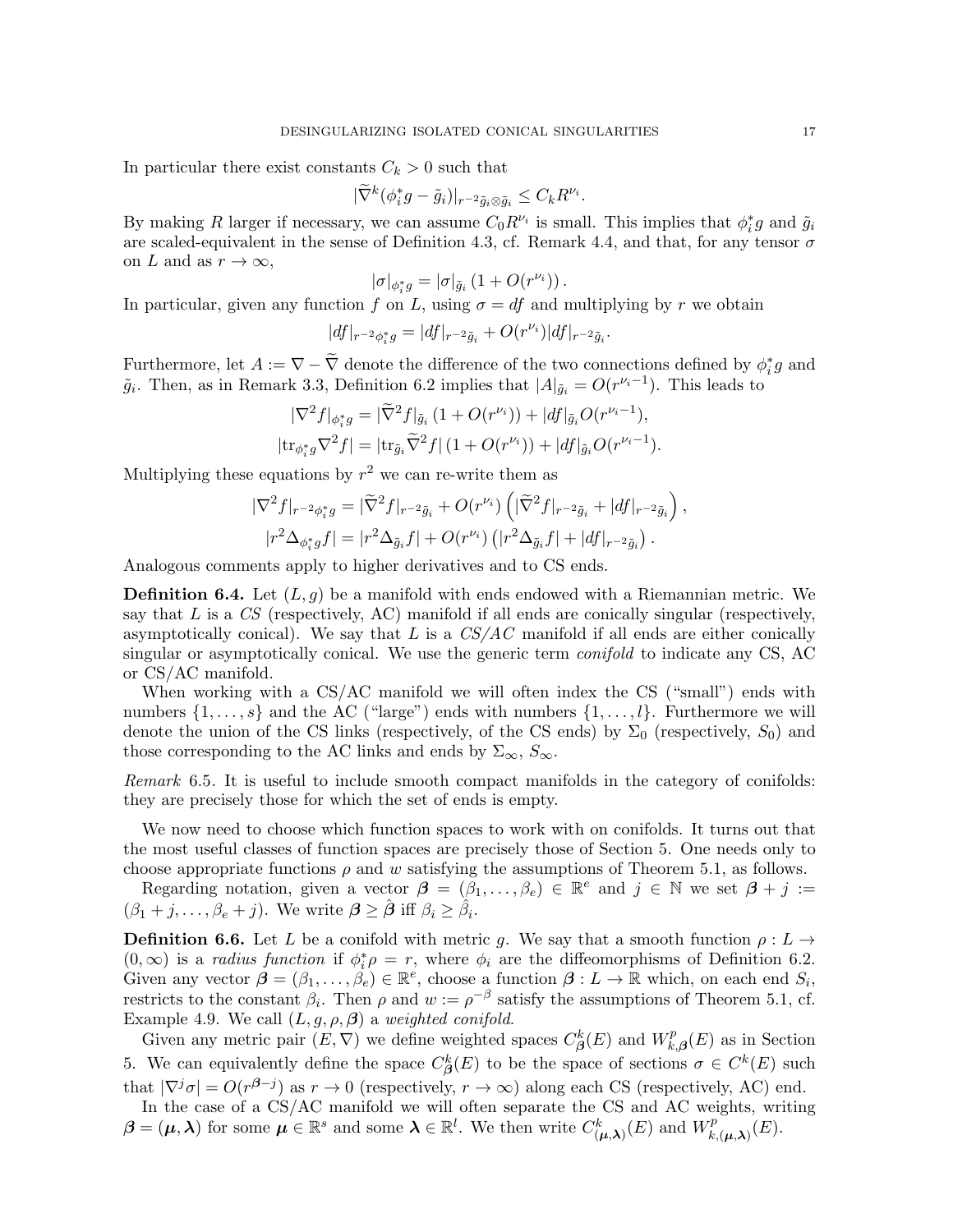One can extend to these weighted spaces many results valid for standard Sobolev spaces. Hölder's inequality is one example.

**Lemma 6.7** (Weighted Hölder's inequality). Let  $(L, g)$  be a conifold. Then, for all  $p \ge 1$  and  $\beta = \beta_1 + \beta_2,$ 

$$
||uv||_{L^1_{\beta}} \leq ||u||_{L^p_{\beta_1}} ||v||_{L^{p'}_{\beta_2}}.
$$

More generally, assume  $\frac{1}{q} = \frac{1}{q_1}$  $\frac{1}{q_1} + \frac{1}{q_2}$  $rac{1}{q_2}$ . Then

$$
||uv||_{L^q_{\beta}} \leq ||u||_{L^{q_1}_{\beta_1}} ||v||_{L^{q_2}_{\beta_2}}.
$$

Proof.

$$
||uv||_{L^1_{\beta}} = \int_L (\rho^{-\beta_1} u \rho^{-m/p}) (\rho^{-\beta_2} v \rho^{-m/p'}) vol_g
$$
  
\n
$$
\leq ||\rho^{-\beta_1} u \rho^{-m/p}||_{L^p} ||\rho^{-\beta_2} v \rho^{-m/p'}||_{L^{p'}}
$$
  
\n
$$
= ||u||_{L^p_{\beta_1}} ||v||_{L^{p'}_{\beta_2}}.
$$

The general case is similar.

**Corollary 6.8.** Let  $(L, g, \beta)$  be a weighted conifold. Then all parts of the weighted Sobolev Embedding Theorems hold for any metric pair  $(E, \nabla)$ .

Furthermore, assume  $lp > m$  and  $k \geq 0$ . Then the corresponding weighted Sobolev spaces are closed under multiplication, in the following sense. For any  $\beta_1$  and  $\beta_2$  there exists  $C > 0$ such that, for all  $u \in W_k^p$  $\sum_{k+l,\beta_1}^{p}$  and  $v \in W_k^p$  $_{k+l,\boldsymbol{\beta_{2}}}^{p},$ 

$$
||uv||_{W^p_{k+l,\beta_1+\beta_2}} \leq C||u||_{W^p_{k+l,\beta_1}}||v||_{W^p_{k+l,\beta_2}}.
$$

*Proof.* Let  $(L, g)$  be a conifold. Write  $L = K \cup S$  as in Definition 6.1 and let  $C_i$  denote the cone corresponding to the end  $S_i$ . Example 4.9 showed that the assumptions for the scaled Sobolev Embedding Theorems hold for  $(C_i, \tilde{g}_i, r)$ . The same is true for the weighted Sobolev Embedding Theorems. Using the compactness of  $K$  we conclude that these assumptions, thus the theorems, hold for L with respect to any metric  $\hat{g}$  such that  $\phi_i^* \hat{g} = \tilde{g}_i$  on each end. As in Remark 6.3 one can assume that  $\phi_i^*g$  and  $\tilde{g}_i$  are scaled-equivalent so there exists  $C_0 > 0$  such that  $(1/C_0)\tilde{g}_i \leq \phi_i^* g \leq C_0 \tilde{g}_i$ . Again using the compactness of K we may thus assume that  $(1/C_0)\hat{g} \leq g \leq C_0\hat{g}$ . Theorem 5.1 now shows that the weighted Sobolev Embedding Theorems hold for  $(L, g)$ . The fact that weighted Sobolev spaces are closed with respect to products can be proved as in Theorem 4.7, using Lemma 6.7.

Remark 6.9. Let  $(L, g)$  be an AC manifold. Notice that for  $\beta \geq \beta$  there exist continuous embeddings  $W_{k,\beta}^r \hookrightarrow W_{k,\hat{\beta}}^r$ . The analogous statement is true for the weighted  $C^k$  spaces. By composition Corollary 6.8 thus leads to the following statements:

- (1) If  $lp < m$  then there exists a continuous embedding  $W_k^p$ .  $W_{k+l,\beta}^{p}(E) \hookrightarrow W_{k,\hat{\beta}}^{p_{l}^{*}}(E).$
- (2) If  $lp = m$  then, for all  $q \in [p, \infty)$ , there exist continuous embeddings  $W_k^p$ .  $\iota_{k+l, \boldsymbol{\beta}}^{p}(E) \hookrightarrow$  $W_i^q$  $\zeta^q_{k,\hat{\boldsymbol{\beta}}}(E).$
- (3) If  $l_p > m$  then there exists a continuous embedding  $W_p^p$ .  $C_{\hat{\beta}}^p(E) \hookrightarrow C_{\hat{\beta}}^k(E).$

Notice that if  $(L, g)$  is a CS manifold then the behaviour on the ends is studied in terms of  $r \to 0$  rather than  $r \to \infty$ . In this case the same conclusions hold for the opposite situation  $\beta \leq \beta$ . Finally, let  $(L, g)$  be a CS/AC manifold with  $\beta = (\mu, \lambda)$ . Then the same conclusions hold for all  $\hat{\boldsymbol{\beta}} = (\hat{\boldsymbol{\mu}}, \hat{\boldsymbol{\lambda}})$  with  $\hat{\boldsymbol{\mu}} \leq \boldsymbol{\mu}, \hat{\boldsymbol{\lambda}} > \boldsymbol{\lambda}$ .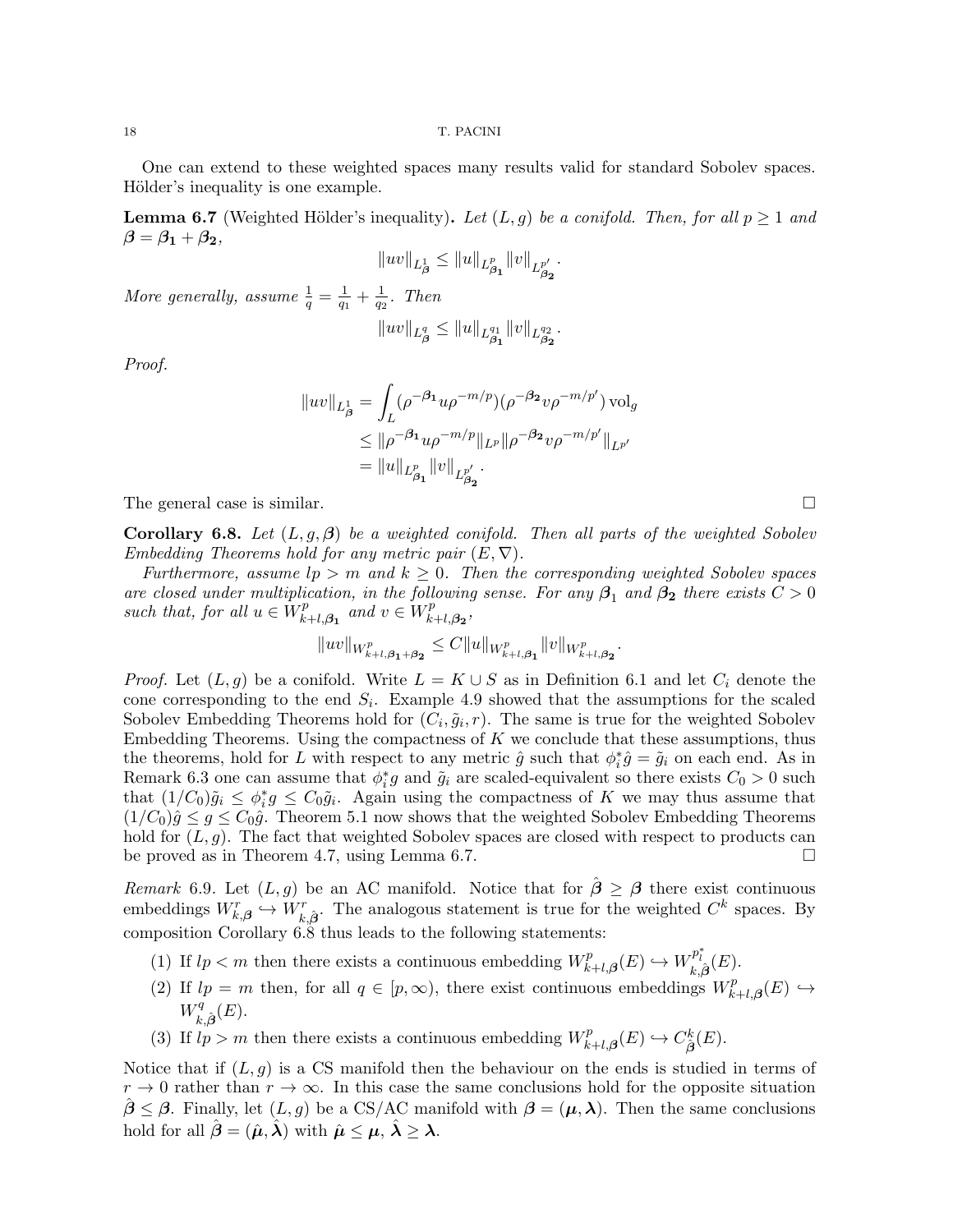We now want to show that all the above notions and results are scale-independent, as long as we rescale the weight function correctly to take into account the possibility of variable weights. We start by examining the properties of  $(L, t^2g)$ .

**Lemma 6.10.** Let  $(L, g)$  be a conifold. For each AC end  $S_i$  let  $\phi_i : \Sigma_i \times [R, \infty) \to \overline{S_i}$  denote the diffeomorphism of Definition 6.2. In particular, for all  $k \geq 0$  there exist  $C_k > 0$  such that, for  $r \geq R$ ,

$$
|\widetilde{\nabla}^k(\phi_i^*g - \tilde{g}_i)|_{r^{-2}\tilde{g}_i \otimes \tilde{g}_i} \leq C_k r^{\nu_i} \leq C_k R^{\nu_i}.
$$

As seen in Remark 6.3, we can thus assume that  $\phi_i^*g$ ,  $\tilde{g}_i$  are scaled-equivalent.

Choose any  $t > 0$ . Define the diffeomorphism

$$
\phi_{t,i} : \Sigma_i \times [tR, \infty) \to \overline{S_i}, \quad \phi_{t,i}(\theta, r) := \phi_i(\theta, r/t).
$$

Then, for  $r \geq tR$  and with respect to the same  $C_k$ , there are t-uniform estimates

$$
|\widetilde{\nabla}^k(\phi_{t,i}^*(t^2g)-\tilde{g}_i)|_{r^{-2}\tilde{g}_i\otimes\tilde{g}_i}\leq C_k(r/t)^{\nu_i}\leq C_kR^{\nu_i}.
$$

Analogously, for each CS end  $S_i$  let  $\phi_i$  denote the diffeomorphism of Definition 6.2. Define the diffeomorphism

$$
\phi_{t,i} : \Sigma_i \times (0, t\epsilon] \to \overline{S_i}, \quad \phi_{t,i}(\theta, r) := \phi_i(\theta, r/t).
$$

Then there are t-uniform estimates as above.

In particular, with respect to these diffeomorphisms,  $(L, t^2g)$  is again a conifold. If  $\rho$  is a radius function for  $(L, g)$  then to is a radius function for  $(L, t^2g)$ .

Proof. Define the map

$$
\delta_t : \Sigma_i \times \mathbb{R}^+ \to \Sigma_i \times \mathbb{R}^+, \quad (\theta, r) \mapsto (\theta, tr).
$$

Since  $\delta_t$  is simply a rescaling it preserves the Levi-Civita connection  $\tilde{\nabla}$ . Notice that  $\phi_{t,i} =$  $\phi_i \circ \delta_{1/t}$ . It is simple to check that  $\delta^*_{1/t}(t^2 \tilde{g}_i) = \tilde{g}_i$ . Thus, for  $r \ge tR$ ,

$$
\begin{split} |\widetilde{\nabla}^k(\phi_{t,i}^*(t^2g) - \tilde{g}_i)|_{\tilde{g}_i \otimes \tilde{g}_i} &= |\widetilde{\nabla}^k(\delta_{1/t}^*\phi_i^*(t^2g) - \tilde{g}_i)|_{\tilde{g}_i \otimes \tilde{g}_i} \\ &= \delta_{1/t}^* \left( |\widetilde{\nabla}^k(\phi_i^*(t^2g) - t^2 \tilde{g}_i)|_{t^2 \tilde{g}_i \otimes t^2 \tilde{g}_i} \right) \\ &= \delta_{1/t}^* \left( |\widetilde{\nabla}^k(\phi_i^*g - \tilde{g}_i)|_{t^2 \tilde{g}_i \otimes \tilde{g}_i} \right) \\ &\leq t^{-k} C_k (r/t)^{\nu_i - k} = C_k (r/t)^{\nu_i} r^{-k}. \end{split}
$$

These inequalities can be rescaled as in Remark 6.3 to obtain the desired t-uniform estimates. Now notice that

$$
\phi_{t,i}^*(t\rho)_{|(\theta,r)} = t\rho \circ \phi_{t,i}(\theta,r) = t\rho \circ \phi(\theta,r/t) = tr/t = r,
$$

so  $t\rho$  is a radius function in the sense of Definition 6.6. CS ends can be studied analogously.  $\Box$ 

The following result is a direct consequence of Theorem 5.1 and Remark 5.2.

## **Corollary 6.11.** Let  $(L, g)$  be a conifold. Then, for all  $t > 0$ :

(1) Choose a constant weight  $\beta$ . Define weighted Sobolev spaces  $W_k^p$ .  $k, \boldsymbol{\beta}$  as in Section 5 using the metric  $t^2g$ , the scale function tp and the weight function  $w := (t\rho)^{-\beta}$ . Then all forms of the weighted Sobolev Theorems hold for  $(L, t^2g, t\rho, (t\rho)^{-\beta})$  with t-independent Sobolev constants.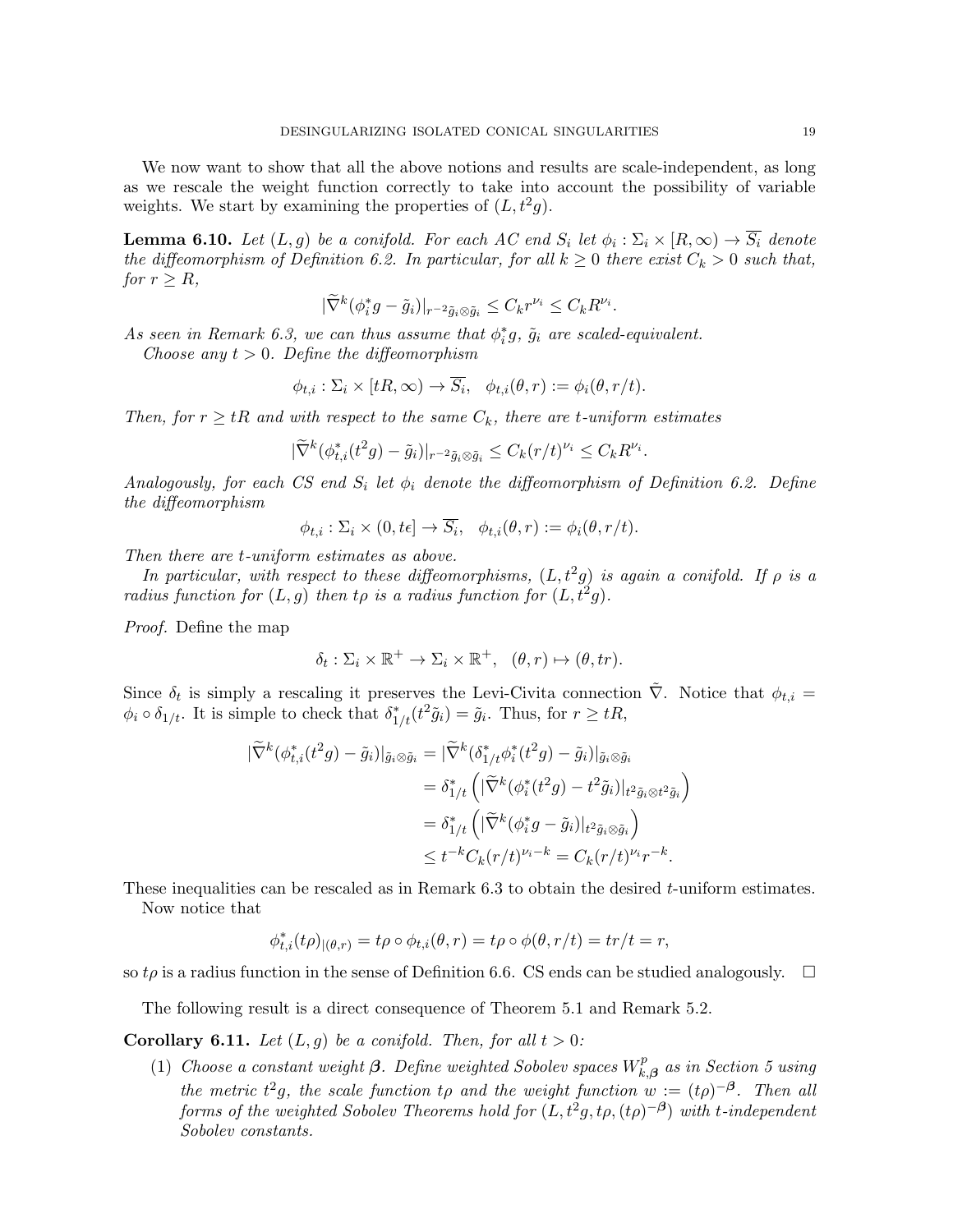(2) More generally, let  $\beta$  be a function as in Definition 6.6. Choose a constant "reference" weight  $\beta'$  and define weighted Sobolev spaces  $W_k^p$  $k_{k,\beta}^{p}$  as in Section 5 using the metric  $t^2g$ ,

the scale function to and the weight function  $w_t := (t^{\frac{\beta'-\beta}{\beta}}t\rho)^{-\beta}$ . Then the weighted norms  $\|\cdot\|_{W_{k,\boldsymbol{\beta}}^p}$ , calculated with respect to these choices, coincide with  $t^{-\boldsymbol{\beta}'}\|\cdot\|_{W_{k,\boldsymbol{\beta}}^p}$ , calculated with respect to  $(L, g, \rho, w := \rho^{-\beta})$ . In particular, all forms of the weighted  $Sobolev\ Embedding\ Theorems\ hold\ for\ (L,t^2g,t\rho,w_t:=(t^{\frac{\beta'-\beta}{\beta}}t\rho)^{-\beta})\ with\ t-independent$ Sobolev constants.

Remark 6.12. Compare the weights used in parts (1) and (2) above. Basically, to deal with variable weights we introduce a corrective factor of the form  $t^{\beta-\beta'}$ : since the exponent is bounded, for fixed t this doesn't affect the decay/growth condition on the ends. Its effect is simply to yield uniform estimates as  $t \to 0$ .

We conclude this section by summarizing the main definitions and properties of a second class of manifolds with ends, modelled on cylinders. We will see that the corresponding theory is closely related to that of conifolds.

**Definition 6.13.** Let L be a manifold with ends. Let g be a Riemannian metric on L. Choose an end  $S_i$  with corresponding link  $\Sigma_i$ . We say that  $S_i$  is an asymptotically cylindrical (A.Cyl.) end if the following conditions hold:

- (1)  $\Sigma_i$  is endowed with a Riemannian metric  $g'_i$ . We then let  $(\theta, z)$  denote the generic point on the product manifold  $C_i := \Sigma_i \times$  $(-\infty, \infty)$  and  $\tilde{h}_i := dz^2 + g'_i$  denote the corresponding *cylindrical metric* on  $C_i$ .
- (2) There exist a constant  $\nu_i < 0$  and a diffeomorphism  $\phi_i : \Sigma_i \times [R', \infty) \to \overline{S_i}$  such that, as  $z \to \infty$  and for all  $k \geq 0$ ,

$$
|\widetilde{\nabla}^k(\phi_i^*g - \widetilde{h}_i)|_{\widetilde{h}_i} = O(e^{\nu_i z}),
$$

where  $\tilde{\nabla}$  is the Levi-Civita connection on  $C_i$  defined by  $\tilde{h}_i$ .

We say that  $L$  is a  $A.Cyl$ . manifold if all ends are asymptotically cylindrical.

For the purposes of this paper the function spaces of most interest on A.Cyl. manifolds are not the ones already encountered, cf. Section 3 and Example 3.12. Instead, we use the following.

**Definition 6.14.** Let  $(L, h)$  be a A.Cyl. manifold. We say that a smooth function  $\zeta : L \to$ [1,  $\infty$ ) is a *radius function* if  $\phi_i^* \zeta = z$ , where  $\phi_i$  are the diffeomorphisms of Definition 6.2. Given any vector  $\hat{\boldsymbol{\beta}} = (\beta_1, \ldots, \beta_e) \in \mathbb{R}^e$ , choose a function  $\boldsymbol{\beta}$  on  $\hat{L}$  which, on each end  $S_i$ , restricts to the constant  $\beta_i$ . We call  $(L, h, \zeta, \beta)$  a weighted A.Cyl. manifold. Given any metric pair  $(E, \nabla)$  we define Banach spaces of sections of E in the following two ways.

The weighted spaces of  $C^k$  sections of E are defined by

(6.1) 
$$
C_{\beta}^{k}(E) := \left\{ \sigma \in C^{k}(E) : ||\sigma||_{C_{\beta}^{k}} < \infty \right\},
$$

where we use the norm  $\|\sigma\|_{C^k_{\beta}} := \sum_{j=0}^k \sup_{x \in L} |e^{-\beta(x)\zeta(x)} \nabla^j \sigma|$ .

The *weighted Sobolev spaces* are defined by

(6.2) 
$$
W_{k,\beta}^p(E) :=
$$
 Banach space completion of the space  $\left\{ \sigma \in C^{\infty}(E) : ||\sigma||_{W_{k,\beta}^p} < \infty \right\}$ ,

where  $p \in [1, \infty)$ ,  $k \ge 0$  and we use the norm  $\|\sigma\|_{W_{k, \beta}^p} := \left(\sum_{j=0}^k \int_L |e^{-\beta \zeta} \nabla^j \sigma|^p \operatorname{vol}_h \right)^{1/p}$ . Both types of spaces are independent of the particular choices made.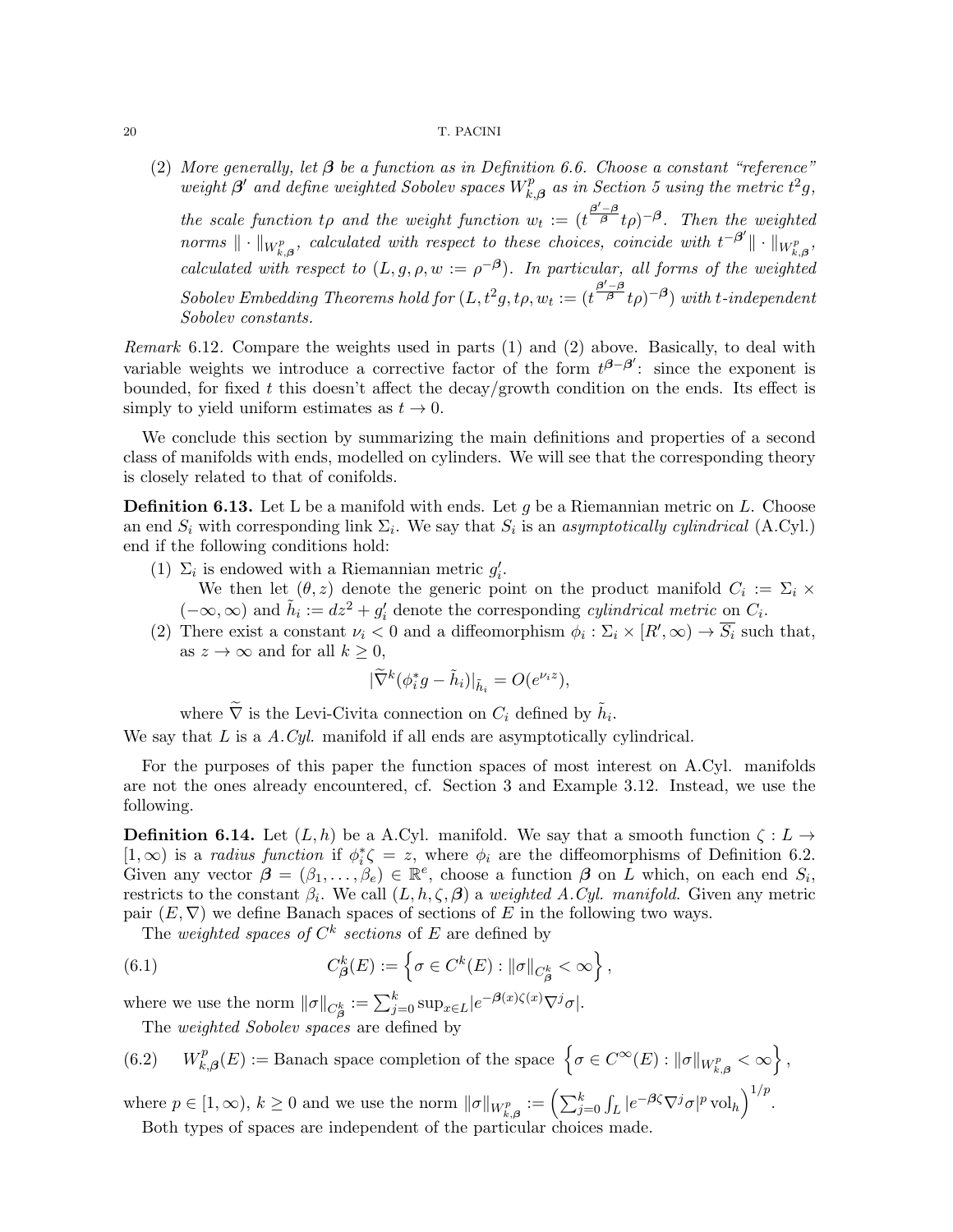*Remark* 6.15. It is simple to see that the norm  $\|\sigma\|_{W_{k,\beta}^p}$  is equivalent to the norm defined by  $\sum_{j=0}^{k} (\int_{L} |\nabla^{j} (e^{-\beta \zeta} \sigma)|^{p} \operatorname{vol}_{h})^{1/p}$ . This leads to the following fact.

Let  $W_k^p$  $_{k}^{p}(E)$  denote the standard Sobolev spaces for  $(L, h)$  introduced in Section 3. Let  $e^{\boldsymbol{\beta} \zeta} \cdot W_k^p$  $k^p$  denote the space of all sections of E of the form  $\sigma = e^{\beta \zeta} \tau$  for some  $\tau \in W_k^p$  $_k^p(E),$ endowed with the norm  $\|\sigma\| := \|\tau\|$ . Then  $W_k^p$ .  $k_{k,\beta}^{p}(E) = e^{\beta \zeta} \cdot W_{k}^{p}$  $k_R^p(E)$  as sets and the norms are equivalent. Analogously, the spaces  $C^k_{\beta}(E)$  are equivalent to the spaces  $e^{\beta \zeta} \cdot C^k(E)$ , where  $C^k(E)$  are the standard spaces of  $C^k$  sections used in Section 3.

As before, weighted spaces defined with respect to A.Cyl. metrics and cylindrical metrics are equivalent. Remark 6.15 allows us to reduce the weighted Sobolev Embedding Theorems for A.Cyl. manifolds to the standard Sobolev Embedding Theorems, obtaining results analogous to Corollary 6.8 and Remark 6.9. According to [4] Theorem 3.1 and Proposition 3.2 the spaces  $C_c^{\infty}$  are dense in the standard Sobolev spaces defined for manifolds whose ends are exactly cylindrical. The same is then true for weighted Sobolev spaces on A.Cyl. manifolds.

*Remark* 6.16. It is interesting to compare Definitions 6.14 and 6.6. Assume  $(L, h)$  is an A.Cyl. manifold with respect to certain diffeomorphisms  $\phi_i = \phi_i(\theta, z)$  as in Definition 6.2. Since the corresponding weighted Sobolev spaces are equivalent we may assume that  $h$  is exactly cylindrical on each end, *i.e.* using the notation of Definition 6.2 it can be written  $h = dz^2 + g'_i$ . i Consider the conformally rescaled metric  $g := e^{2\zeta}h$ . Using the change of variables  $r = e^z$  it is simple to check that  $g = dr^2 + r^2 g'_i$ . This implies that  $(L, g)$  is an AC manifold with respect to the diffeomorphisms  $\phi_i(\theta, \log z)$ . Viceversa, any AC metric on L defines a conformally equivalent A.Cyl. metric. Notice that if  $z \in (R', \infty)$  then  $r \in (R, \infty)$  with  $R := e^{R'}$  and that  $r^{-m}$ vol<sub>g</sub> = vol<sub>h</sub>. Thus, by change of variables,

(6.3) 
$$
\int_{R}^{\infty} \int_{\Sigma} |r^{-\beta} \sigma|^{p} r^{-m} \operatorname{vol}_{g} = \int_{R'}^{\infty} \int_{\Sigma} |e^{-\beta z} \sigma|^{p} \operatorname{vol}_{h}.
$$

This shows that the spaces  $L^p_{\beta}$  $\mathcal{L}_{\beta}(E)$  of sections of E coincide for  $(L, g)$  and  $(L, h)$ , while the corresponding norms are equivalent (but again, as in Remark 4.1, one may need to take into account which metric is being used on E in the two cases).

The same is true also for Sobolev spaces of higher order. Specifically, an explicit calculation shows that the Levi-Civita connections defined by h and q are equivalent, *i.e.* the corresponding Christoffel symbols coincide up to constant multiplicative factors. It thus makes no difference which metric is used to define ∇. On the other hand, the norm inside the integral does depend on the choice of metric. For example,

(6.4) 
$$
\int_{R}^{\infty} \int_{\Sigma} |r^{-\beta+j} \nabla^{j} f \sigma|_{g}^{p} r^{-m} \operatorname{vol}_{g} = \int_{R'}^{\infty} \int_{\Sigma} |e^{-\beta z} \nabla^{j} \sigma|_{h}^{p} \operatorname{vol}_{h}.
$$

This proves that the spaces  $W_k^p$  $k_{k,\beta}^{p}(E)$  are equivalent.

Analogous results hold for CS manifolds: if h is A.Cyl. then  $g := e^{-2\zeta}h$  is CS. In this case

(6.5) 
$$
\int_0^{\epsilon} \int_{\Sigma} |r^{-\beta} f|^p r^{-m} \operatorname{vol}_g = \int_{-\log \epsilon}^{\infty} \int_{\Sigma} |e^{\beta z} f|^p \operatorname{vol}_h,
$$

so the space  $L^p_{\beta}$  $\stackrel{p}{\beta}$  for  $(L, g)$  coincides with the space  $L_{-}^{p}$  $\frac{p}{-\beta}$  for  $(L, h)$ .

These facts show, for example, that the Sobolev Embedding Theorems for conifolds and A.Cyl. manifolds are simply two different points of view on the same result. They also show that  $C_c^{\infty}$  is dense in all weighted Sobolev spaces on conifolds because, as already seen, this is true on A.Cyl. manifolds. Finally, they show that in Remark 6.3 we are really using the cylindrical metric  $r^{-2}\tilde{g} = \tilde{h}$  to "measure"  $\tilde{\nabla}^k$  (in the sense of Remark 4.1).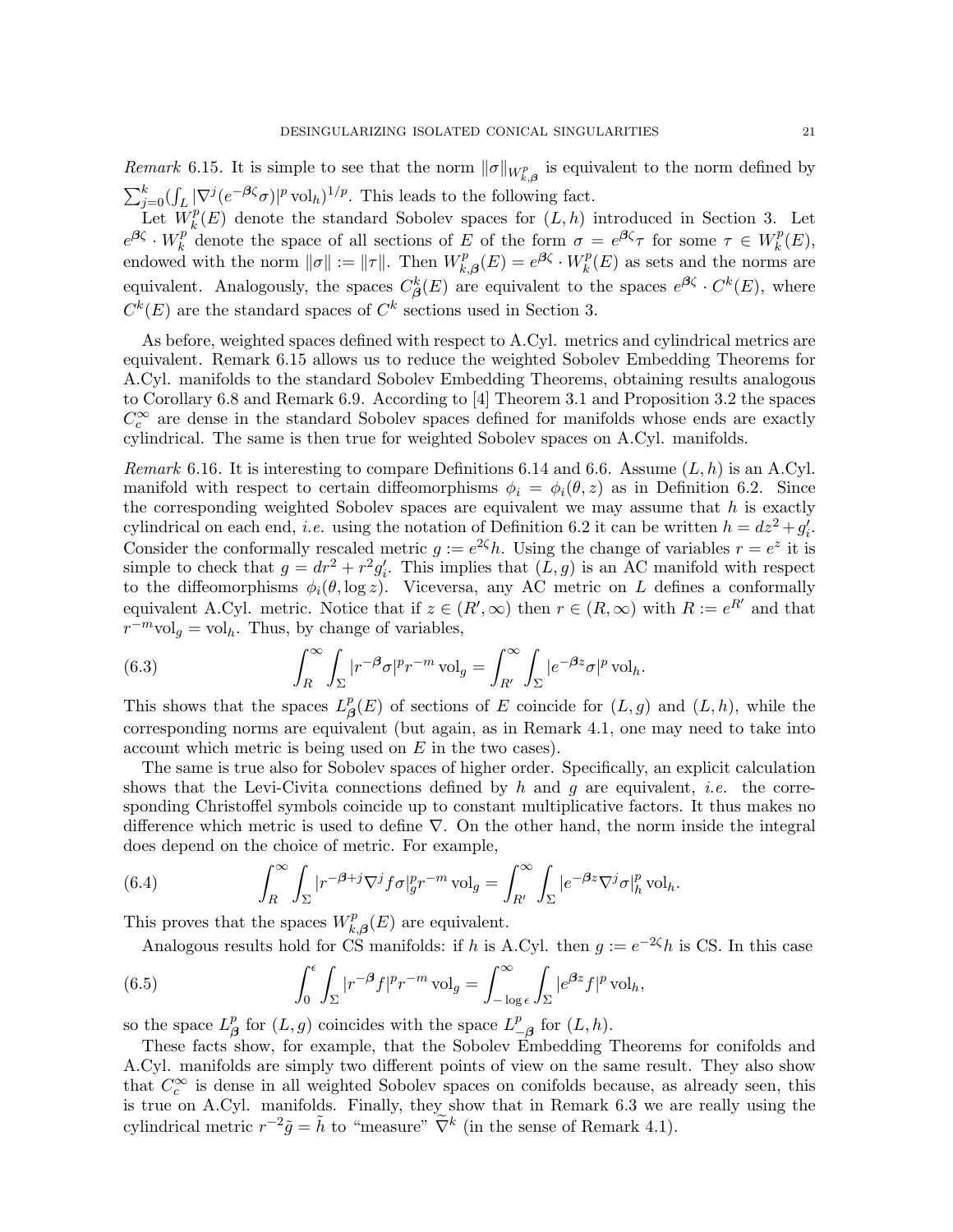## 7. Conifold connect sums

The goal of this section is to introduce a certain "parametric connect sum" construction between conifolds. As mentioned in the Introduction, this is the abstract analogue of certain desingularization procedures used in Differential Geometry, in which an isolated conical singularity is replaced by something smooth or perhaps by a new collection of AC or CS ends. For this construction we prove that the scaled and weighted Sobolev constants are independent of the parameter  $t$ . For simplicity we start with the non-parametric version.

**Definition 7.1.** Let  $(L, g)$  be a conifold, not necessarily connected. Let S denote the union of its ends. A subset  $S^*$  of S defines a marking on L. We can then write  $S = S^* \amalg S^{**}$ , where  $S^{**}$  is simply the complement of  $S^*$ . We say  $S^*$  is a CS-marking if all ends in  $S^*$  are CS; it is an AC-marking if all ends in  $S^*$  are AC. We will denote by d the number of ends in  $S^*$ .

If L is weighted via  $\beta$  we require that  $\beta_i = \beta_j$  if  $S_i$  and  $S_j$  are marked ends belonging to the same connected component of L.

**Definition 7.2.** Let  $(L, g, S^*)$  be a CS-marked conifold. Let  $\Sigma^*$ ,  $C^*$  denote the links and cones corresponding to  $S^*$ , as in Definition 6.2. Given any end  $S_i \subseteq S^*$  let  $\phi_i : \Sigma_i \times (0, \epsilon] \to \overline{S_i}$ be the diffeomorphism of Definition 6.2.

Let  $(\hat{L}, \hat{g}, \hat{S}^*)$  be an AC-marked conifold. Let  $\hat{\Sigma}^*, \hat{C}^*, \hat{\phi}_i : \hat{\Sigma}_i \times [\hat{R}, \infty) \to \hat{S}_i$  denote the corresponding links, cones and diffeomorphisms, as above.

We say that L and  $\tilde{L}$  are *compatible* if they satisfy the following assumptions:

- (1)  $C^* = \hat{C}^*$ . Up to relabelling the ends, we may assume that  $C_i^* = \hat{C}_i^*$ .
- (2)  $\hat{R} < \epsilon$ . We can then identify appropriate subsets of  $S^*$  and  $\hat{S}^*$  via the maps  $\hat{\phi}_i \circ \phi_i^{-1}$ .
- (3) On each marked AC end, the metrics  $\hat{\phi}_i^* \hat{g}$  and  $\tilde{g}_i$  are scaled-equivalent in the sense of Definition 4.3. Analogously, on each marked CS end, the metrics  $\phi_i^*g$  and  $\tilde{g}_i$  are scaled-equivalent in the sense of Definition 4.3.

If L is weighted via  $\beta$  and L is weighted via  $\beta$  we further require that, on the marked ends, the corresponding constants satisfy  $\hat{\boldsymbol{\beta}}_{|S^*} = \hat{\boldsymbol{\beta}}_{|\hat{S}^*}$ .

Remark 7.3. The condition  $\hat{R} < \epsilon$  may seem rather strong. However, let  $(L, g, S^*)$  be CSmarked,  $(\hat{L}, \hat{g}, \hat{S}^*)$  be AC-marked and  $C^* = \hat{C}^*$ . As seen in Remark 6.3, by making  $\hat{R}$  larger if necessary it is possible to assume that the metrics  $\hat{\phi}_i^* \hat{g}$ ,  $\tilde{g}_i$  on  $\Sigma_i \times [\hat{R}, \infty)$  are scaled-equivalent in the sense of Definition 4.3. Lemma 6.10 then shows that the metrics  $\hat{\phi}_{t,i}^*(t^2\hat{g})$ ,  $\tilde{g}_i$  on  $\Sigma_i$  ×  $[t\hat{R}, \infty)$  are also scaled-equivalent, with the same bounds. Analogously, by making  $\epsilon$  smaller if necessary, we can assume that the metrics  $\phi_i^*g$ ,  $\tilde{g}_i$  on  $\Sigma_i \times (0, \epsilon]$  are scaled-equivalent. By first making R large and  $\epsilon$  small and then rescaling to satisfy the condition  $R < \epsilon$  we thus obtain compatible conifolds in the sense of Definition 7.2.

**Definition 7.4.** Let  $(L, g, S^*)$ ,  $(\hat{L}, \hat{g}, \hat{S}^*)$  be compatible marked conifolds. We define the *connect sum* of L and  $\hat{L}$  as follows. We set

(7.1) 
$$
\hat{L} \# L := (\hat{L} \setminus \hat{S}^*) \cup (\Sigma^* \times [\hat{R}, \epsilon]) \cup (L \setminus S^*),
$$

where the boundary of  $\hat{L}\setminus \hat{S}^*$  is identified with  $\Sigma^*\times \{\hat{R}\}$  via the maps  $\hat{\phi}_i$  and the boundary of  $L \setminus S^*$  is identified with  $\Sigma^* \times {\{\epsilon\}}$  via the maps  $\phi_i$ . We can endow this manifold with any metric  $\hat{g} \# g$  which restricts to  $\hat{g}$  on  $\hat{L} \setminus \hat{S}^*$  and to g on  $L \setminus S^*$ . Then  $\hat{L} \# L$  is a conifold. Its ends are  $\hat{S}^{**} \amalg S^{**}$ . We call  $\Sigma^* \times [\hat{R}, \epsilon]$  the neck region of  $\hat{L} \# L$ .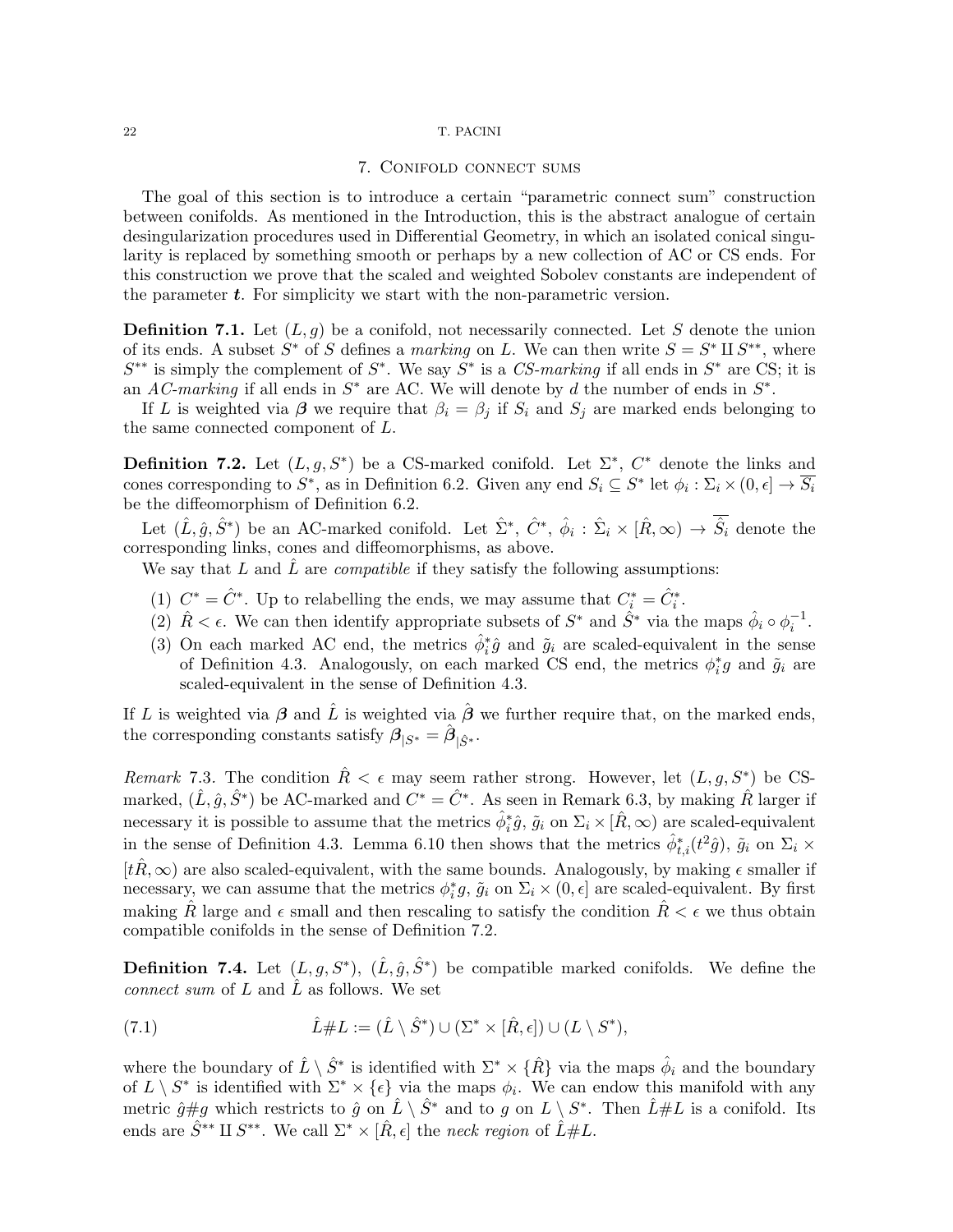Given radius functions  $\rho$  on L and  $\hat{\rho}$  on L we can endow  $\hat{L} \# L$  with the radius function

$$
\hat{\rho}\#\rho:=\left\{\begin{array}{ll} \hat{\rho} & \textrm{on}\,\,\hat{L}\setminus\hat{S}^* \\ r & \textrm{on}\,\,\Sigma^*\times[\hat{R},\epsilon] \\ \rho & \textrm{on}\,\,L\setminus S^*. \end{array}\right.
$$

If L,  $\hat{L}$  are weighted via  $\hat{\beta}$ ,  $\hat{\beta}$  then  $\hat{L} \# L$  is weighted via the function

$$
\hat{\bm{\beta}}\#\bm{\beta}:=\left\{\begin{array}{ll} \hat{\bm{\beta}} & \text{ on }\hat{L}\setminus \hat{S}^* \\ \bm{\beta}_{|S^*} & \text{ on }\Sigma^*\times [\hat{R},\epsilon] \\ \bm{\beta} & \text{ on } L\setminus S^*. \end{array}\right.
$$

**Example 7.5.** Let  $\overline{L}$  be a smooth m-dimensional submanifold of  $\mathbb{R}^n$ , endowed with the induced metric. Assume that it is either compact or that it has AC ends:  $e,q$ , it could be a collection of m-planes in  $\mathbb{R}^n$ . Now assume it has transverse self-intersection points  $x_1, \ldots, x_k \in \mathbb{R}^n$ . For each  $x_i$  choose a ball  $B(x_i, \epsilon)$  in  $\mathbb{R}^n$ . Then  $L := \overline{L} \setminus \{x_1, \ldots, x_k\}$  is a conifold with s CS ends defined by the connected components of  $(B(x_1, \epsilon) \cup \cdots \cup B(x_k, \epsilon)) \cap L$ . The corresponding cones are copies of  $\mathbb{R}^m$ . Choose a pair  $S_1$ ,  $S_2$  of connected components of  $B(x_1, \epsilon) \cap L$  and an appropriately rescaled m-dimensional hyperboloid  $\hat{L} \subseteq \mathbb{R}^n$  asymptotic to the corresponding cones  $C_1, C_2$ . Then L,  $\hat{L}$  are compatible and  $\hat{L} \# L$  is an abstract Riemannian manifold which we can think of as a desingularization of  $\overline{L}$ . Our hypothesis in Definition 7.1 that L,  $\hat{L}$  are not necessarily connected allows us to extend this construction to intersection points of distinct submanifolds and to desingularize all points simultaneously.

Since  $\hat{L} \# L$  is again a conifold it is clear that all versions of the Sobolev Embedding Theorems continue to hold for it. Notice that  $\hat{S}^{**} \cup S^{**}$  might also be empty: in this case  $\hat{L} \# L$  is a smooth compact manifold. We now consider the parametric version of this construction.

**Definition 7.6.** Let  $(L, g, S^*)$ ,  $(\hat{L}, \hat{g}, \hat{S}^*)$  be compatible marked conifolds with d marked ends. Let  $(\rho, \beta)$ , respectively  $(\hat{\rho}, \hat{\beta})$ , be corresponding radius functions and weights. Choose parameters  $\boldsymbol{t} = (t_1, \ldots, t_d) > 0$  sufficiently small. We assume that  $\boldsymbol{t}$  is compatible with the decomposition of  $\hat{L}$  into its connected components: specifically, that  $t_i = t_j$  if  $\hat{S}_i$  and  $\hat{S}_j$  belong to the same connected component of  $\hat{L}$ . We then define the parametric connect sum of L and  $\hat{L}$  as follows. We set

$$
L_{\boldsymbol{t}} := (\hat{L} \setminus \hat{S}^*) \cup (\cup_{\Sigma_i \subseteq \Sigma^*} \Sigma_i \times [t_i \hat{R}, \epsilon]) \cup (L \setminus S^*),
$$

where the components of the boundary of  $\hat{L} \setminus \hat{S}^*$  are identified with the  $\Sigma_i \times \{t_i \hat{R}\}\$ via maps  $\hat{\phi}_{t_i,i}$  defined as in Lemma 6.10 and the components of the boundary of  $L \setminus S^*$  are identified with the  $\Sigma_i \times \{\epsilon\}$  via the maps  $\phi_i$ . Choose  $\tau \in (0,1)$ . If the  $t_i$  are sufficiently small, we find  $t_i\hat{R} < t_i^{\tau} < 2t_i^{\tau} < \epsilon$ . Choose any metric  $g_t$  on  $L_t$  such that, for each  $\Sigma_i \subseteq \Sigma^*$ ,

$$
g_{\boldsymbol{t}} := \left\{ \begin{array}{ll} t_i^2 \hat{g} & \text{on the corresponding component of } \hat{L} \setminus \hat{S}^* \\ \hat{\phi}^*_{t_i,i}(t_i^2 \hat{g}) & \text{on } \Sigma_i \times [t_i \hat{R}, t_i^{\tau}] \\ \phi_i^* g & \text{on } \Sigma_i \times [2 t_i^{\tau}, \epsilon] \\ g & \text{on } L \setminus S^* \end{array} \right.
$$

and such that, for all  $j \geq 0$  and as  $t \to 0$ ,

$$
\sup_{\Sigma_i \times [t_i^\tau, 2t_i^\tau]} |\widetilde{\nabla}^j (g_{\boldsymbol{t}} - \tilde{g}_i)|_{r^{-2} \tilde{g}_i \otimes \tilde{g}_i} \to 0.
$$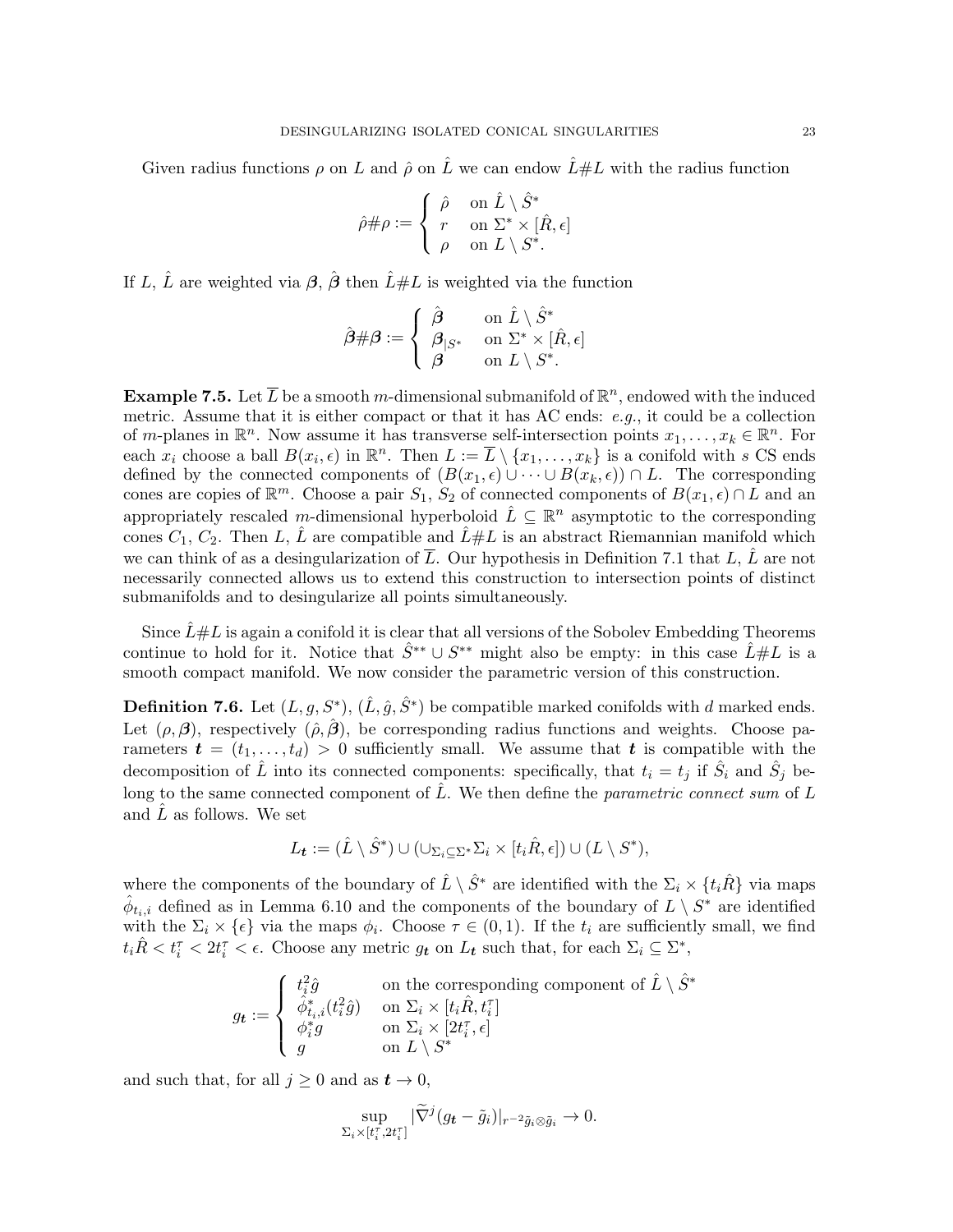We endow  $L_t$  with the radius function

$$
\rho_{\boldsymbol{t}} := \begin{cases} t_i \hat{\rho} & \text{on the corresponding component of } \hat{L} \setminus \hat{S}^* \\ r & \text{on } \Sigma_i \times [t_i \hat{R}, \epsilon] \\ \rho & \text{on } L \setminus S^* \end{cases}
$$

and the weight

$$
\boldsymbol{\beta_t} := \left\{ \begin{array}{ll} \hat{\boldsymbol{\beta}} & \text{on } \hat{L} \setminus \hat{S}^* \\ \beta_i & \text{on } \Sigma_i \times [t_i \hat{R}, \epsilon] \\ \boldsymbol{\beta} & \text{on } L \setminus S^*. \end{array} \right.
$$

We now need to define the weight function  $w_t$ . As in Corollary 6.11, the simplest case is when  $\hat{\boldsymbol{\beta}}$  is constant on each connected component of  $\hat{L}$ . We then define

$$
w_{\boldsymbol{t}} := \rho_t^{-\beta_t} = \begin{cases} (t_i \hat{\rho})^{-\hat{\beta}_i} & \text{on the corresponding component of } \hat{L} \setminus \hat{S}^* \\ r^{-\beta_i} & \text{on } \Sigma_i \times [t_i \hat{R}, \epsilon] \\ \rho^{-\beta} & \text{on } L \setminus S^*. \end{cases}
$$

For general weights  $\hat{\boldsymbol{\beta}}$  we need to modify the weight function. As in Corollary 6.11, on the *i*-th component of  $\hat{L}$  consider the constant "reference" weight  $\hat{\beta}_i$ . We then define

$$
w_{\boldsymbol{t}} := \begin{cases} \frac{\hat{\beta}_i - \hat{\beta}}{t_i \hat{\beta}} t_i \hat{\rho})^{-\hat{\beta}} & \text{on the corresponding component of } \hat{L} \setminus \hat{S}^* \\ r^{-\beta_i} & \text{on } \Sigma_i \times [t_i \hat{R}, \epsilon] \\ \rho^{-\beta} & \text{on } L \setminus S^*. \end{cases}
$$

We may equivalently write this as

$$
w_t := \begin{cases} t_i^{\hat{\beta} - \hat{\beta}_i} \rho_t^{-\beta_t} & \text{ on } \hat{L} \setminus \hat{S}^* \\ \rho_t^{-\beta_t} & \text{elsewhere.} \end{cases}
$$

Using this data we now define weighted Sobolev spaces  $W_k^p$ .  $k_{k},\beta_{t}$  on  $L_{t}$  as in Section 5. We call  $\Sigma_i \times [t_i \hat{R}, \epsilon]$  the neck regions of  $L_t$ .

**Theorem 7.7.** Let  $(L, g, S^*)$ ,  $(\hat{L}, \hat{g}, \hat{S}^*)$  be compatible weighted marked conifolds. Define  $L_t$ ,  $g_{\boldsymbol{t}},\,\rho_{\boldsymbol{t}}$  and  $\boldsymbol{\beta}_{\boldsymbol{t}}$  as in Definition 7.6. Then all forms of the weighted Sobolev Embedding Theorems hold uniformly in  $t$ , i.e. the corresponding Sobolev constants are independent of  $t$ .

Proof. The proof is similar to that of Corollary 6.8. Let us for the moment pretend that the metrics g,  $\hat{q}$  are exactly conical on all ends of L,  $\hat{L}$ . This allows us to assume that the metrics  $g_t$  are exactly conical on all ends and neck regions of  $L_t$  so the assumptions of Theorem 5.1 are satisfied in these regions. On  $\hat{L} \setminus \hat{S}^*$  we are using rescaled metrics, radius functions and weights as in Corollary 6.11. As seen in Remark 5.2, the assumptions of Theorem 5.1 are t-independent so they are verified here. These assumptions are also verified on  $L \setminus S^*$  and on the neck regions. We conclude that all forms of the weighted Sobolev Embedding Theorems hold for these metrics, with **t**-independent Sobolev constants.

Let us now go back to the metric  $g_t$ . Recall from Lemma 6.10 that we can assume that, on each end of  $L_t$ ,  $g_t$  is a *t*-uniformly small perturbation of the conical metric. The same is true also on the neck regions. Specifically, on  $\Sigma_i \times [t_i \hat{R}, t_i^{\tau}]$  Lemma 6.10 shows that

$$
\sup |\phi_{t,i}^*(t_i^2\hat{g}) - \tilde{g}_i| \le C_0 \hat{R}^{\hat{\nu}_i}.
$$

On  $\Sigma_i \times [t_i^{\tau}, 2t_i^{\tau}]$  our hypotheses imply

$$
\sup |g_{\boldsymbol{t}} - \tilde{g}_i|_{r^{-2}\tilde{g}_i \otimes \tilde{g}_i} \leq C_0.
$$

The analogue is true also on  $\Sigma_i \times [2t_i^{\tau}, \epsilon]$ , using the estimates provided by Definition 6.2.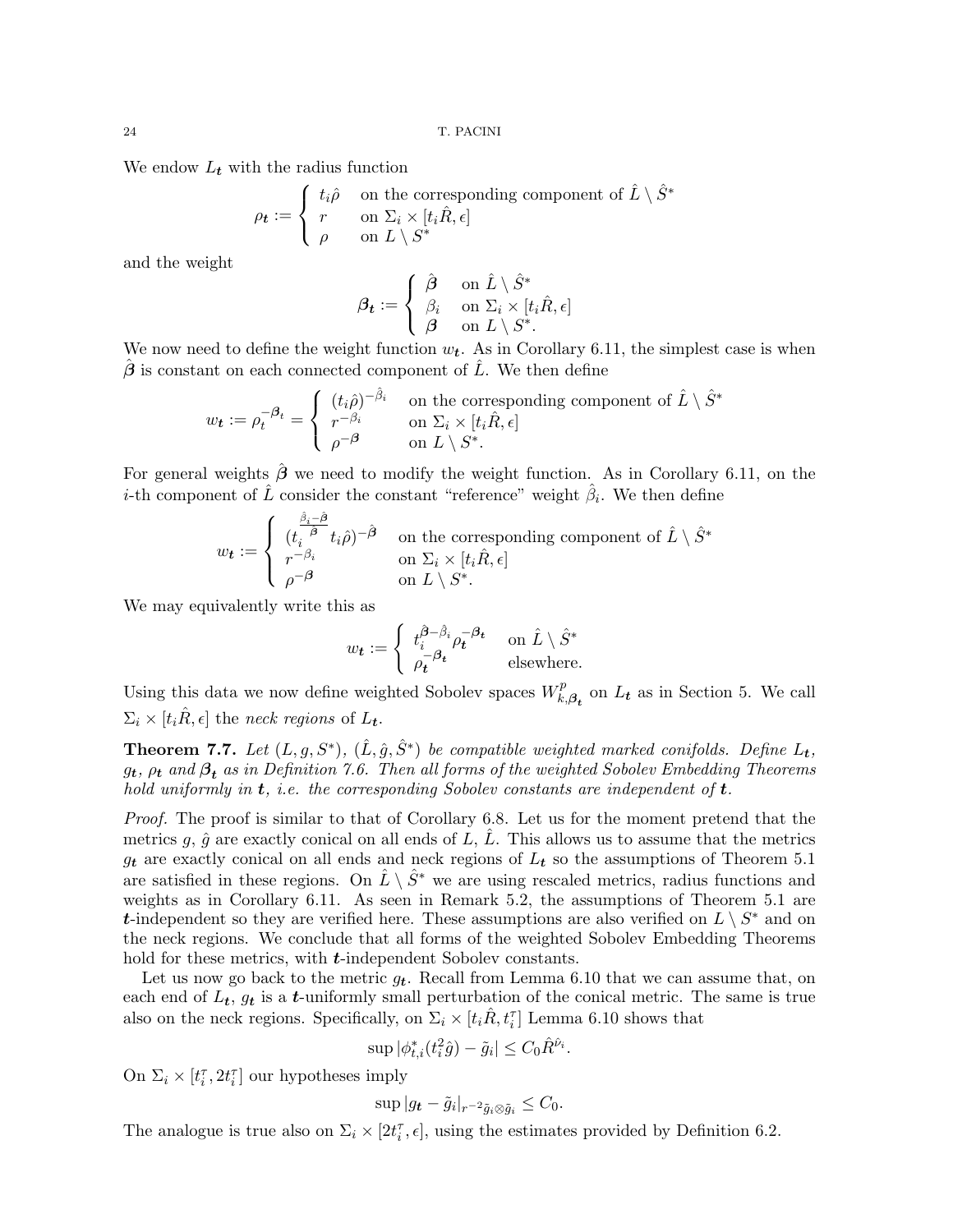These perturbations are all  $t$ -independent so according to Theorem 5.1 the weighted Sobolev Embedding Theorems hold also for  $g_t$ , with *t*-independent Sobolev constants.

Remark 7.8. Notice that Theorem 7.7 actually requires only *t*-uniform  $C^0$ -bounds over the metrics  $g_t$ . In Definition 7.6 we include control over the higher derivatives and the assumption that the quantities in question tend to zero for use in later sections. The same is also true for various other results, e.g. Corollary 6.8.

We conclude with the following result which serves to highlight certain properties of  $g_t$  as  $t \to 0$ . This is important for Section 12.

**Lemma 7.9.** Consider  $g_t$  as in Definition 7.6. Choose a neck region in  $L_t$  and  $b \in (0, \tau)$  so that  $t_i\hat{R} < t_i^{\tau} < 2t_i^{\tau} < t_i^b < \epsilon$ . Then, on  $\Sigma_i \times [t_i\hat{R}, t_i^b]$ , the metric  $g_t$  converges to the rescaled metric  $t_i^2 \hat{\phi}_{t,i}^* \hat{g}$  in the following sense: for all  $j \geq 0$  and as  $t \to 0$ ,

$$
\sup|r^j\hat{\nabla}^j(g_{\boldsymbol{t}}-t_i^2\hat{\phi}^*_{t,i}\hat{g})|_{t_i^2\hat{\phi}^*_{t,i}\hat{g}\otimes t_i^2\hat{\phi}^*_{t,i}\hat{g}}\rightarrow 0,
$$

where  $\hat{\nabla}$  denotes the Levi-Civita connection defined by  $\hat{\phi}_{t_i,i}^* \hat{g}$  on  $\Sigma_i \times [t_i \hat{R}, t_i^b]$ .

Proof. Consider the map

$$
\delta_{t_i} : \Sigma_i \times [\hat{R}, t_i^{b-1}] \to \Sigma_i \times [t_i \hat{R}, t_i^b], \quad (\theta, r) \mapsto (\theta, t_i r).
$$

We can use this map to pull the estimate back to  $\Sigma_i \times [\hat{R}, t_i^{b-1}]$ . We can then write it as follows: for all  $j \geq 0$  and as  $t \to 0$ ,

(7.2) 
$$
\sup |\hat{\nabla}^j (\delta_{t_i}^* (t_i^{-2} g_t) - \hat{\phi}_i^* \hat{g})|_{r^{-2} \hat{\phi}_i^* \hat{g} \otimes \hat{\phi}_i^* \hat{g}} \to 0,
$$

where  $\hat{\nabla}$  denotes the Levi-Civita connection defined by  $\hat{\phi}_i^* \hat{g}$  on  $\Sigma_i \times [\hat{R}, t^{b-1}]$ .

We choose to prove this form of the estimate.

On  $\Sigma_i \times [\hat{R}, t_i^{\tau-1}]$  it follows from Definition 7.6 that  $\delta_{t_i}^*(t_i^{-2}g_t) = \hat{\phi}_i^*\hat{g}$  so the equation is trivially true. On  $\Sigma_i \times [t_i^{\tau-1}, 2t_i^{\tau-1}],$ 

$$
\begin{split} |\widetilde{\nabla}^j (\delta_{t_i}^* (t_i^{-2} g_t) - \tilde{g}_i)|_{r^{-2} \tilde{g}_i \otimes \tilde{g}_i} &= |\widetilde{\nabla}^j (\delta_{t_i}^* (t_i^{-2} g_t) - \delta_{t_i}^* (t_i^{-2} \tilde{g}_i))|_{\delta_{t_i}^* (r/t_i)^{-2} \delta_{t_i}^* (t_i^{-2} \tilde{g}_i) \otimes \delta_{t_i}^* (t_i^{-2} \tilde{g}_i)} \\ &= \delta_{t_i}^* \left( |\widetilde{\nabla}^j (t_i^{-2} g_t - t_i^{-2} \tilde{g}_i)|_{(r/t_i)^{-2} t_i^{-2} \tilde{g}_i \otimes t_i^{-2} \tilde{g}_i} \right) \\ &= \delta_{t_i}^* \left( |\widetilde{\nabla}^j (g_t - \tilde{g}_i)|_{r^{-2} \tilde{g}_i \otimes \tilde{g}_i} \right) \to 0, \end{split}
$$

where the last statement follows from Definition 7.6. Furthermore, it follows from Definition 6.2 that

$$
|\widetilde{\nabla}^j(\hat{\phi}_i^*\hat{g}-\tilde{g}_i)|_{r^{-2}\tilde{g}_i\otimes\tilde{g}_i}\leq C_jt_i^{(\tau-1)\hat{\nu}_i}\to 0,
$$

using  $(\tau - 1)\hat{\nu}_i > 0$ . We have thus found that both metrics of interest converge to the same metric  $\tilde{g}_i$ . The conclusion is a simple computation.

On  $\Sigma_i \times [2t_i^{\tau-1}, t_i^{b-1}]$ , as above and using  $g_t = \phi_i^* g$ ,

$$
|\widetilde{\nabla}^j(\delta_{t_i}^*(t_i^{-2}g_t)-\tilde{g}_i)|_{r^{-2}\tilde{g}_i\otimes\tilde{g}_i}=\delta_{t_i}^*\left(|\widetilde{\nabla}^j(\phi_i^*g-\tilde{g}_i)|_{r^{-2}\tilde{g}_i\otimes\tilde{g}_i}\right)\leq C_jt_i^{b\nu_i}\to 0,
$$

using  $b\nu_i > 0$ . Furthermore,

$$
|\widetilde{\nabla}^j(\hat{\phi}_i^*\hat{g}-\tilde{g}_i)|_{r^{-2}\tilde{g}_i\otimes\tilde{g}_i}\leq C_j(2t_i^{\tau-1})^{\hat{\nu}_i}\to 0.
$$

Again, combining these estimates implies the claim.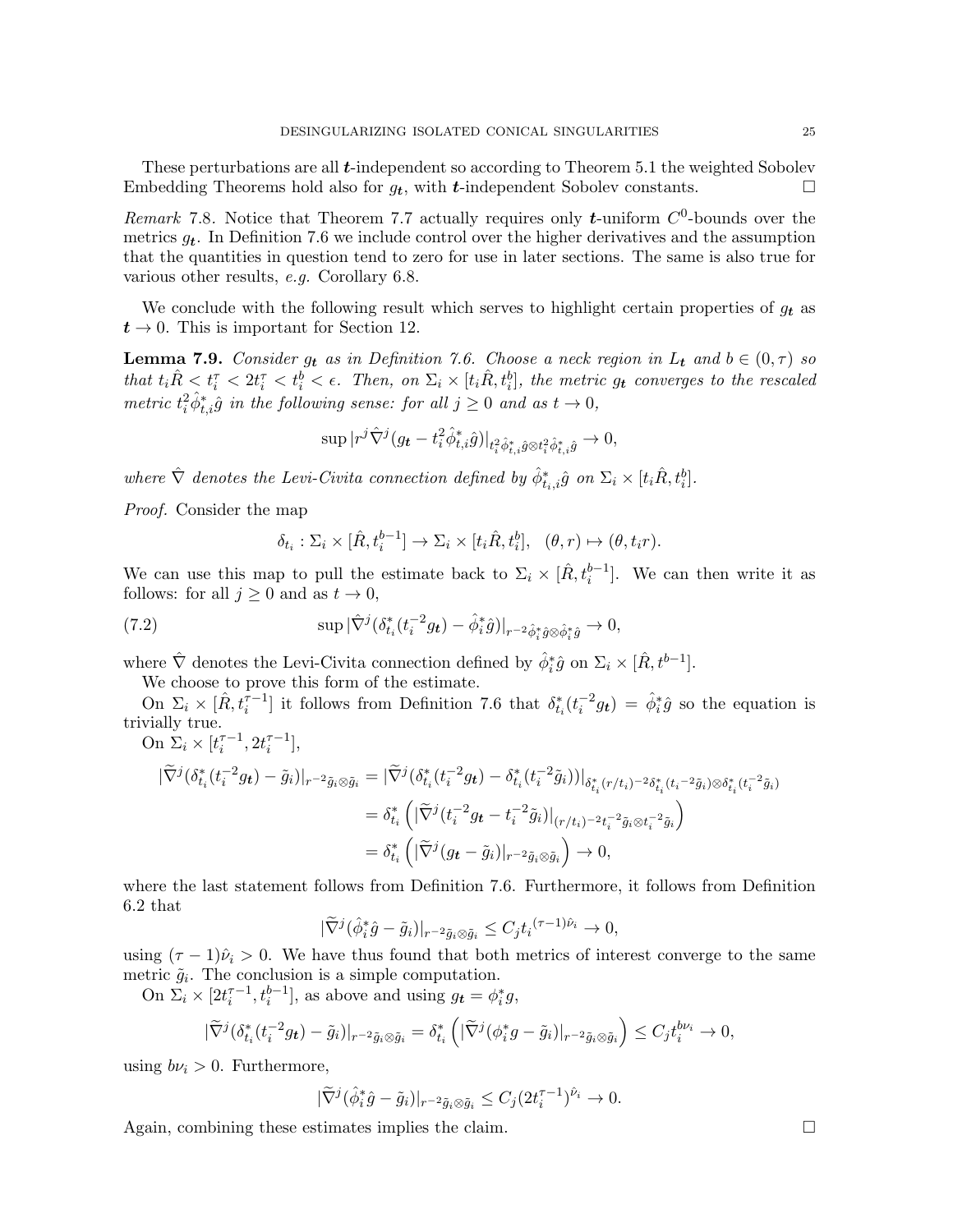### Part 2. Elliptic estimates

## 8. Fredholm results for elliptic operators on A.Cyl. manifolds

We now turn to the theory of elliptic operators via weighted Sobolev spaces, focusing on Fredholm and index results. Results of this kind have been proved by various authors, e.g. Lockhart-McOwen [11], Lockhart [10] and Melrose [13]. We will follow the point of view of Lockhart and McOwen to which we refer for details, see also Joyce-Salur [8]. We start with the case of A.Cyl. manifolds. The theory requires appropriate assumptions on the asymptotic behaviour of the operators, which we roughly summarize as follows.

**Definition 8.1.** Given a manifold  $\Sigma$ , consider the projection  $\pi : \Sigma \times \mathbb{R} \to \Sigma$ . A vector bundle  $E_{\infty}$  on  $\Sigma \times \mathbb{R}$  is translation-invariant if it is of the form  $\pi^* E'$ , for some vector bundle E' over Σ. We define the notion of translation-invariant metrics and connections analogously.

Let  $P_{\infty}: C^{\infty}(E_{\infty}) \to C^{\infty}(F_{\infty})$  be a differential operator between translation-invariant vector bundles. We say that  $P_{\infty}$  is *translation-invariant* if it commutes with the action of R on  $\Sigma \times \mathbb{R}$  determined by translations; equivalently, writing  $P_{\infty} = \sum A_k^{\infty} \cdot \nabla^k$  with respect to a translation-invariant  $\nabla$ , if the coefficient tensors  $A_k^{\infty}$  are independent of z.

Let  $(L, h)$  be an A.Cyl. manifold with link  $\Sigma = \Pi \Sigma_i$ . Let E, F be vector bundles over L. Assume there exist translation-invariant vector bundles  $E_{\infty}$ ,  $F_{\infty}$  over  $\Sigma \times \mathbb{R}$  such that, using the notation of Definition 6.13,  $\phi_i^*(E_{|S_i})$  (respectively,  $\phi_i^*(F_{|S_i})$ ) coincides with the restriction to  $\Sigma_i \times (R', \infty)$  of  $E_\infty$  (respectively,  $F_\infty$ ). Let  $P_\infty = \sum A_k^{\infty} \cdot \nabla^k : C^\infty(E_\infty) \to C^\infty(F_\infty)$ be a translation-invariant linear differential operator of order  $n$ . Consider a linear operator  $P: C^{\infty}(E) \to C^{\infty}(F)$ . We say that P is asymptotic to  $P_{\infty}$  if on each end there exists  $\nu_i < 0$ such that, writing  $P = \sum A_k \cdot \nabla^k$  (up to identifications) and as  $z \to \infty$ ,

$$
|\nabla^j (A_k - A_k^{\infty})| = O(e^{\nu_i z}),
$$

where  $|\cdot|$  is defined by the translation-invariant metrics. We call  $\nu_i$  the *convergence rates* of the operator P.

In what follows, to define the spaces  $W_k^p$  $\kappa_{k,\beta}^{p}(E)$ , we will assume that E is endowed with a metric and a metric connection which are asymptotic to the translation-invariant data on  $E_{\infty}$ , in the appropriate sense.

Assume P is a linear operator of order n with bounded coefficients  $A_k$ . It follows from Definition 6.14 that, for all  $p > 1$ ,  $k \geq 0$  and  $\beta$ , P extends to a continuous map

(8.1) 
$$
P: W^p_{k+n,\beta}(E) \to W^p_{k,\beta}(F).
$$

Remark 8.2. It will sometimes be useful to denote by  $P_{\beta}$  the extended operator of Equation 8.1, so as to emphasize the particular weight being used.

Now assume P is asymptotic to a translation-invariant operator  $P_{\infty}$ . Then Equation 8.1 holds also for the operator  $e^{-\nu \zeta}(P - P_{\infty})$ , where  $\nu < 0$  denotes the convergence rates of P as in Definition 8.1. This implies that the operator  $P - P_{\infty}$  extends to a continuous map

(8.2) 
$$
P - P_{\infty} : W_{k+n,\beta}^p(E) \to W_{k,\beta+\nu}^p(F).
$$

Notice that if  $\boldsymbol{\beta} < \boldsymbol{\beta'}$  then  $W_k^p$ .  $F_{k+n,\beta}^p(E) \subset W_k^p$  $R_{k+n,\beta'}^p(E)$  and that the operator  $P_{\beta'}$  extends the operator  $P_{\beta}$ . Notice also that  $C_c^{\infty}(E) \subset W_F^p$  $k_{k,\beta}(E)$  as a dense subset. Dualizing this relation allows us to identify the dual space  $(W_k^p)$  $\chi_{k,\beta}^p(E))^*$  with a subspace of the space of distributions  $(C_c^{\infty}(E))^*$ . It is customary to denote this space  $W_{-i}^{p'}$  $\frac{p}{-k,-\beta}(E)$ . Endowed with the appropriate norm, it again contains  $C_c^\infty(E)$  as a dense subset. The duality map  $W_{-i}^{p'}$  $\frac{\mathcal{P}^{\prime}_{-k,-\boldsymbol{\beta}}(E)\times W_{k}^{p}}{P}$  $k^p_{k,\boldsymbol{\beta}}(E) \to \mathbb{R},$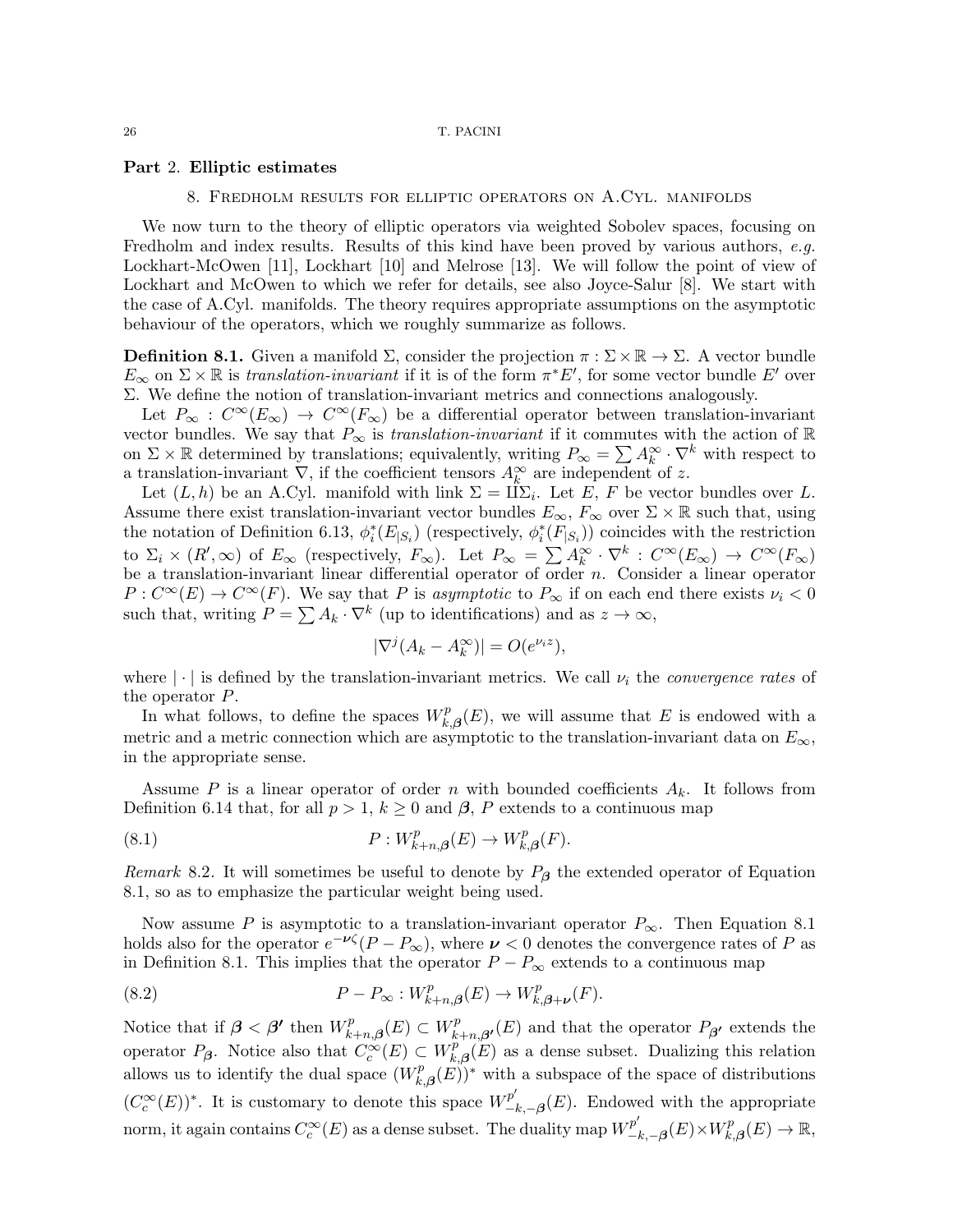restricted to this subset, coincides with the map

(8.3) 
$$
C_c^{\infty}(E) \times W_{k,\beta}^p(E) \to \mathbb{R}, \ \ <\sigma,\sigma'>:=\int_L(\sigma,\sigma')_E \operatorname{vol}_h.
$$

This map extends by continuity to a map defined on  $W_l^{p'}$ .  $\overline{l}_{l,-\boldsymbol{\beta}}^{p^{\prime}}(E)\!\times\!W_{k_{l}}^{p}$  $k_{k,\beta}^p(E)$  for all  $l \geq 0$ , showing that  $W^p_{-}$  $\binom{p'}{-k, -\beta}(E)$  also contains all spaces  $W^{p'}_{l, -\beta}$  $\ell_{l,-\beta}^p(E)$ . It can be shown that P admits continuous extensions as in Equation 8.1 for any  $k \in \mathbb{Z}$ .

**Lemma 8.3.** Let  $P: C^{\infty}(E) \to C^{\infty}(F)$  be a linear differential operator of order n, asymptotic to a translation-invariant operator  $P_{\infty}$ . Let  $P^* : C^{\infty}(F) \to C^{\infty}(E)$  denote its formal adjoint. Consider the continuous extension of  $P^*$  to the spaces

(8.4) 
$$
P^*: W_{-k,-\beta}^{p'}(F) \to W_{-k-n,-\beta}^{p'}(E).
$$

Under the identification of Sobolev spaces of negative order with dual spaces, this operator coincides with the operator dual to that of Equation 8.1,

(8.5) 
$$
P^* : (W_{k,\beta}^p(F))^* \to (W_{k+n,\beta}^p(E))^*.
$$

Furthermore if  $E = F$  and P is self-adjoint, i.e.  $P = P^*$  on smooth compactly-supported sections, then  $P = P^*$  on any space  $W_k^p$  $_{k,\boldsymbol{\beta}}^{p}.$ 

*Proof.* The formal adjoint of P is asymptotic to the formal adjoint of  $P_{\infty}$ , so the extensions exist as specified. The statement of this lemma can be clarified by adopting the notation of Remark 8.2: the claim is then that  $(P^*)_{-\beta} = (P_{\beta})^*$ , where on the left the superscript  $*$  denotes the formal adjoint and on the right it denotes the dual map.

Since both maps are continuous, it is sufficient to show that they coincide on a dense subset: in particular that  $(P^*)_{-\beta}(\tau) = (P_{\beta})^*(\tau)$ , for all  $\tau \in C_c^{\infty}(F)$ . Since we are identifying  $(P^*)_{-\beta}(\tau)$  with an element of the dual space  $(W_k^p)$  $h_{k+n,\beta}^{p}(E))^{*}$ , we can again invoke continuity to claim that it is sufficient to prove that, for all  $e \in C_c^{\infty}(E)$ ,

(8.6) 
$$
\langle (P^*)_{-\beta}(\tau), e \rangle = \langle (P_{\beta})^*(\tau), e \rangle.
$$

This claim is now a direct consequence of the definitions and of Equation 8.3.

The claim concerning self-adjoint operators is a simple consequence of continuity.  $\Box$ 

Remark 8.4. As already remarked,  $\beta' > \beta$  implies  $P_{\beta'}$  extends  $P_{\beta}$ . This shows that the spaces Ker( $P_{\beta}$ ) grow with  $\beta$ . On the other hand, as a vector space, the cokernel of P in Equation 8.1 is not canonically a subspace of  $W_k^p$  $k_{k,\beta}(F)$  so there is no canonical way of relating cokernels corresponding to different weights. However, consider the following construction, for which we assume P,  $P^*$  are Fredholm. Pick  $\tau_1 \in W_k^p$  $\chi_{k,\beta}^p(F)$  such that  $\langle \sigma, \tau_1 \rangle \neq 0$ , for some  $\sigma \in \text{Ker}(P^*).$ According to Remark 2.3 this implies that  $\tau_1$  does not belong to Im(P). By density we can then find  $\tilde{\tau}_1$  which is smooth and compactly-supported and does not belong to Im(P). Now choose  $\tau_2$  satisfying  $\langle \sigma, \tau_2 \rangle \neq 0$  for some  $\sigma \in \text{Ker}(P^*)$  and which is linearly independent of  $\tau_1$ , *etc.* After a finite number of steps we will have found a vector space spanned by  $\tilde{\tau}_1, \ldots, \tilde{\tau}_k$ which defines a complement to  $\text{Im}(P)$  and thus is isomorphic to  $\text{Coker}(P)$ . Notice that by construction  $\tilde{\tau}_i$  belong to all spaces  $W_k^p$  $\mathcal{L}_{k,\beta}(F)$ . On the other hand, as  $\beta$  decreases the dual weight  $-\beta$  increases, so Ker $(P^*)$  increases, so the  $\tilde{\tau}_i$  chosen for the weight  $\beta$  can be used also for any weight  $\beta' < \beta$ . The conclusion is that we can construct spaces representing the cokernel which grow as  $\beta$  decreases, *i.e.* as the function spaces become smaller.

Now assume  $P$  is elliptic. We are interested in conditions ensuring that the extended map of Equation 8.1 is Fredholm.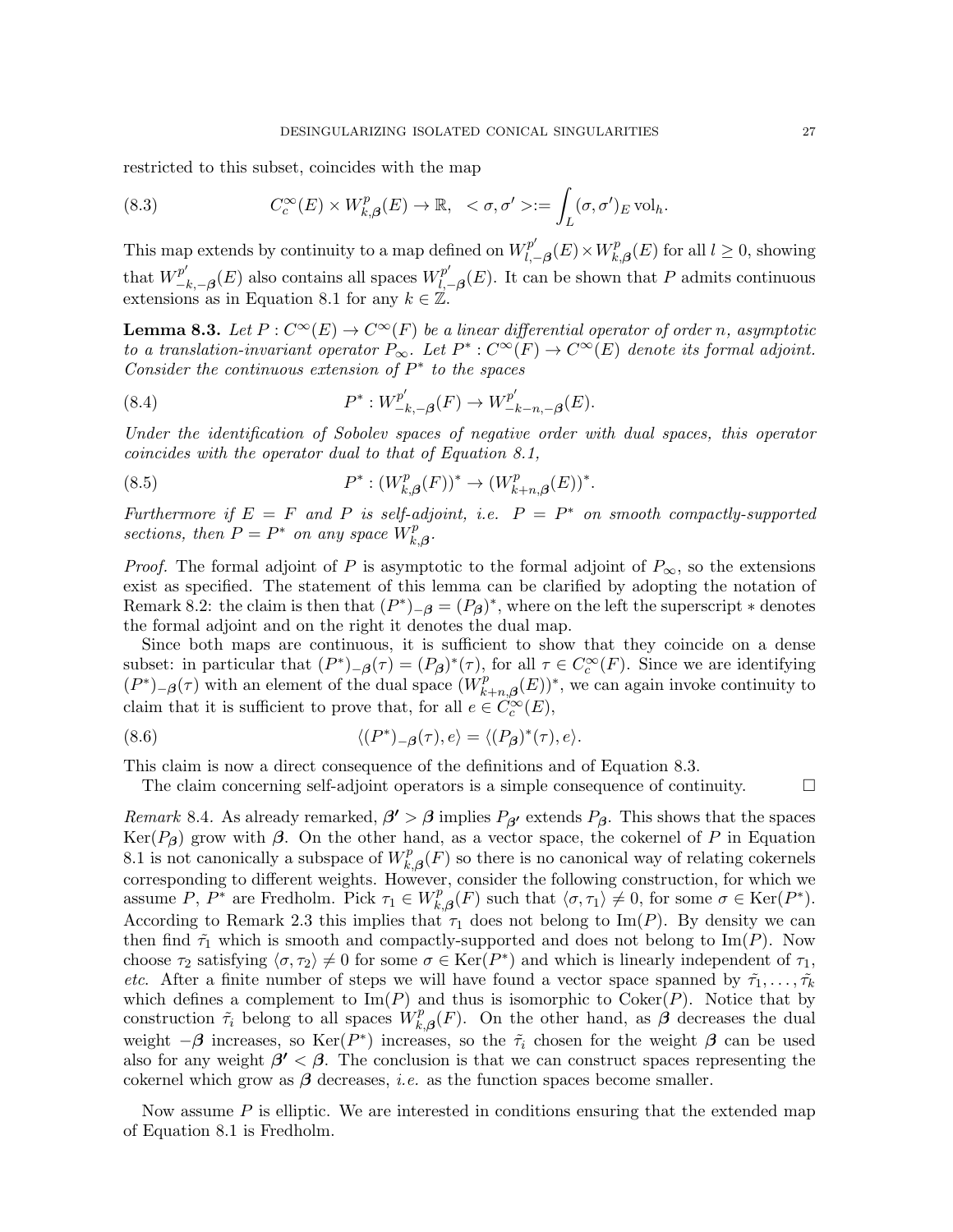**Definition 8.5.** Let  $\Sigma$  be a compact oriented Riemannian manifold with connected components  $\Sigma_1,\ldots,\Sigma_e$ . Let  $P_\infty$  be a translation-invariant operator on  $\Sigma \times \mathbb{R}$ . Consider the complexified operator  $P_{\infty}: E_{\infty}\otimes\mathbb{C} \to F_{\infty}\otimes\mathbb{C}$ . Choose a connected component  $\Sigma_j\times\mathbb{R}$ and fix  $\gamma + i\delta \in \mathbb{C}$ . Let us restrict our attention to the space of sections of  $E_{\infty} \otimes \mathbb{C}$  of the form  $e^{(\gamma + i\delta)z}\sigma(\theta)$ . Consider the subspace  $V^j_{\gamma+i\delta}$  determined by the solutions to the problem  $P_{\infty}(e^{(\gamma + i\delta)z}\sigma(\theta)) = 0$  on  $\Sigma_j \times \mathbb{R}$ . We define the space  $\mathcal{C}_P^j$  $P_{\infty} \subseteq \mathbb{C}$  to be the space of all  $\gamma + i\delta$ such that  $V_{\gamma+i\delta}^j \neq 0$ . We then define the space of *exceptional weights* for  $P_{\infty}$  on  $\Sigma_j \times \mathbb{R}$  to be the corresponding set of real values,  $\mathcal{D}_I^j$  $\frac{j}{P_\infty}:=\mathrm{Re}(\mathcal{C}^j_P)$  $\binom{j}{P_\infty}$   $\subseteq \mathbb{R}$ .

Now fix a multi-index  $\gamma + i\delta \in \mathbb{C}^e$ . Let  $V_{\gamma+i\delta} := \bigoplus_{j=1}^e V^j_{\gamma+\delta}$  $\gamma_{j+i\delta_j}$ . We define the space of exceptional weights for  $P_{\infty}$  on  $\Sigma \times \mathbb{R}$ , denoted  $\mathcal{D}_{P_{\infty}} \subseteq \mathbb{R}^e$ , to be the set of multi-indices  $\gamma = (\gamma_1, \ldots, \gamma_e)$  such that, for some  $j, \gamma_j \in \mathcal{D}_{P_{\infty}}^j$ .

Remark 8.6. Definition 8.5 introduces the exceptional weights via the kernel of  $P_{\infty}$  and the space of sections with exponential growth. Along the lines of [11], the exceptional weights can equivalently be defined as follows. Separating the  $\partial \theta$  derivatives from the  $\partial z$  derivatives and setting  $Dz = -i\partial z$ , we can write

(8.7) 
$$
P_{\infty} = \sum A_k(\theta, \partial \theta)(\partial z)^k = \sum A_k(\theta, \partial \theta)i^k(Dz)^k,
$$

where, to simplify the notation,  $\partial\theta$  denotes any combination of derivatives in the  $\theta$  variables. For any  $\lambda \in \mathbb{C}$ , set  $P_{\lambda} := \sum A_k(\theta, \partial \theta) i^k \lambda^k$ . Notice that

(8.8) 
$$
P_{\infty}(e^{i\lambda z}\sigma(\theta)) = \sum A_k(\theta, \partial\theta)(i\lambda)^k \sigma e^{i\lambda z} = (P_{\lambda}(\sigma))e^{i\lambda z}
$$

so  $P_{\infty}(e^{i\lambda z}\sigma(\theta)) = 0$  iff  $P_{\lambda}(\sigma) = 0$ . We view the latter as a *generalized eigenvalue problem* on  $\Sigma$  and say that λ is an *eigenvalue* iff the corresponding generalized eigenvalue problem admits non-trivial solutions. It follows from the above calculations that a weight  $\gamma \in \mathbb{R}$  is exceptional in the sense of Definition 8.5 iff  $-\gamma = \text{Im}(\lambda)$ , for some eigenvalue  $\lambda$ .

For elliptic operators it turns out that the exceptional weights of  $P_{\infty}$  determine the possible Fredholm extensions of any P asymptotic to  $P_{\infty}$ .

**Theorem 8.7.** Let  $(L, h)$  be an A.Cyl. manifold with link  $\Sigma = \Pi \Sigma_i$ . Let  $P : C^{\infty}(E) \to C^{\infty}(F)$ be a linear elliptic operator of order n, asymptotic to an elliptic operator  $P_{\infty}$ .

Then each  $\mathcal{D}_l^j$  $\mathcal{P}^j_{P_{\infty}}$  is discrete in  $\mathbb R$  so  $\mathcal{D}_{P_{\infty}}$  defines a discrete set of hyperplanes in  $\mathbb R^e$ . Furthermore, for each  $p > 1$  and  $k \geq 0$ , the extended operator  $P_{\gamma}: W_{k}^{p}$  $W^p_{k+n,\boldsymbol{\gamma}}(E) \to W^p_{k,n}$  $f_{k,\boldsymbol{\gamma}}^p(F)$  is Fredholm iff  $\gamma \notin \mathcal{D}_{P_{\infty}}$ .

In a similar vein, we can compute how the index of P depends on  $\gamma$ .

**Definition 8.8.** Consider the complexified operator  $P_{\infty}: E_{\infty} \otimes \mathbb{C} \to F_{\infty} \otimes \mathbb{C}$ . Choose a connected component  $\Sigma_j \times \mathbb{R}$  of  $\Sigma \times \mathbb{R}$  and fix  $\gamma + i\delta \in \mathcal{C}_{P_{\infty}}^j$ . We denote by  $\widetilde{V}_{\gamma+i\delta}^j$  the space of solutions to the problem  $P_{\infty}(e^{(\gamma+i\delta)z}\sigma(\theta, z)) = 0$  on  $\Sigma_j \times \mathbb{R}$ , where  $\sigma(\theta, z)$  is polynomial in z. We can extend this definition to all  $\gamma + i\delta$  by setting  $\tilde{V}^j_{\gamma+i\delta} = \{0\}$  if  $\gamma + i\delta \notin C^j_{P_{\infty}}$ . Notice that  $V_{\gamma+i\delta}^j \leq \widetilde{V}_{\gamma+i\delta}^j$ . Given any  $\gamma \in \mathbb{R}$  we now set  $\widetilde{V}_{\gamma}^j := \bigoplus_{\delta \in \mathbb{R}} \widetilde{V}_{\gamma+i\delta}^j$ , then define the *multiplicity* of  $\gamma$  on  $\Sigma_j \times \mathbb{R}$  by  $m_f^j$  $j_{P_{\infty}}(\gamma) := \dim(\widetilde{V}_{\gamma}^j).$ 

Now fix a multi-index  $\gamma \in \mathbb{R}^e$ . We define the *multiplicity* of  $\gamma$  on  $\Sigma \times \mathbb{R}$  to be  $m_{P_{\infty}}(\gamma) :=$  $\sum_{j=1}^e m_I^j$  $P_{\infty}(\gamma_j)$ .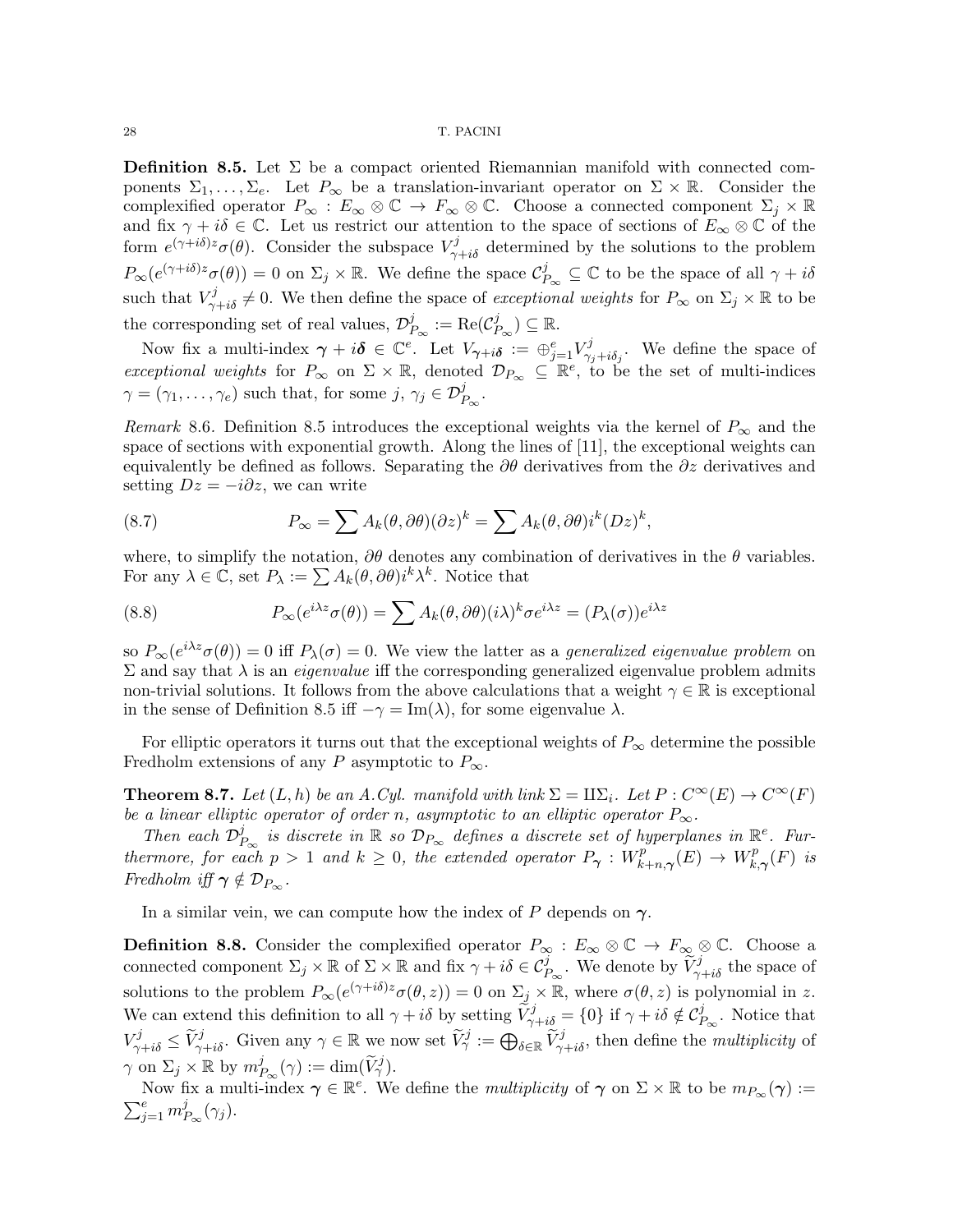**Theorem 8.9.** In the setting of Theorem 8.7, each multiplicity  $m_{P_{\infty}}(\gamma)$  is finite. Furthermore, choose  $\gamma_1, \gamma_2 \in \mathbb{R}^e \setminus \mathcal{D}_{P_{\infty}}$  with  $\gamma_1 \leq \gamma_2$ . Then

$$
i_{\gamma_2}(P) - i_{\gamma_1}(P) = \sum_{\gamma \in \mathcal{D}_{P_{\infty}}, \gamma_1 \leq \gamma \leq \gamma_2} m_{P_{\infty}}(\gamma).
$$

Remark 8.10. Assume we can compute the value of  $i_{\gamma}(P)$  for a specific good choice of nonexceptional  $\gamma$ . Theorem 8.9 then allows us to compute  $i_{\gamma}(P)$  for all non-exceptional  $\gamma$  in terms of data on the link.

The following result is proved in [11] Section 7, cf. also [8], as a consequence of the Sobolev Embedding and change of index theorems.

**Proposition 8.11.** In the setting of Theorem 8.9, assume  $\gamma$  and  $\gamma'$  belong to the same connected component of  $\mathbb{R}^e \setminus \mathcal{D}_{P_{\infty}}$ . Then  $i_{\gamma}(P) = i_{\gamma'}(P)$  and  $Ker(P_{\gamma}) = Ker(P_{\gamma'})$ . Furthermore, the index and kernel are independent of the choice of p and k.

**Example 8.12.** Assume  $(L, h)$  is an A.Cyl. manifold with one end with link  $(\Sigma, g')$ . Let  $P := \Delta_h$  denote the positive Laplace operator on functions. Then P is asymptotic to the Laplace operator  $\Delta_{\tilde{h}}$  defined on the product  $(\Sigma \times \mathbb{R}, \tilde{h} := dz^2 + g')$ . One can check that  $\Delta_{\tilde{h}} = -(\partial z)^2 + \Delta_{g'}$  and that  $\Delta_{\tilde{h}} e^{(\gamma + i\delta)z} \sigma(\theta) = 0$  iff  $\delta = 0$  and  $\Delta_{g'} \sigma = \gamma^2 \sigma$ . In other words, the harmonic functions on the cylinder which have exponential growth are generated by the  $\frac{1}{2}$ eigenvalues of  $\Delta_{g'}$ . In particular, the exceptional weights for  $\Delta_h$  are of the form  $\pm \sqrt{e_n}$ , where  $e_n$  are the eigenvalues of  $\Delta_{g'}$ .

# 9. Weight-crossing

Let  $(L, h)$  be an A.Cyl. manifold. Let  $P: C^{\infty}(E) \to C^{\infty}(F)$  be a linear elliptic operator asymptotic to some  $P_{\infty}$  as in Definition 8.1. Consider the extension of P to weighted Sobolev spaces as in Equation 8.1. When  $\beta$  changes value crossing an exceptional weight the change of index formula given in Theorem 8.9 leads us to expect that the kernel and/or cokernel of P will change. Specifically, when  $\beta$  increases we expect the kernel of P to increase and the cokernel to decrease. The process by which this occurs can be formalized using the Fredholm and index results stated in Section 8. The notation we rely on was introduced in Definitions 8.5 and 8.8. To simplify the notation, throughout this section we forgo the distinction between bundles (or operators) and their complexifications.

Literally speaking, given any index  $\gamma \in \mathbb{R}$  and end  $S_j$ , the sections in each  $\widetilde{V}^j_\gamma$  are defined on  $\Sigma_j \times \mathbb{R}$ . Using the identification  $\phi_j$ , we can alternatively think of them as being defined on  $S_j$ . However, we can also think of them as being globally defined on L by first choosing a basis of sections  $\sigma_i^j$ if the each  $\widetilde{V}_{\gamma}^{j}$ , then interpolating between them so as to get smooth extensions  $\sigma_i^j$ <sup>j</sup> over L. In particular it may be useful to choose the extension of each  $\sigma_i^j$  $\frac{j}{i}$  so that it is identically zero on the other ends. The construction implies that each  $P_{\infty}(\sigma_i^j)$  $i$ ) has compact support. By choosing the extensions generically over  $L \setminus S$  we can assume that all  $P(\sigma_i^j)$  $i^j$ ) are linearly independent. This implies that P is injective on  $V_{\gamma}$ .

Now assume  $\gamma \in \mathbb{R}^e$  is exceptional. Then, for any  $\nu < 0$  with  $|\nu| << 1$ ,

(9.1) 
$$
P: W^p_{k+n,\gamma+\nu}(E) \to W^p_{k,\gamma+\nu}(F)
$$

is Fredholm. In particular, let  $\nu < 0$  be the convergence rates of P as in Definition 8.1. We will assume that  $|\nu| \ll 1$  as above. Writing  $P(\sigma) = (P - P_{\infty})(\sigma) + P_{\infty}(\sigma)$  and using Equation 8.2 then shows that  $P(\widetilde{V}_{\gamma}) \subset W_{k}^p$  $k, \gamma, \nu$  (*F*). Since *P* is injective on  $V_{\gamma}$  we can define a decomposition

$$
\widetilde{V}_{\gamma} = \widetilde{V}_{\gamma}' \oplus \widetilde{V}_{\gamma}''
$$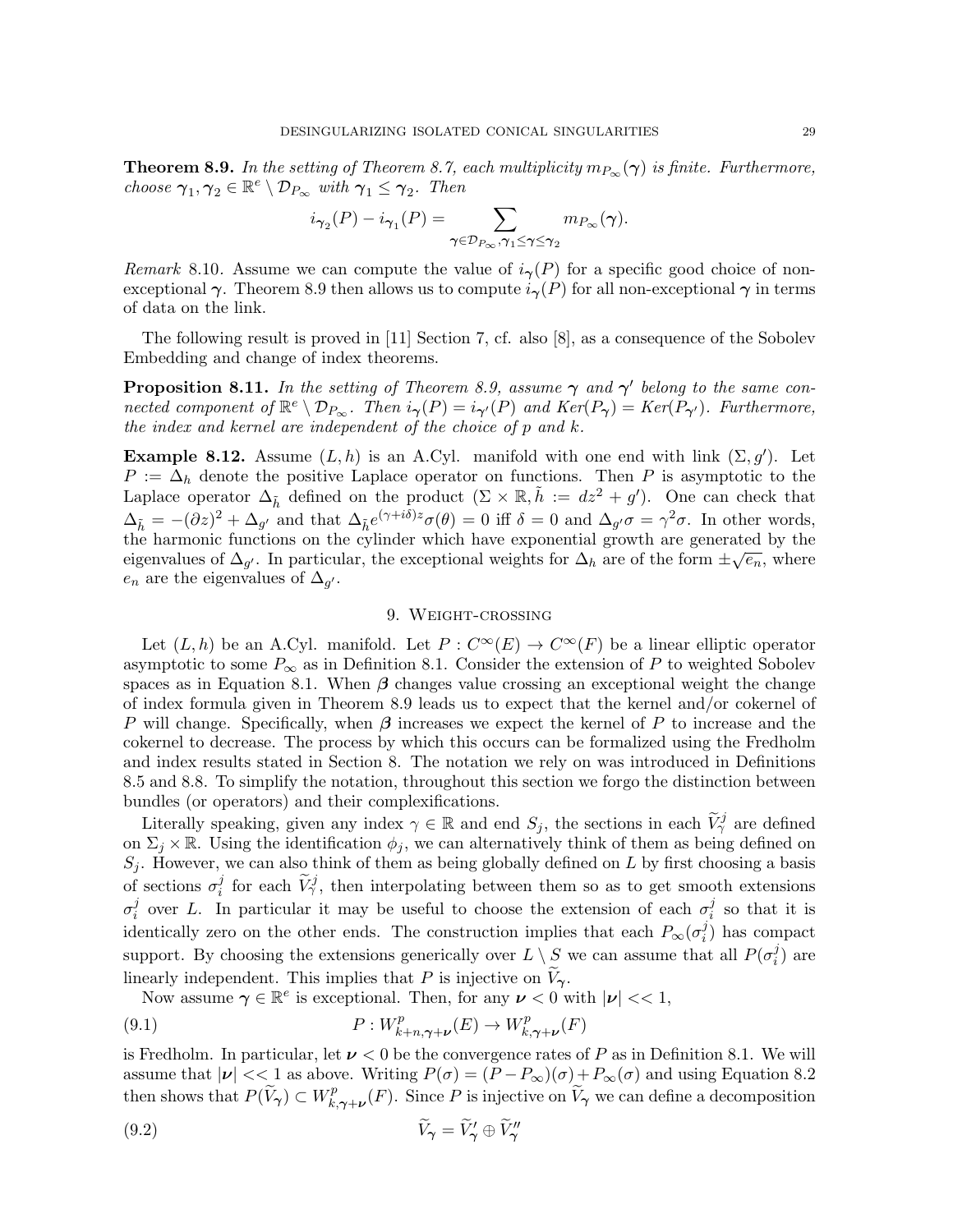by defining  $P(\widetilde{V}_{\gamma}') := P(\widetilde{V}_{\gamma}) \cap \text{Im}(P_{\gamma+\nu})$  and choosing any complement  $\widetilde{V}_{\gamma}''$ . By definition,  $P(\widetilde{V}_{\gamma}^{\prime\prime})\cap\text{Im}(P_{\gamma+\nu})=0.$  In other words, we can think of  $P(\widetilde{V}_{\gamma}^{\prime\prime})$  as belonging to the cokernel of  $P_{\gamma+\nu}$ . On the other hand,  $P(\widetilde{V}_{\gamma}''')$  belongs to the image of  $P_{\gamma-\nu}$  because  $\widetilde{V}_{\gamma} \subset W_k^p$  $h^2_{k+n,\boldsymbol{\gamma}-\boldsymbol{\nu}}(E)$  . Roughly speaking,  $P(\widetilde{V}_{\gamma}^{\prime\prime})$  thus describes the portion of the cokernel of P which "disappears" when crossing the exceptional weight  $\gamma$ .

By construction, for any  $\sigma \in \widetilde{V}'_{\gamma}$  there exists  $u_{\sigma} \in W_k^p$  $R_{k+n,\gamma+\nu}(E)$  such that  $P(\sigma)=P(u_{\sigma}).$ Notice that  $u_{\sigma}$  is not necessarily uniquely defined. However it is sufficient to fix a choice of  $u_{\sigma}$ for each element of a basis of  $\widetilde{V}'_1$  to obtain a unique choice of  $u_{\sigma}$  for any  $\sigma \in \widetilde{V}'_1$ . Notice also that  $\sigma - u_{\sigma} \in W_{k}^{p}$  $\chi_{k+n,\boldsymbol{\gamma}-\boldsymbol{\nu}}^p(E)$ . We have thus defined a map

(9.3) 
$$
\widetilde{V}'_{\gamma} \to \text{Ker}(P_{\gamma-\nu}), \quad \sigma \mapsto \sigma - u_{\sigma} \notin W_{k+n,\gamma+\nu}^p(E).
$$

The image of the map of Equation 9.3 thus defines a space of "new" elements in  $\text{Ker}(P)$ , generated by crossing the exceptional weight  $\gamma$ . Notice that  $u_{\sigma}$  is of strictly lower order of growth compared to  $\sigma$ . This shows that the map of Equation 9.3 is injective and that the elements in its image admit an asymptotic expansion of the form  $e^{\gamma \zeta}$  + lower order. The following result shows that every new element in  $\text{Ker}(P)$  arises this way.

**Lemma 9.1.** Let us identify  $\tilde{V}'_{\gamma}$  with its image under the map of Equation 9.3. Then

$$
Ker(P_{\gamma-\nu})=Ker(P_{\gamma+\nu})\oplus \widetilde{V}_{\gamma}'.
$$

*Proof.* By injectivity, the inequality  $\supseteq$  is clear. To prove the lemma it is thus sufficient to prove that the inverse inequality holds on the corresponding dimensions. Choose any  $\sigma \in \widetilde{V}''_{\gamma}$ . According to Remark 2.3,

$$
P(\sigma) \in \text{Im}(P_{\gamma-\nu}) \Leftrightarrow \langle \tau, P(\sigma) \rangle = 0, \ \forall \tau \in \text{Ker}(P_{-\gamma+\nu}^*),
$$
  

$$
P(\sigma) \in \text{Im}(P_{\gamma+\nu}) \Leftrightarrow \langle \tau, P(\sigma) \rangle = 0, \ \forall \tau \in \text{Ker}(P_{-\gamma-\nu}^*).
$$

From the definition of  $\widetilde{V}''_{\gamma}$  we know that  $P(\sigma) \in \text{Im}(P_{\gamma-\nu})$  and that  $P(\sigma) \notin \text{Im}(P_{\gamma+\nu})$  unless  $\sigma = 0$ . Notice also that  $\text{Ker}(P_{-\gamma+\nu}^*) \subseteq \text{Ker}(P_{-\gamma-\nu}^*)$ . We conclude that the following map is well-defined:

(9.4) 
$$
\frac{\text{Ker}(P_{-\gamma-\nu}^*)}{\text{Ker}(P_{-\gamma+\nu}^*)} \times \widetilde{V}_{\gamma}'' , \quad ([\tau], \sigma) \mapsto \langle \tau, P(\sigma) \rangle,
$$

and that the corresponding map

(9.5) 
$$
\widetilde{V}_{\gamma}^{"} \rightarrow \left(\frac{\operatorname{Ker}(P_{-\gamma-\nu}^{*})}{\operatorname{Ker}(P_{-\gamma+\nu}^{*})}\right)^{*}
$$

is injective. This proves that

(9.6) 
$$
\dim(\widetilde{V}_{\gamma}^{\prime\prime}) \leq \dim(\text{Ker}(P_{-\gamma-\nu}^*) - \dim(\text{Ker}(P_{-\gamma+\nu}^*)).
$$

On the other hand, the change of index formula shows that

(9.7) 
$$
\dim(\widetilde{V}_{\gamma}') + \dim(\widetilde{V}_{\gamma}'') = \dim(\text{Ker}(P_{\gamma-\nu})) - \dim(\text{Ker}(P_{-\gamma+\nu}^*)) - \dim(\text{Ker}(P_{-\gamma-\nu}^*)) - \dim(\text{Ker}(P_{-\gamma-\nu}^*)).
$$

Substracting Equation 9.6 from Equation 9.7 proves the desired inequality.  $\Box$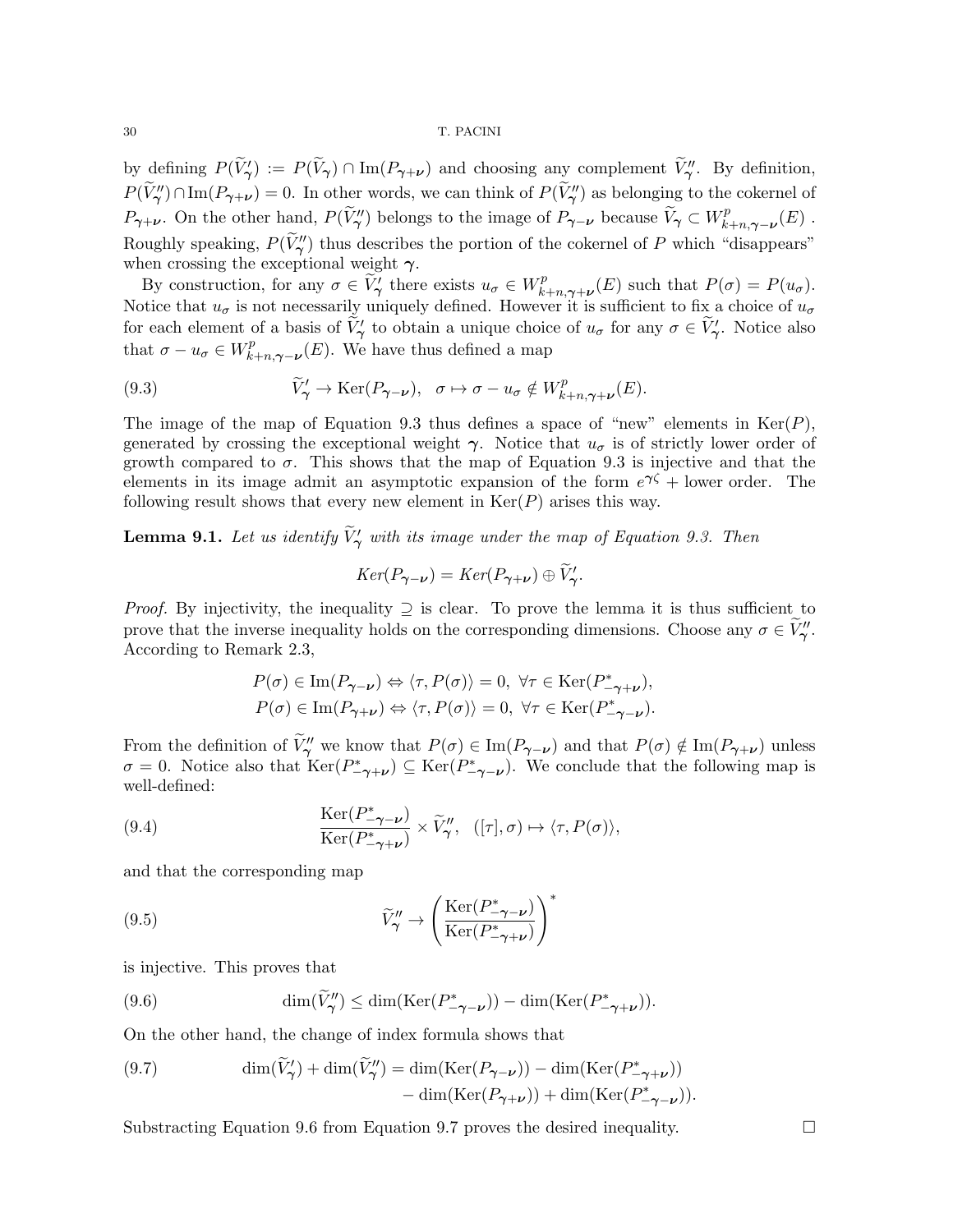#### 10. Fredholm results for elliptic operators on conifolds

We now want to see how to achieve analogous results for certain elliptic operators on conifolds. In parallel with Section 8 it is possible to develop an abstract definition and theory of asymptotically conical operators, analogous to that of asymptotically translation-invariant operators on A.Cyl. manifolds. For simplicity, however, we will limit ourselves to the special case of the Laplace operator acting on functions. This already contains the main ideas of the general theory.

Let  $(L, g)$  be a conifold. Consider the weighted spaces introduced in Definition 6.6. As in Section 8 we denote the dual space  $(W_k^p)$  $(k_{k,\beta})^*$  by  $W^{p'}_{-k,-\beta-m}$ . This choice of weights is compatible with the identifications of Remark 6.16, and the properties of these dual spaces are analogous to those seen in Section 8. It follows directly from the definitions that

$$
\nabla: W_{k,\boldsymbol{\beta}}^p \to W_{k-1,\boldsymbol{\beta}-1}^p
$$

is a continuous operator. Equation 2.3 then implies that  $\Delta_g$  extends to a continuous map

(10.1) 
$$
\Delta_{\beta}: W_{k,\beta}^p \to W_{k-2,\beta-2}^p.
$$

The following result is closely related to Lemma 8.3 and uses the fact that  $\Delta_q$  is formally self-adjoint.

**Lemma 10.1.** Let  $(L, g)$  be a conifold. Choose  $u \in W_p^p$ .  $k_{k,\beta}^{p}, v \in W_{2-k,2-\beta-m}^{p'}$ . Then

(10.2) 
$$
\langle v, \Delta_g u \rangle = \langle dv, du \rangle = \langle \Delta_g v, u \rangle.
$$

Proof. Using the appropriate dualities, each expression in Equation 10.2 defines by composition a continuous bilinear map  $(u, v) \in W_{k, \beta}^p \times W_{2-k, 2-\beta-m}^p \to \mathbb{R}$ . Since  $\Delta_g = d^*d$  the equalities hold on the dense subsets  $C_c^{\infty} \times C_c^{\infty}$ . By continuity the equalities thus continue to hold on the full Sobolev spaces.

We now want to investigate the Fredholm properties of  $\Delta_{\beta}$ . It is initially useful to distinguish between the AC and CS case. To begin, let  $(L, g)$  be an AC manifold with ends  $S_i$  and links  $\Sigma_i$ . The starting point for the Fredholm theory is then the following observation.

**Lemma 10.2.** Let  $(\Sigma, g')$  be a Riemannian manifold. Let the corresponding cone  $C := \Sigma \times$  $(0,\infty)$  have the conical metric  $\tilde{g} := dr^2 + r^2g'$ . Let  $\Delta_{\tilde{g}}$  denote the corresponding Laplace operator on functions. Then, under the substitution  $r = e^z$ , the operator  $r^2\Delta_{\tilde{g}}$  coincides with the translation-invariant operator

(10.3) 
$$
P_{\infty} := -(\partial z)^2 + (2 - m)\partial z + \Delta_{\Sigma}
$$

on the cylinder  $\Sigma \times \mathbb{R}$ .

Proof. Recall that in any local coordinate system the Laplace operator on functions is given by the formula

(10.4) 
$$
\Delta_g = -\frac{1}{\sqrt{g}} \partial_j (\sqrt{g} g^{ij} \partial_i).
$$

Let U be a local chart on  $\Sigma$  so that  $U \times (0, \infty)$  is a local chart on C. Equation 10.4 then shows that

(10.5) 
$$
\Delta_{\tilde{g}} = -(\partial r)^2 - \frac{m-1}{r} \partial r + r^{-2} \Delta_{\Sigma}.
$$

The substitution  $r = e^z$  implies  $r \partial r = \partial z$ . The claim is then a simple calculation.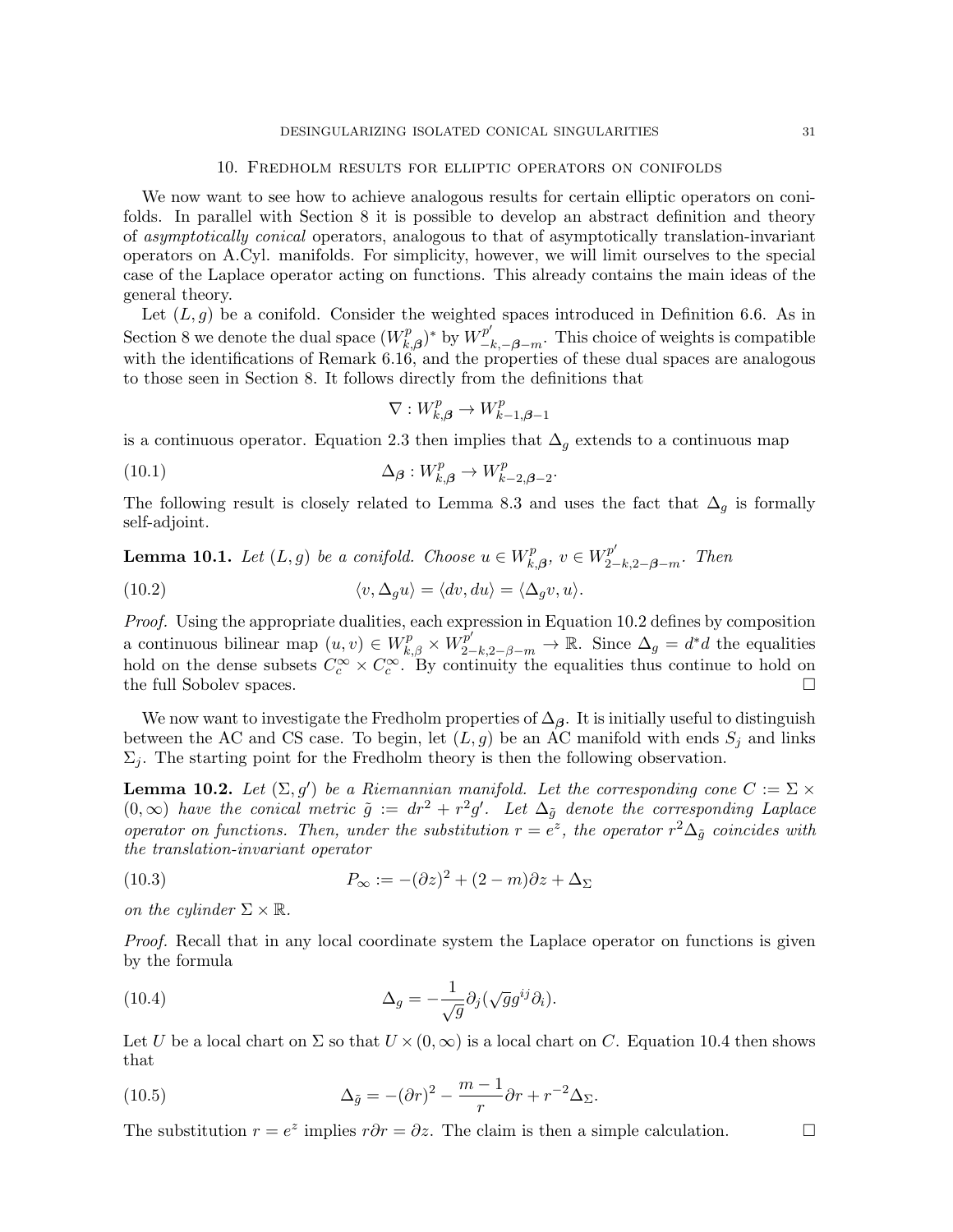Lemma 10.2 allows us to study the Fredholm properties of  $\Delta_q$  by building an equivalent problem for an A.Cyl. manifold, as follows. We use the notation of Section 8.

Multiplication by  $\rho^2$  defines an isometry  $W_{k-2,\beta-2}^p \simeq W_k^p$  $\chi_{k-2,\beta}^p$ . Thus  $\Delta_{\beta}$  in Equation 10.1 is Fredholm iff the operator

(10.6) 
$$
\rho^2 \Delta_{\beta} : W_{k,\beta}^p \to W_{k-2,\beta}^p
$$

is Fredholm. Now consider the A.Cyl. manifold  $(L, h)$ , where  $h = \rho^{-2}g$ . It follows from Equation 2.3 and Lemma 10.2 that the operator  $P := \rho^2 \Delta_g$  is asymptotic in the sense of Definition 8.1 to the translation-invariant operator  $P_{\infty}$  of Equation 10.3. One can check that the convergence rate  $\nu$  of P coincides with the convergence rate  $\nu$  of the AC manifold, cf. Definition 6.2.

It is simple to verify that the equation  $P_{\infty}(e^{(\gamma+i\delta)z}\sigma(\theta))=0$  is equivalent to the following eigenvalue problem on the link:

(10.7) 
$$
\Delta_{\Sigma_j} \sigma = [(\gamma + i\delta)^2 + (m-2)(\gamma + i\delta)]\sigma.
$$

Using the fact that the eigenvalues  $e_n^j$  of  $\Delta_{\Sigma_j}$  are real and non-negative, it follows that  $\delta = 0$ and that  $\gamma$  satisfies  $\gamma^2 + (m-2)\gamma = e_n^j$  for some *n*, *i.e.* 

(10.8) 
$$
\gamma = \frac{(2-m) \pm \sqrt{(2-m)^2 + 4e_n^j}}{2}
$$

This shows that, for this particular operator,  $\mathcal{C}_P^j$  $\frac{j}{P_\infty} = \mathcal{D}_P^j$  $P^{\jmath}_{\infty}$ . It also follows from Lemma 10.2 that the equation  $P_{\infty}(e^{\gamma z}\sigma(\theta))=0$  is equivalent to  $\Delta_{\tilde{g}}(r^{\gamma}\tilde{\sigma})=0$ . Thus

.

(10.9) 
$$
V^j_\gamma = \{r^{\gamma}\sigma(\theta) : \Delta_{\tilde{g}}(r^{\gamma}\sigma) = 0\},
$$

*i.e.*  $V^j_\gamma$  coincides with the space of homogeneous harmonic functions of degree  $\gamma$  on the cone  $\Sigma_i \times (0,\infty).$ 

Varying the choice of eigenvalue  $e_n^j$  gives the set of exceptional weights for  $P_\infty$  on the end S<sub>j</sub>. Repeating this for each end defines the set  $\mathcal{D}_{P_{\infty}} \subset \mathbb{R}^e$ . According to Theorem 8.7 these are the weights for which the operator  $P$  is not Fredholm with respect to the Sobolev spaces of  $(L, h)$ . However, recall from Remark 6.16 that the Sobolev spaces of  $(L, g)$  and  $(L, h)$  coincide. Thus  $\mathcal{D}_{P_{\infty}} \subset \mathbb{R}^e$  are also the weights for which the operators of Equations 10.6, 10.1 are not Fredholm.

Remark 10.3. Notice that in this particular case (and in the analogous case presented in Example 8.12) the generalized eigenvalue problem introduced in Remark 8.6 has reduced to an eigenvalue problem in the usual sense.

It is also fairly straight-forward to verify that, for this operator  $P_{\infty}$ , the spaces  $\widetilde{V}_{\gamma+i\delta}^{j}$  and  $V_{\gamma+i\delta}^j$  coincide, cf. Joyce [5] Proposition 2.4 for details. This allows us to simplify the definition of the multiplicity  $m(\gamma)$ .

The situation for CS manifolds is similar. The change of variables  $r = e^{-z}$  introduces a change of sign in Equation 10.3. This sign is later cancelled by a change of sign in the identification of Sobolev spaces of  $(L, g)$  and  $(L, h)$ . The final result is thus identical to the AC case. Combining these results leads to the following conclusion.

**Corollary 10.4.** Let  $(L, g)$  be a conifold with e ends. For each end  $S_j$  with link  $\Sigma_j$  let  $e_n^j$  denote the eigenvalues of the positive Laplace operator  $\Delta_{\Sigma_j}$  and define the set of "exceptional weights"  $\mathcal{D}^j := {\{\gamma_j\}} \subseteq \mathbb{R}$  as in Equation 10.8. Given any weight  $\gamma \in \mathbb{R}$  define  $V^j_\gamma$  as in Equation 10.9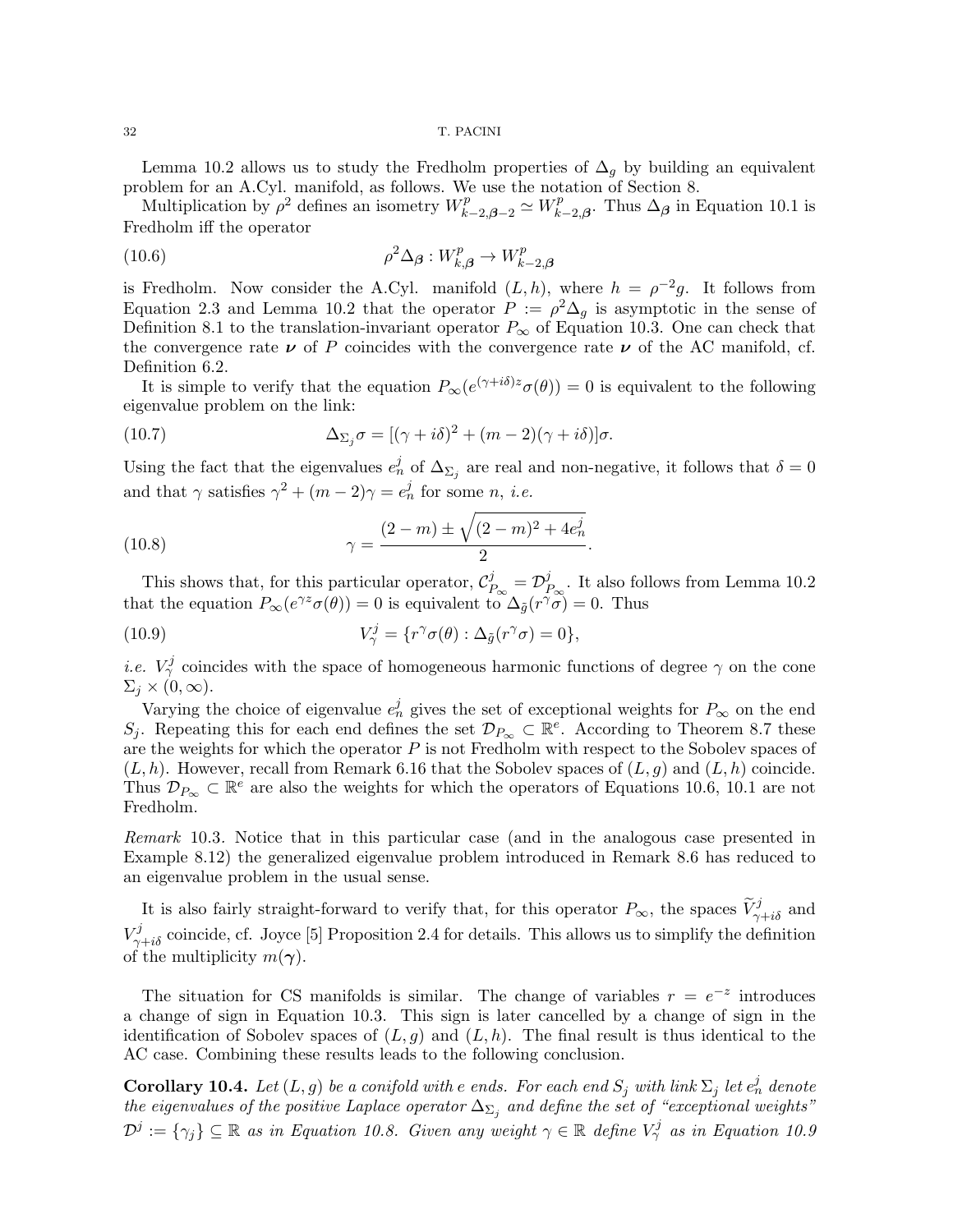and let  $m^j(\gamma)$  denote its dimension. Given any weight  $\gamma \in \mathbb{R}^e$  set  $m(\gamma) := \sum_{j=1}^e m^j(\gamma_j)$ . Let  $D \subseteq \mathbb{R}^e$  denote the set of weights  $\gamma$  for which  $m(\gamma) > 0$ . Then each multiplicity  $m(\gamma)$  is finite and the Laplace operator

(10.10) 
$$
\Delta_g: W_{k,\beta}^p \to W_{k-2,\beta-2}^p
$$

is Fredholm iff  $\beta \notin \mathcal{D}$ .

The analogue of Theorem 8.9 also holds. For example, assume L is a CS/AC manifold and write  $\boldsymbol{\beta} = (\boldsymbol{\mu}, \boldsymbol{\lambda})$ . Choose  $(\boldsymbol{\mu}_1, \boldsymbol{\lambda}_1), (\boldsymbol{\mu}_2, \boldsymbol{\lambda}_2) \in \mathbb{R}^e \setminus \mathcal{D}$  with  $\boldsymbol{\mu}_1 \geq \boldsymbol{\mu}_2$ ,  $\boldsymbol{\lambda}_1 \leq \boldsymbol{\lambda}_2$ . Then

$$
i_{\mu_2,\lambda_2}(\Delta_g) - i_{\mu_1,\lambda_1}(\Delta_g) = \sum m(\mu,\lambda),
$$

where the sum is taken over all  $(\mu, \lambda) \in \mathcal{D}$  such that  $\mu_1 \geq \mu \geq \mu_2, \lambda_1 \leq \lambda \leq \lambda_2$ .

In the same way one can also prove the analogue of Proposition 8.11.

## 11. Harmonic functions on conifolds

We can use the results of Sections 9 and 10 to reach a good understanding of the properties of the Laplace operator acting on functions on conifolds. Specifically, we will be interested in the kernel and cokernel of  $\Delta_q$ .

Smooth compact manifolds. Let  $(L, g)$  be a smooth compact Riemannian manifold. Let  $\Delta_g$ denote the positive Laplace operator on functions. Consider the map

(11.1) 
$$
\Delta_g: W_k^p(L) \to W_{k-2}^p(L).
$$

For all  $p > 1$  and  $k \in \mathbb{Z}$ , standard elliptic regularity shows that any  $f \in \text{Ker}(\Delta_q)$  is smooth. The maximum principle then proves that f is constant. Thus  $\text{Ker}(\Delta_q) = \mathbb{R}$ , independently of the choice of  $p, k$ .

As seen in Section 2,  $f \in \text{Im}(\Delta_g)$  iff  $\langle u, f \rangle = 0$ , for all  $u \in \text{Ker}(\Delta_g^*)$ , where  $\Delta_g^*$  is the operator dual to that of Equation 11.1. As in Lemma 8.3 we can identify this with the formal adjoint operator. However,  $\Delta_g$  is formally self-adjoint, *i.e.* the operators  $\Delta_g$  and  $\Delta_g^*$  coincide on smooth functions. By continuity they continue to coincide when extended to any Sobolev space. Thus  $\text{Ker}(\Delta_g^*) = \text{Ker}(\Delta_g) = \mathbb{R}$ . As in Equation 8.3 we find  $\langle u, f \rangle = \int_L uf \text{vol}_g$ . It follows that  $\text{Im}(\Delta_g) = \{f \in W_k^p\}$  $\int_{k-2}^{p}(L) : \int_{L} f \text{vol}_{g} = 0$ . In particular,  $\Delta_{g}$  has index zero.

AC manifolds. Let  $(L, g)$  be a AC manifold with convergence rate  $\nu < 0$  as in Definition 6.2. Let  $\Delta_q$  denote the positive Laplace operator on weighted Sobolev spaces of functions, as in Equation 10.1. For simplicity, we will restrict our attention to the case of  $L$  with 2 ends.

Each end defines exceptional weights, plotted as points on the horizontal and vertical axes of Figure 1. Each exceptional weight gives rise to an exceptional hyperplane, plotted as a vertical or horizontal line. The Laplacian is Fredholm for weights  $\beta = (\beta_1, \beta_2)$  which are nonexceptional, *i.e.* which do not lie on these lines. The arrow indicates the direction in which the corresponding Sobolev spaces, thus the kernel of  $\Delta_q$ , become bigger.

Choose  $\beta$  non-exceptional. For all  $p > 1$  and  $k \in \mathbb{Z}$ , standard elliptic regularity proves that any  $f \in \text{Ker}(\Delta_q)$  is smooth. Furthermore, since  $\text{Ker}(\Delta_q)$  is independent of p and k, the Sobolev Embedding Theorems show that f has growth of the order  $O(r^{\beta})$ . If  $\beta < 0$  we can thus apply the maximum principle to conclude that  $f \equiv 0$ . In other words,  $\Delta_q$  is injective throughout the quadrant defined by the lower shaded region. Since  $\Delta_q$  is formally self-adjoint, the same holds for  $\Delta_g^*$ . Recall from Section 10 how weights on AC manifolds change under duality. We conclude, following Section 2, that  $Coker(\Delta_g) = 0$  for  $\beta > 2 - m$ . In other words,  $\Delta_g$  is surjective throughout the quadrant defined by the upper shaded region. In particular, the map of Equation 10.1 is an isomorphism and has index zero for  $2 - m < \beta < 0$ , *i.e.* in the region marked by A.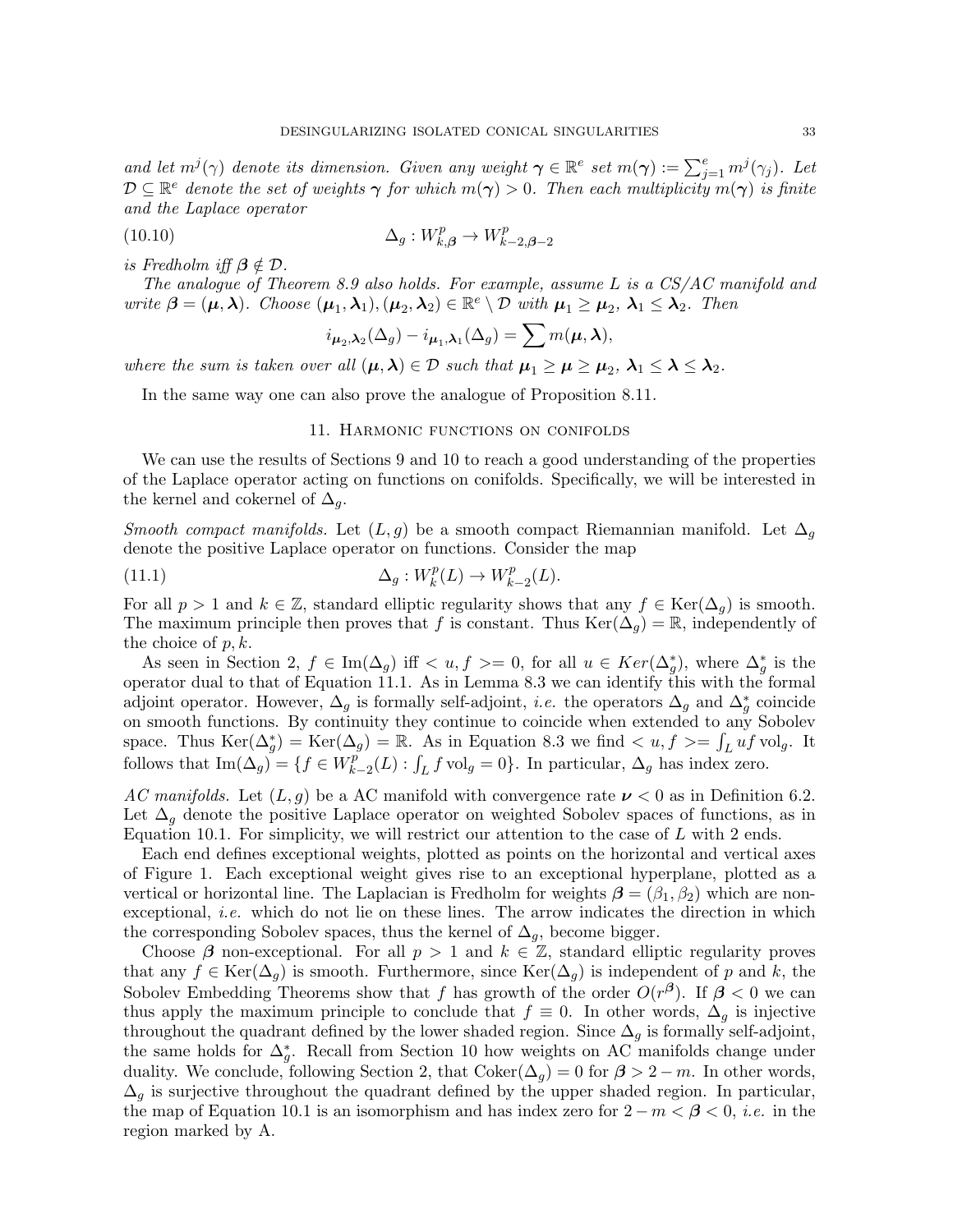

FIGURE 1. Harmonic functions on AC manifolds

When  $\beta > 2 - m$  the cokernel is independent of the weight. Thus, any change of index corresponds entirely to a change of kernel. Furthermore,  $\text{Ker}(\Delta_g) = \text{Ker}(\rho^2 \Delta_g)$ . We can thus use the results of Section 9 to study how the kernel changes as  $\beta$  increases. For example, assume we are interested in harmonic functions for some (thus any)  $\beta$  in the region B. We can reach this region by keeping  $\beta_2$  fixed and repeatedly increasing  $\beta_1$ , starting from the region A. Each time we cross an exceptional line  $x = \gamma$ , new harmonic functions on  $(L, g)$  are generated by elements  $r^{\gamma}\sigma(\theta) \in V_{\gamma}^1$ . Specifically, these new harmonic functions will be asymptotic to  $r^{\gamma}\sigma$  on the first end and to zero on the second end. Using the ideas of Section 9 we can further show that the lower-order terms will have rate  $O(r^{\gamma+\nu_1})$  on the first end and  $O(r^{\nu_2})$  on the second. Analogous results hold for harmonic functions for  $\beta$  in the region C. The construction shows that the harmonic functions in the regions B and C are linearly independent. We can thus apply the change of index formula to show that harmonic functions in the generic region D are generated by linear combinations of harmonic functions in the regions B, C.

It may be good to emphasize that the above constructions depend on the specific  $(L, g)$  only in terms of the specific exceptional weights, but are otherwise completely independent of  $(L, g)$ . However, these constructions fail if D is chosen outside the region where  $\Delta_q$  is surjective.

CS manifolds. Let  $(L, g)$  be a CS manifold with convergence rate  $\nu > 0$  as in Definition 6.2. As before, let  $\Delta_g$  denote the positive Laplace operator on weighted Sobolev spaces of functions, as in Equation 10.1. We again restrict our attention to the case of  $L$  with 2 ends.

Figure 2 plots the exceptional weights and lines in this case. Once again the arrow indicates the direction in which the corresponding Sobolev spaces, thus the kernel of  $\Delta_g$ , become bigger. Choose  $\beta$  non-exceptional. As before, any  $f \in \text{Ker}(\Delta_g)$  is smooth with growth of order  $O(r^{\beta})$ . If  $\beta > 0$  the maximum principle shows that  $f = 0$ . Now assume  $\beta = \frac{2-m}{2}$  $\frac{-m}{2}$ . In this case  $(W_{k-2,\beta-2}^2)^* = W_{2-k,\beta}^2$ . Choose  $f \in W_{k,\beta}^2$  and assume  $\Delta_g f = 0$ . Then, choosing  $u = v = f$ in Lemma 10.1 and using regularity, we can conclude  $df = 0$  so f is constant. This shows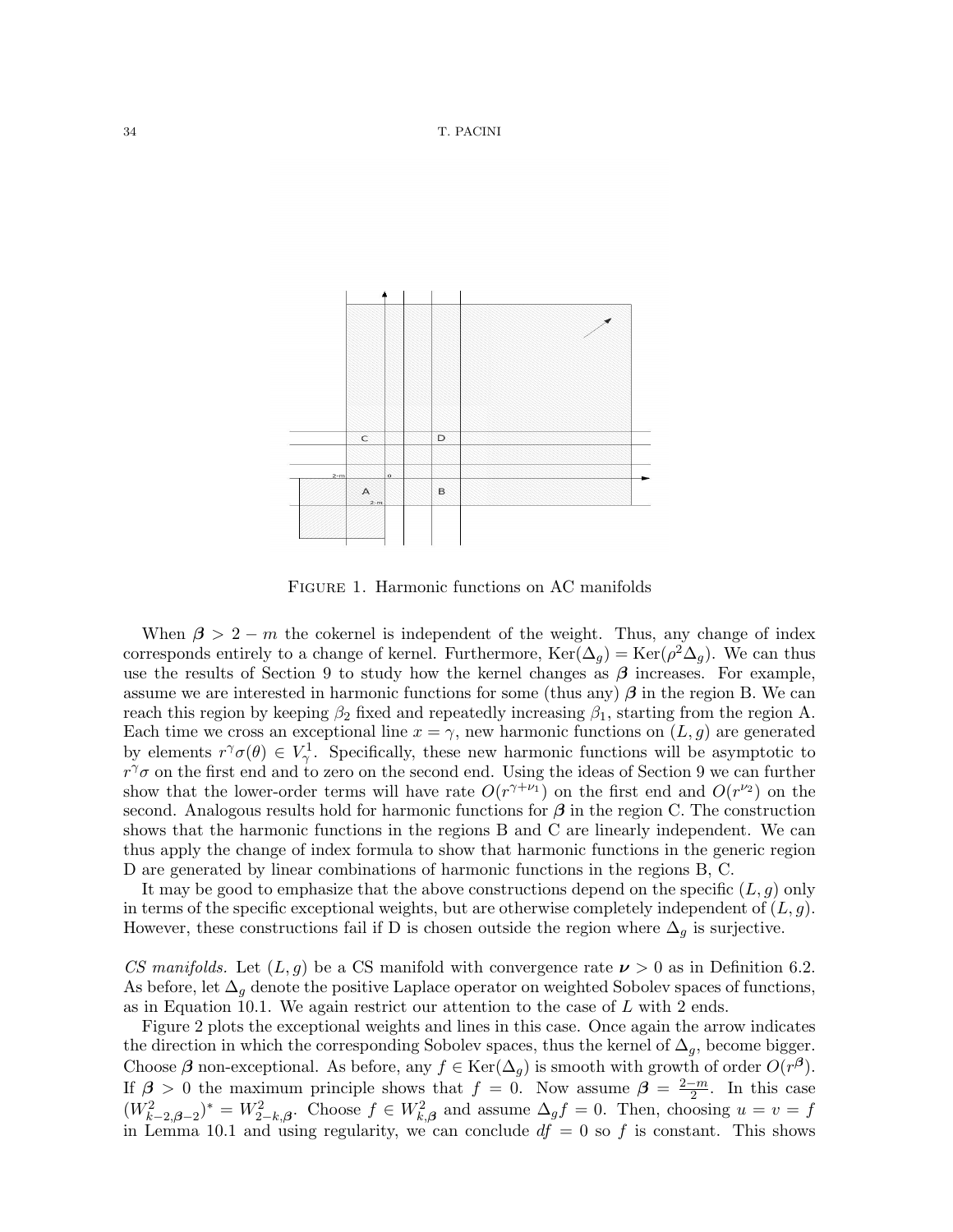

Figure 2. Harmonic functions on CS manifolds

that, for any weight in the region A,  $\text{Ker}(\Delta_q) = \mathbb{R}$ . As before we also find that, in this region,  $\mathrm{Im}(\Delta_g)=\{f\in \breve W_k^p\}$  $\int_{k-2,\beta-2}^{p} : \int_{L} f \,\text{vol}_{g} = 0$ . In particular, the index of  $\Delta_{g}$  is zero.

Now assume  $(\beta_1, \beta_2) > (0, \frac{2-m}{2})$  $\frac{(-m)}{2}$ ). Then  $W_{k,\beta}^p \subset W_{k,\beta}^p$  $\sum_{k,\left(\frac{2-m}{2},\frac{2-m}{2}\right)}^{p}$  so our integration by parts argument remains valid. On the other hand the only constant function in  $W_k^p$  $\hat{h}^p_{k,\boldsymbol{\beta}}$  is zero so in this case we find that  $\Delta_g$  is injective. The same holds for  $(\beta_1, \beta_2) > (\frac{2-m}{2})$  $\frac{-m}{2}$ , 0). Thus  $\Delta_g$  is injective in the upper shaded region. By duality we deduce that  $\Delta_g$  is surjective in the lower shaded region.

Now assume  $\beta$  crosses from A to B. In this particular case the method used above for AC manifolds fails, because it would require  $\Delta_q$  to be surjective in the region A. We can however bypass this problem as follows: the change of index formula shows that the index increases by one and we know that the Laplacian is surjective in B, so  $\text{Ker}(\Delta_q) = \mathbb{R}$  in B. The same is true for the region C. We can use Section 9 to study the harmonic functions in the lower shaded region. For example, the harmonic functions in D will be generated by functions which are of the form  $r^{\gamma}\sigma + O(r^{\gamma+\nu_1})$  on the first end and of the form  $O(r^{\nu_2})$  on the second end. Notice a difference with respect to AC manifolds: harmonic functions in B and C (more generally, in D and E) are not necessarily linearly independent. Thus we cannot write harmonic functions in F as the direct sum of harmonic functions in D and E, as in the AC case. Once again, harmonic functions elsewhere will be heavily dependent on the specific  $(L, g)$ .

We may also be interested in the cokernel of  $\Delta_q$ . The change of index formula shows that the dimension of the cokernel increases with  $\beta$ . For example, the index is -1 in the regions G,H. Since  $\Delta_q$  is injective here this implies that the cokernel has dimension 1. More generally, the change of index formula allows us to compute the dimension of the cokernel wherever  $\Delta_g$ is injective. We can also use the ideas of Remark 8.4 to build complements of  $\text{Im}(\Delta_g)$  which grow with  $\beta$ .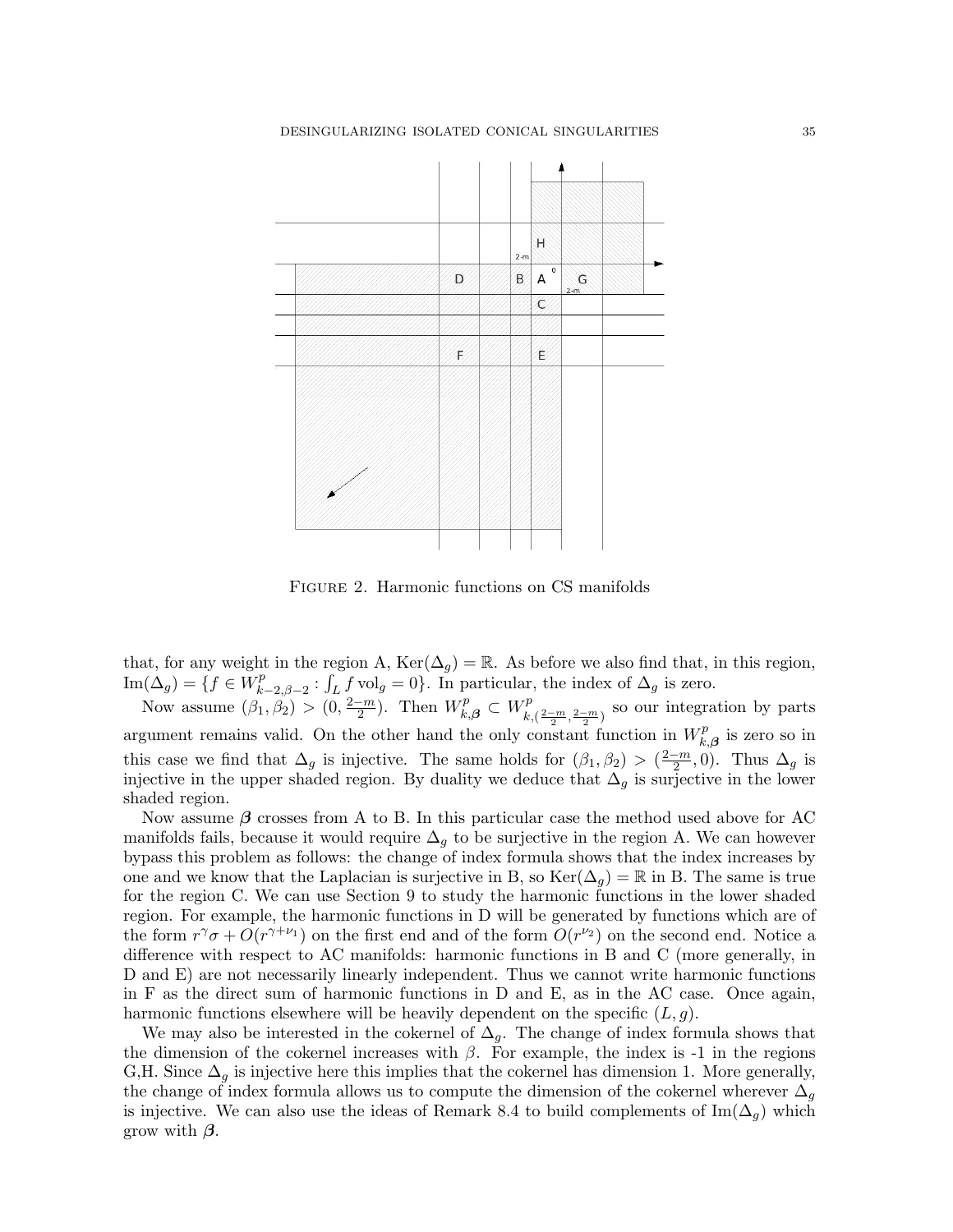

Figure 3. Harmonic functions on CS/AC manifolds

 $CS/AC$  manifolds. Let  $(L, g)$  be a CS/AC manifold with convergence rate  $\nu$ . Following the same conventions as before, we now turn to Figure 3. Here, the horizontal axis corresponds to the CS end with weight  $\mu$  and the vertical axis corresponds to the AC end with weight  $\lambda$ .

When  $\lambda < 0$  and  $\mu > 2 - m$ , the maximum principle and integration by parts show that  $\Delta_g$  is injective. Dually, when  $\lambda > 2 - m$  and  $\mu < 0$ ,  $\Delta_g$  is surjective. In the region A,  $\Delta_g$  is an isomorphism with index zero. Harmonic functions in the region B are of the form  $r^{\gamma}\sigma + O(r^{\gamma+\nu_2})$  on the AC end and of the form  $O(r^{\nu_1})$  on the CS end. Harmonic functions in the region C are of the form  $r^{\gamma}\sigma + O(r^{\gamma+\nu_1})$  on the CS end and of the form  $O(r^{\nu_2})$  on the AC end. Since these functions are linearly independent, their linear combinations give the harmonic functions in the region D.

**Example 11.1.**  $\mathbb{R}^m$  with its standard metric can be viewed as a CS/AC manifold, the CS end being a neighbourhood of the origin. In this case all harmonic functions can be written explicitly, so in this case we have exact information on their asymptotics.

# 12. The Laplacian on conifold connect sums

Let  $(L, g, \rho, S^*)$ ,  $(\hat{L}, \hat{g}, \hat{\rho}, \hat{S}^*)$  be compatible marked conifolds. As seen in Section 7, we can define their connect sum  $(\hat{L}\#L, \hat{g}\#g, \hat{\rho}\# \rho)$ . This is a new conifold so we can study the properties of its Laplace operator as in Section 11.

We start with the case in which  $\hat{S}^{**} \cup S^{**} \neq \emptyset$ , *i.e.* the set of ends is non-empty. This case actually turns out to be easier than the alternative situation, where  $L#L$  is smooth and compact, because we can use weights to force injectivity of the Laplacian.

Non-compact conifolds. Assume the set  $\hat{S}^{**} \cup S^{**}$  of ends of  $\hat{L} \# L$  is non-empty. If weights  $\beta$ ,  $\hat{\beta}$  are non-exceptional for  $\Delta_g$ ,  $\Delta_{\hat{g}}$  then the weight  $\hat{\beta} \# \beta$  is non-exceptional for  $\Delta_{\hat{g} \# g}$  so

$$
\Delta_{\hat{g}\#g} : W^p_{k,\hat{\beta}\#\beta} \to W^p_{k-2,\hat{\beta}\#\beta-2}
$$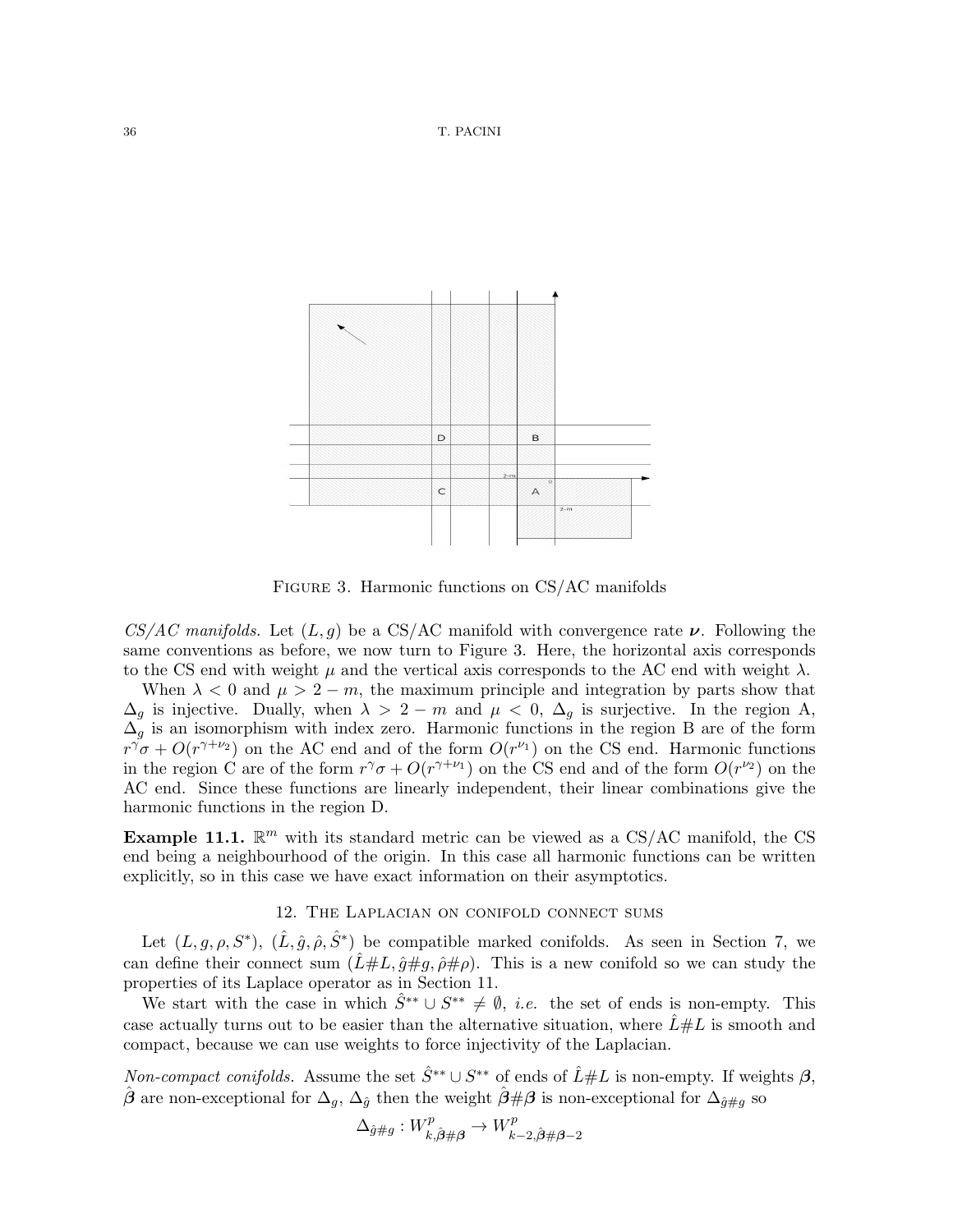is Fredholm. The same holds for the parametric connect sums  $(L_t, g_t, \rho_t, \beta_t)$ .

We want to study the invertibility of the Laplace operator. The following result is obvious.

**Lemma 12.1.** Let  $(\hat{L}, \hat{g}, \hat{\rho}, \hat{S}^*)$  be a weighted AC-marked conifold. Assume  $\hat{\boldsymbol{\beta}}$  satisfies the conditions

$$
\begin{cases} \n\hat{\beta}_i < 0 \text{ for all } AC \text{ ends } \hat{S}_i \in \hat{S} \\
\hat{\beta}_i > 2 - m \text{ for all } CS \text{ ends } \hat{S}_i \in \hat{S} \n\end{cases}
$$

so that  $\Delta_{\hat{q}}$  is injective.

Let  $(L, g, \rho, \beta, S^*)$  be a weighted CS-marked conifold. Assume  $\beta$  satisfies the conditions

$$
\begin{cases} \n\beta_i < 0 \text{ for all } AC \text{ ends } S_i \in S \\ \n\beta_i > 2 - m \text{ for all } CS \text{ ends } S_i \in S. \n\end{cases}
$$

This is not yet sufficient to conclude that  $\Delta_q$  is injective because the set of AC ends might be empty. To obtain injectivity we must furthermore assume that each connected component of L has at least one end, e.g.  $S'$ , satisfying the condition

$$
\begin{cases} \beta_1 < 0 \text{ if } S' \text{ is } AC \\ \beta_1 > 0 \text{ if } S' \text{ is } CS. \end{cases}
$$

Now assume that L,  $\hat{L}$  are compatible. Then, for all ends  $S_i \in S^*$ ,  $2 - m < \beta_i < 0$ . This implies that  $S' \in S^{**}$  so  $\hat{L} \# L$  has at least one end. Furthermore,  $\hat{\beta} \# \beta$  satisfies the conditions

$$
\begin{cases} \n\hat{\beta} \# \beta_{|S_i} < 0 \text{ for all } AC \text{ ends } S_i \in \hat{S}^{**} \cup S^{**} \\ \n\hat{\beta} \# \beta_{|S_i} > 2 - m \text{ for all } CS \text{ ends } S_i \in \hat{S}^{**} \cup S^{**}. \n\end{cases}
$$

Together with the condition on S', this implies that  $\Delta_{\hat{g}\#g}$  is injective.

If furthermore  $\beta$ ,  $\hat{\beta}$  are non-exceptional for  $\Delta_q$ ,  $\Delta_{\hat{q}}$  then

$$
\Delta_{\hat{g}\#g}: W^p_{k,\hat{\beta}\#\beta} \to W^p_{k-2,\hat{\beta}\#\beta-2}
$$

is a topological isomorphism onto its image so there exists  $C > 0$  such that, for all  $f \in W_p^p$ .  $k,\!\hat{\beta}\#\boldsymbol{\beta}^{\,\prime}$ 

$$
||f||_{W_{k,\hat{\beta}\#\beta}^p} \leq C||\Delta f||_{W_{k-2,\hat{\beta}\#\beta-2}^p}
$$

.

For the constant C in Lemma 12.1 one can choose the norm of the inverse map  $(\Delta_{\hat{g}\#g})^{-1}$ , as in Equation 2.4. The analogous result holds also for parametric connect sums. We now want to show that, in this case, the invertibility constant  $C$  can be chosen to be  $t$ -independent. In other words, there exists a *t*-uniform upper bound on the norms of the inverse maps  $(\Delta_{g_t})^{-1}$ .

**Theorem 12.2.** Let  $(L, g, \rho, \beta, S^*)$ ,  $(\hat{L}, \hat{g}, \hat{\rho}, \hat{\beta}, \hat{S}^*)$  be marked compatible conifolds satisfying all the conditions of Lemma 12.1. Define  $(L_t, g_t, \rho_t, \beta_t)$  as in Definition 7.6. Then there exists  $C > 0$  such that, for all  $f \in W_k^p$  $E_{k,\boldsymbol{\beta}_t}^{p}(L_t)$ ,

$$
||f||_{W_{k,\beta_{t}}^{p}} \leq C||\Delta_{g_{t}}f||_{W_{k-2,\beta_{t}-2}^{p}}.
$$

*Proof.* To simplify the notation let us assume that all  $t_i$  coincide: we can then work with a unique parameter  $t$ . The general case is analogous.

Let  $C_g$  denote an invertibility constant for  $\Delta_g$  on L, *i.e.* for all  $f \in W_k^p$  $f_{k,\boldsymbol{\beta}}^{p}(L),$ 

$$
||f||_{W_{k,\beta}^p} \le C_g ||\Delta_g f||_{W_{k-2,\beta-2}^p}.
$$

Let  $C_{\hat{q}}$  denote an analogous constant for  $\Delta_{\hat{q}}$  on L.

Choose constants a, b satisfying  $0 < b < a < \tau$  and a smooth decreasing function  $\eta : \mathbb{R} \to$ [0, 1] such that  $\eta(r) = 1$  for  $r \leq b$  and  $\eta(r) = 0$  for  $r \geq a$ . Then the function  $\eta_t(r) :=$  $\eta(\log r / \log t) : (0, \infty) \to [0, 1]$  has the following properties: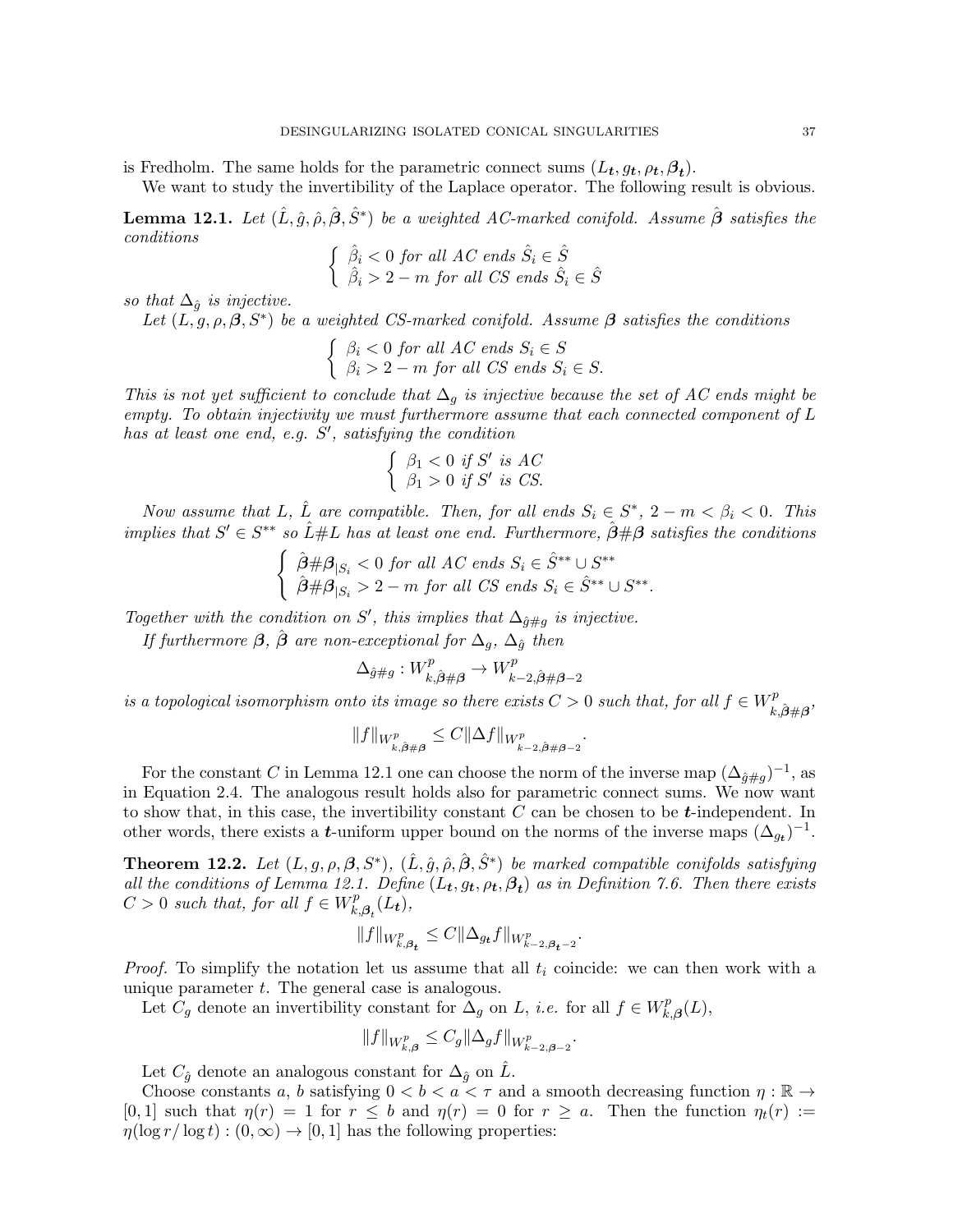(1)  $\eta_t$  is smooth increasing,  $\eta_t(r) = 0$  for  $r \leq t^a$ ,  $\eta_t(r) = 1$  for  $r \geq t^b$ .

(2) For all  $k \geq 1$  there exists  $C_k > 0$  such that

$$
\left| r^k \frac{\partial^k \eta_t}{(\partial r)^k} (r) \right| \le \frac{C_k}{|\log t|} \to 0 \quad \text{as } t \to 0.
$$
  
W set 
$$
\eta'_t(r) := \frac{\partial \eta_t}{\partial r}(r), \ \eta''_t(r) := \frac{\partial^2 \eta_t}{(\partial r)^2}(r).
$$

Using the diffeomorphisms  $\hat{\phi}_{t,i}$  and  $\phi_i$  we now extend  $\eta_t$  to a smooth function on  $L_t$  by setting  $\eta_t \equiv 0$  on  $(\hat{L} \setminus \hat{S}^*) \cup (\Sigma^* \times [t\hat{R}, t^a])$  and  $\eta_t \equiv 1$  on  $(L \setminus S^*) \cup (\Sigma^* \times [t^b, \epsilon])$ . For any  $f \in W_k^p$  $_{k,\boldsymbol{\beta}_{t}}^{p},$ 

$$
\|f\|_{W_{k,\beta_{t}}^p}\leq \|\eta_t f\|_{W_{k,\beta_{t}}^p}+\|(1-\eta_t)f\|_{W_{k,\beta_{t}}^p}.
$$

Notice that  $\eta_t f$  has support in  $(\Sigma^* \times [t^a, \epsilon]) \cup (L \setminus S^*)$ , where, up to identifications via the diffeomorphisms  $\phi_i$ ,  $(g_t, \rho_t) = (g, \rho)$ ,  $\beta_t = \beta$ . Thus

$$
\begin{split} \|\eta_t f\|_{W_{k,\beta_t}^p(g_t)} &= \|\eta_t f\|_{W_{k,\beta}^p(g)} \\ &\leq C_g \|\Delta_g(\eta_t f)\|_{W_{k-2,\beta-2}^p(g_t)} \\ &= C_g \|\Delta_{g_t}(\eta_t f)\|_{W_{k-2,\beta_{t-2}}^p(g_t)} \\ &\leq C_g \left(\|\eta_t \Delta_{g_t} f\|_{W_{k-2,\beta_{t-2}}^p} + \|\eta_t' \nabla f\|_{W_{k-2,\beta_{t-2}}^p} + \|\eta_t'' f\|_{W_{k-2,\beta_{t-2}}^p}\right), \end{split}
$$

where we drop unnecessary constants. Applying the Leibniz rule to expressions of the form  $\nabla^j(\eta_t \Delta_{g_t} f)$  we find (again up to constants)

$$
\begin{split} \|\eta_t \Delta_{g_t} f\|_{W^p_{k-2,\beta_{t}-2}}^p &\leq \sum_{j=0}^{k-2} \sum_{l=0}^j \int |\rho^l \nabla^l \eta_t|_{g_t}^p |\rho^{2-\beta_{t}+j-l} \nabla^{j-l} \Delta_{g_t} f|_{g_t}^p \rho^{-m} \mathrm{vol}_{g_t} \\ &\leq \left(1 + \left(\frac{C}{|\log t|}\right)^p\right) \|\Delta_{g_t} f\|_{W^p_{k-2,\beta_{t}-2}}^p. \end{split}
$$

Analogously,

$$
\|\eta'_t\nabla f\|_{W^p_{k-2,\beta_{t}-2}} \leq \frac{C}{|\log t|} \|f\|_{W^p_{k,\beta_{t}}}, \quad \|\eta''_t f\|_{W^p_{k-2,\beta_{t}-2}} \leq \frac{C}{|\log t|} \|f\|_{W^p_{k,\beta_{t}}}.
$$

The function  $(1 - \eta_t)f$  has support in  $(\hat{L} \setminus \hat{S}^*) \cup (\Sigma^* \times [t\hat{R}, t^b])$ . On this space Definition 7.6 shows that  $\beta_t = \hat{\beta}$ . Furthermore, on the *i*-th component  $\Sigma_i \times [t\hat{R}, t^b]$  and up to identifications via the diffeomorphisms  $\hat{\phi}_{t,i}$ , Lemma 7.9 shows that  $g_t$  is scaled-equivalent to  $t^2\hat{g}$  and  $\rho_t = t\hat{\rho}$ .

Using Corollary 6.11 we thus find

$$
\begin{split} \| (1 - \eta_t) f \|_{W_{k,\beta_t}^p(g_t, \rho_t)} &\simeq \| (1 - \eta_t) f \|_{W_{k,\hat{\beta}}^p(t^2 \hat{g}, t\hat{\rho})} \\ &= t^{-\beta_i} \| (1 - \eta_t) f \|_{W_{k,\hat{\beta}}^p(\hat{g}, \hat{\rho})} \\ &\leq t^{-\beta_i} C_{\hat{g}} \| \Delta_{\hat{g}} ((1 - \eta_t) f) \|_{W_{k-2, \hat{\beta}-2}^p(\hat{g}, \hat{\rho})} \\ &= t^{2 - \beta_i} C_{\hat{g}} \| \Delta_{t^2 \hat{g}} ((1 - \eta_t) f) \|_{W_{k-2, \hat{\beta}-2}^p(\hat{g}, \hat{\rho})} \\ &= C_{\hat{g}} \| \Delta_{t^2 \hat{g}} ((1 - \eta_t) f) \|_{W_{k-2, \beta-2}^p(t^2 \hat{g}, t\hat{\rho})} \\ &\simeq C_{\hat{g}} \| \Delta_{gt} ((1 - \eta_t) f) \|_{W_{k-2, \beta_t-2}^p(g_t, \rho_t)}, \end{split}
$$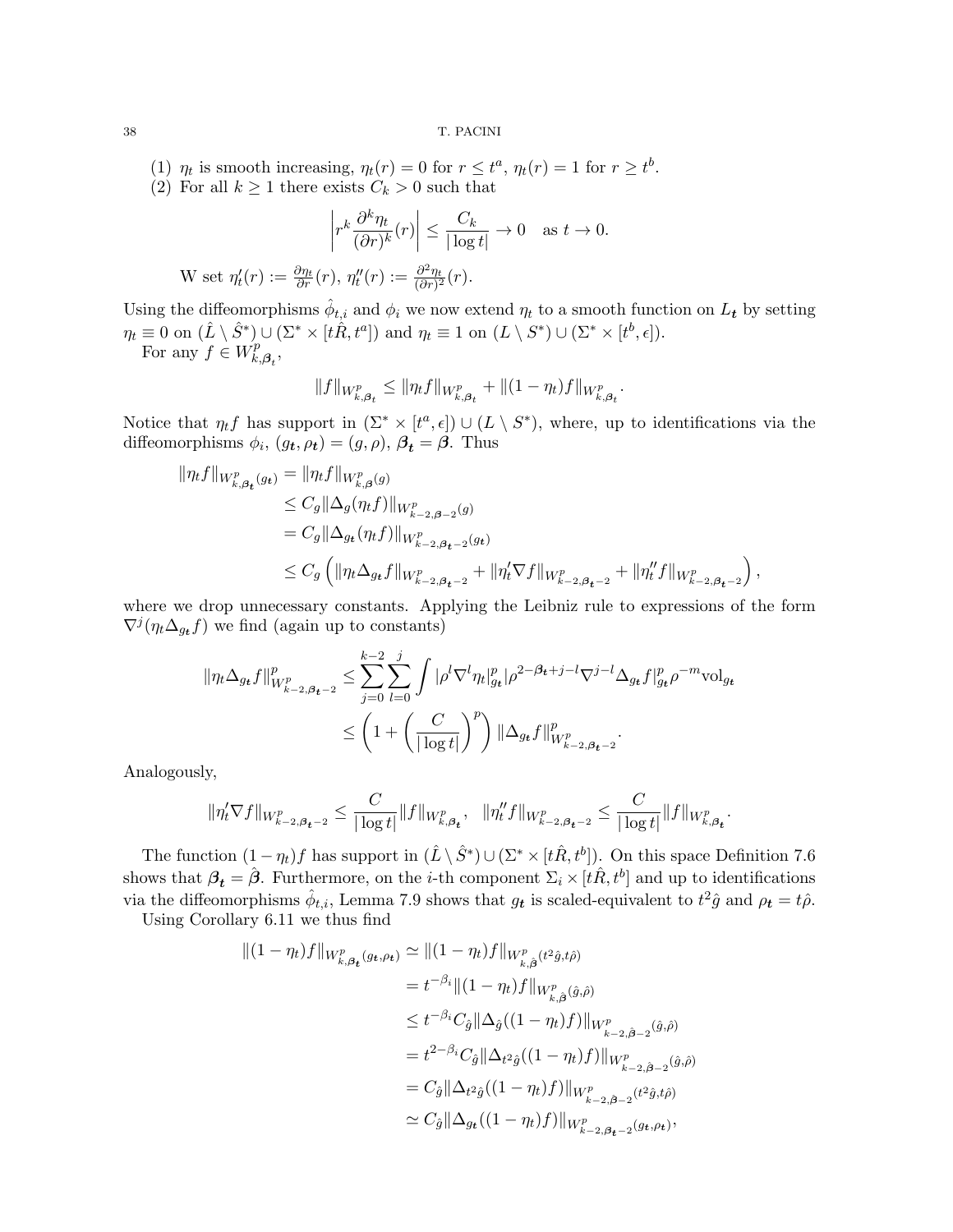where  $\simeq$  replaces multiplicative constants. We now continue as above. Combining the above results leads to an inequality of the form

$$
||f||_{W_{k,\beta_{t}}^{p}} \leq (C_{g} + C_{\hat{g}}) \left( ||\Delta_{g_{t}} f||_{W_{k-2,\beta_{t}-2}^{p}} + \frac{C}{|\log t|} ||f||_{W_{k,\beta_{t}}^{p}} \right).
$$

For t sufficiently small we can absorb the second term on the right hand side into the left hand side, proving the claim.

Smooth compact manifolds. Assume the set  $\hat{S}^{**} \cup S^{**}$  is empty, so that  $\hat{L} \# L$  is smooth and compact. In this case the Laplace operator, acting on functions, always has kernel: the space of constants R. We can thus achieve injectivity only by restricting ourselves to a subspace transverse to constants. Furthermore, if we want the invertibility constant to be independent of  $t$ , we need our notion of "transversality" to depend on  $t$ , as follows.

**Theorem 12.3.** Let  $(L, g, \rho, S^*)$ ,  $(\hat{L}, \hat{g}, \hat{\rho}, \hat{S}^*)$  be marked compatible conifolds such that the parametric connect sums  $(L_t, g_t, \rho_t)$  are smooth and compact. Choose constant weights  $\beta =$  $\hat{\boldsymbol{\beta}} \in (2-m,0)$  and define  $\beta_t$  as usual.

(1) Assume L has only one connected component. Then there exists a constant  $C > 0$  and, for each **t** sufficiently small, a subspace  $E_t \subset W_k^p$  $_{k,\boldsymbol{t}}^{p}(L_{\boldsymbol{t}})$  such that

(12.1) 
$$
W_{k,t}^p(L_t) = E_t \oplus \mathbb{R}
$$

and, for all  $f \in E_t$ ,

$$
||f||_{W_{k,\beta_{t}}^{p}} \leq C||\Delta_{g_{t}}f||_{W_{k-2,\beta_{t}-2}^{p}}.
$$

Furthermore, the image of the restricted operator  $\Delta_{g_t|E_t}$  coincides with the image of the full operator  $\Delta_{g_t}$ .

(2) Assume L has  $k > 1$  connected components. Then there exists a constant  $C > 0$  and, for each **t** sufficiently small, a codimension k subspace  $E_t \subset W_k^p$  $\mathcal{L}_{k,\boldsymbol{t}}^p(L_{\boldsymbol{t}})$  transverse to constants such that, for all  $f \in E_t$ ,

$$
||f||_{W_{k,\beta_{t}}^{p}} \leq C||\Delta_{g_{t}}f||_{W_{k-2,\beta_{t}-2}^{p}}.
$$

*Proof.* Assume L has one connected component. Choose any closed subspace  $E \subset W_k^p$ .  $\chi^p_{k,\boldsymbol{\beta}}(L)$ such that

$$
W_{k,\beta}^p(L) = E \oplus \mathbb{R}.
$$

Define  $\eta_t$  as in the proof of Theorem 12.2. Extending it to zero on the CS ends of L, we can think of it as an element of  $W_k^p$  $k_{k,\beta}(L)$ . One can check that  $\eta_t \to 1$  in the  $W_{k,\beta}^p$  $\epsilon_{k,\boldsymbol{\beta}}^{p}$  norm as  $t\to 0$ so, for small  $t, \eta_t \notin E$ . The multiplication map

$$
P_{t}: W_{k,\beta_{t}}^{p}(L_{t}) \to W_{k,\beta}^{p}(L), \quad f \mapsto \eta_{t}f,
$$

is linear and uniformly continuous with respect to the parameter  $t$ , so  $E_t := P_t^{-1}(E)$  is linear and closed. Since  $\eta_t$  does not belong to E, constants do not belong to  $E_t$ . To confirm that  $E_t$ has codimension 1, choose any linear function  $Q: W_k^p$  $k_{k,\beta}(L) \to \mathbb{R}$  such that  $E = \text{Ker}(Q)$ . Then  $E_t = \text{Ker}(Q \circ P_t)$ , so it is defined by one linear condition. This proves Decomposition 12.1.

Consider  $\Delta_{g_t}$  restricted to  $E_t$ . It is clearly injective. One can check that it is uniformly injective exactly as in Theorem 12.2.

Now assume L has multiple components  $L_1, \ldots, L_k$ . For each  $L_i$ , choose a closed subspace  $E_i \subset W_k^p$  $k_{k,\beta}(L_i)$  as above. The multiplication map

$$
W_{k,\beta_{t}}^{p}(L_{t})\rightarrow \bigoplus W_{k,\beta_{t}}^{p}(L_{i}),\ \ f\mapsto \eta_{t}f,
$$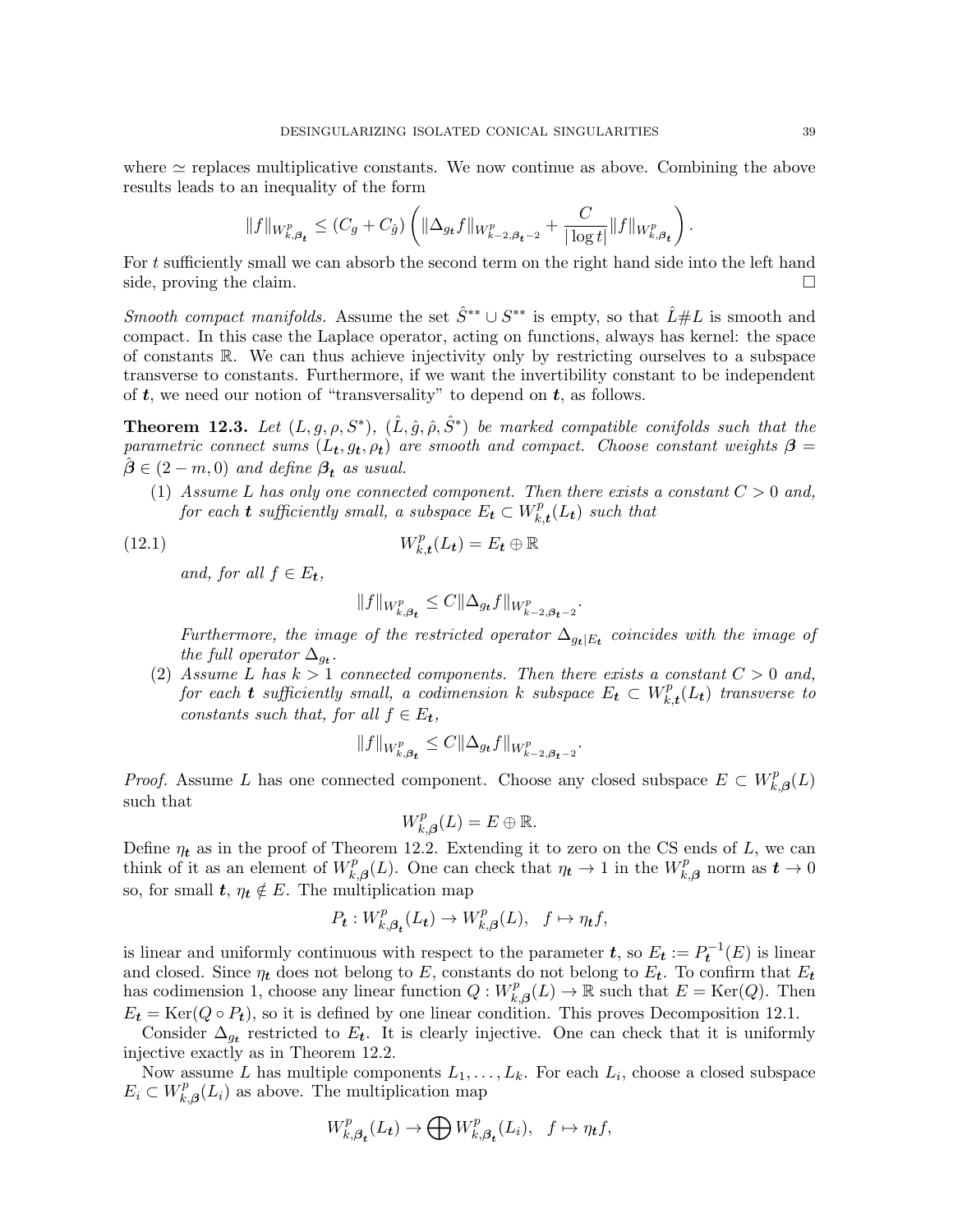is again linear and uniformly continuous, so we can define  $E_t$  as the inverse of  $E_1 \oplus \ldots \oplus E_k$ . One can again check that it has codimension k and that, restricted to this space,  $\Delta_{g_t}$  is uniformly injective.

Remark 12.4. Notice that, even though  $L_t$  is smooth and compact, the proof of Theorem 12.3 requires the use of radius functions and weights on the necks.

## 13. Further Sobolev-type inequalities on conifold connect sums

Given a conifold  $(L, g)$ , we can also apply the theory of Section 10 to the elliptic operator

(13.1) 
$$
D_g = d \oplus d_g^* : W_{k,\beta}^p(\Lambda^{even}) \to W_{k-1,\beta-1}^p(\Lambda^{odd}),
$$

defined from the bundle of all even-dimensional forms on L to the bundle of all odd-dimensional forms. As for the Laplacian, it is possible to define and study the exceptional weights for this operator. For any non-exceptional weight  $\beta$ , the operator  $D_g$  of Equation 13.1 is Fredholm. It is simple to conclude that, for such weights, the restricted operator

(13.2) 
$$
d: W_{k,\beta}^p(L) \to W_{k-1,\beta-1}^p(\Lambda^1)
$$

has closed image. Notice that  $Ker(d)$  can only contain constants. If the choice of weights is such that constants do not belong to the space  $W_k^p$ .  $k_{k,\beta}(L)$ , the operator d of Equation 13.2 is a topological isomorphism onto its image and can be inverted. In particular there exists  $C > 0$ such that, for any  $f \in W_k^p$  $f_{k,\boldsymbol{\beta}}^{p}(L),$ 

$$
||f||_{W_{k,\beta}^p} \leq C||df||_{W_{k-1,\beta-1}^p}.
$$

We now want to show that, on conifolds obtained as parametric connect sums, such  $C$  can chosen independently of  $t$ . For brevity, we restrict our attention to the non-compact case.

**Theorem 13.1.** Let  $(\hat{L}, \hat{g}, \hat{\rho}, \hat{\beta}, \hat{S}^*)$  be a weighted AC-marked conifold. Assume that  $\hat{\boldsymbol{\beta}}$  is non-exceptional for the operator

$$
D_{\hat{g}}: W^p_{k,\hat{\boldsymbol{\beta}}}(\Lambda^{even}) \to W^p_{k-1,\hat{\boldsymbol{\beta}}-1}(\Lambda^{odd})
$$

defined on the manifold  $\hat{L}$  and that  $\hat{\beta}_i < 0$  for all ends  $\hat{S}_i \in \hat{S}^*$ .

Let  $(L, g, \rho, \beta, S^*)$  be a weighted CS-marked conifold. Assume  $\beta$  is non-exceptional for the operator

$$
D_g: W^p_{k,\beta}(\Lambda^{even}) \to W^p_{k-1,\beta-1}(\Lambda^{odd})
$$

defined on the manifold  $L$  and that each connected component of  $L$  has at least one end, e.g. S 0 , satisfying the condition

$$
\begin{cases} \beta_1 < 0 \text{ if } S' \text{ is } AC \\ \beta_1 > 0 \text{ if } S' \text{ is } CS. \end{cases}
$$

Now assume that L,  $\hat{L}$  are compatible. Then, for all ends  $S_i \in S^*$ ,  $\beta_i = \hat{\beta}_i < 0$ . This implies that  $S' \in S^{**}$  so each connect sum  $L_t$  has at least one end.

There exists  $C > 0$  such that, for all  $f \in W_k^p$  $E_{k,\boldsymbol{\beta}_t}^{p}(L_t)$ ,

(13.3) 
$$
||f||_{W_{k,\beta_{t}}^{p}} \leq C||df||_{W_{k-1,\beta_{t}-1}^{p}}.
$$

*Proof.* As seen above, the assumptions prove that the operator  $d$  is a topological isomorphism (onto its image) between Sobolev spaces on both manifolds L,  $\hat{L}$ . This means that there exist constants  $C_g$ ,  $C_{\hat{g}}$  satisfying the analogue of Equation 13.3 on both manifolds separately. We can use  $C_g$ ,  $C_{\hat{g}}$  to build C satisfying Equation 13.3 on  $L_t$  using the same ideas introduced in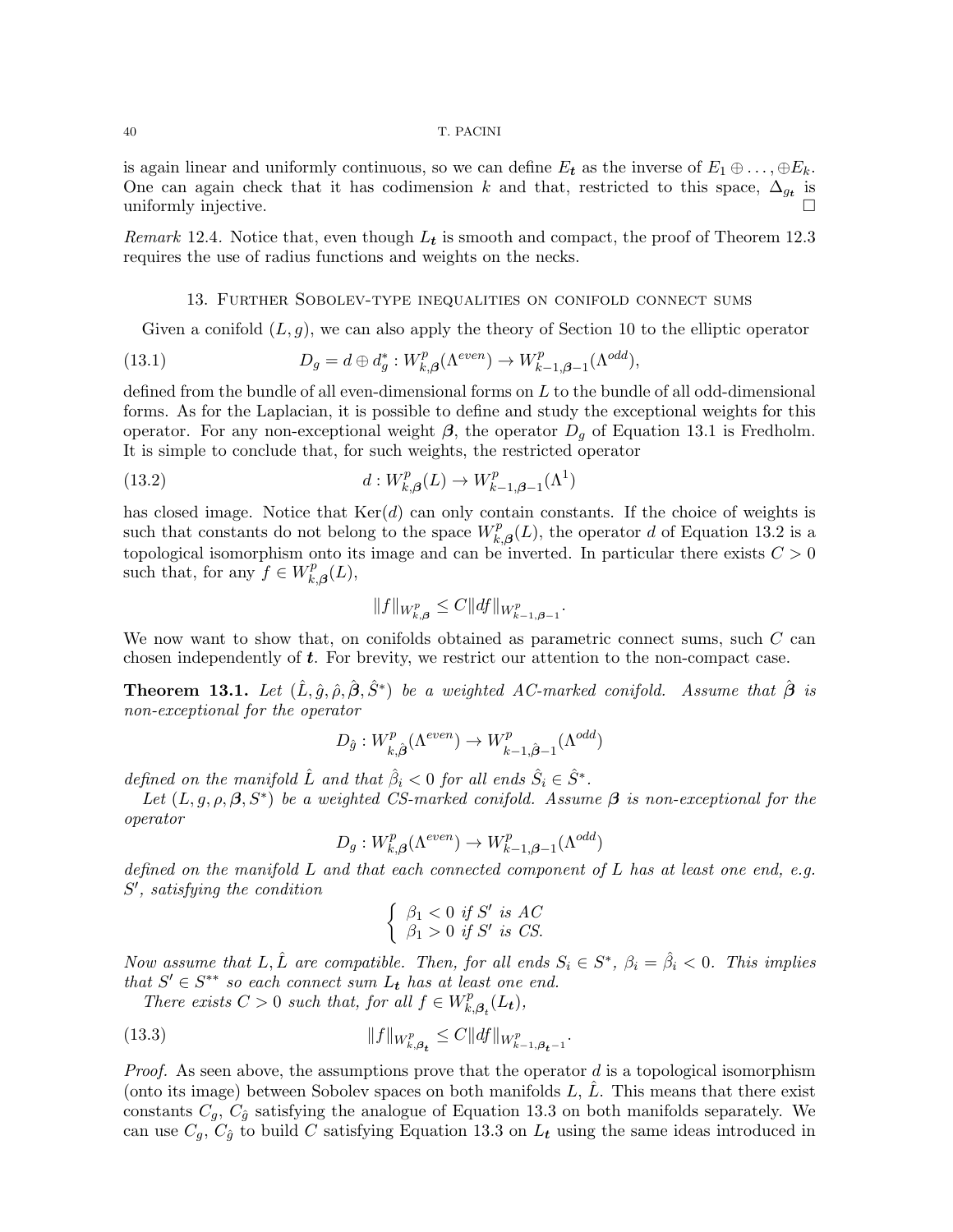the proof of Theorem 12.2. There is only one difference, as follows. In the proof of Theorem 12.2 we use the equality

$$
t^{-\beta_i}C_{\hat{g}}\|\Delta_{\hat{g}}((1-\eta_t)f)\|_{W^p_{k-2,\hat{\beta}-2}(\hat{g},\hat{\rho})}=t^{2-\beta_i}C_{\hat{g}}\|\Delta_{t^2\hat{g}}((1-\eta_t)f)\|_{W^p_{k-2,\hat{\beta}-2}(\hat{g},\hat{\rho})}.
$$

The factor  $t^{2-\beta_i}$  is then cancelled by rescaling. In particular, the above equality uses the fact that the Laplacian depends on the metric and rescales in a specific way.

In the case at hand the operator d does not depend on the metric. However, notice that it takes functions into 1-forms: it is this property that allows us to conclude. Specifically, setting  $\alpha_t = d((1 - \eta_t)f)$  and assuming  $\hat{\beta}$  is constant to simplify the notation, we find:

$$
\begin{split} \|\alpha_t\|_{W^p_{k-1,\hat{\beta}-1}(\hat{g},\hat{\rho})}^p &= \sum_j \int_{\hat{L}} |\hat{\rho}^{1-\hat{\beta}+j} \nabla^j \alpha_t|_{\hat{g}\otimes\hat{g}}^p \hat{\rho}^{-m} \mathrm{vol}_{\hat{g}} \\ &= t^{p\hat{\beta}} \sum_j \int_{\hat{L}} |(t\hat{\rho})^{1-\hat{\beta}+j} \nabla^j \alpha_t|_{t^2 \hat{g}\otimes t^2 \hat{g}}^p (t\hat{\rho})^{-m} \mathrm{vol}_{t^2 \hat{g}} \\ &= t^{p\hat{\beta}} \|\alpha_t\|_{W^p_{k-1,\hat{\beta}-1}(t^2 \hat{g}, t\hat{\rho})}^p. \end{split}
$$

The proof can now continue as for Theorem 12.2.  $\Box$ 

Combining Theorems 7.7 and 13.1 we obtain the following improvement of the weighted Sobolev Embedding Theorems, Part 1, for parametric connect sums.

**Corollary 13.2.** Let  $(L, g, \rho, \beta, S^*)$ ,  $(\hat{L}, \hat{g}, \hat{\rho}, \hat{\beta}, \hat{S}^*)$  be marked compatible conifolds as in Theorem 13.1. Define  $L_t$  as in Definition 7.6. Then there exists  $C > 0$  such that, for all  $1 \leq p < m$ , t and  $f \in W_1^p$  $T_{1,\boldsymbol{\beta_t}}^p(L_t)$ ,

$$
||f||_{L^{p^*}_{\beta_t}} \leq C||df||_{L^p_{\beta_t - 1}}.
$$

Remark 13.3. Following standard terminology in the literature we can refer to Equation 13.3 as a "uniform weighted Poincaré inequality" and to Corollary 13.2 as a "uniform weighted Gagliardo-Nirenberg-Sobolev inequality". Alternatively, following [4] Chapter 8, the latter is a "uniform weighted Euclidean-type Sobolev inequality".

#### **REFERENCES**

- 1. Robert A. Adams, Sobolev spaces, Academic Press, New York-London, 1975, Pure and Applied Mathematics, Vol. 65.
- 2. Claudio Arezzo and Frank Pacard, Complete, embedded, minimal n-dimensional submanifolds in  $\mathbb{C}^n$ , Comm. Pure Appl. Math. 56 (2003), no. 3, 283–327.
- 3. Adrian Butscher, Regularizing a singular special Lagrangian variety, Comm. Anal. Geom. 12 (2004), no. 4, 733–791.
- 4. Emmanuel Hebey, Nonlinear analysis on manifolds: Sobolev spaces and inequalities, Courant Lecture Notes in Mathematics, vol. 5, New York University Courant Institute of Mathematical Sciences, New York, 1999.
- 5. Dominic Joyce, Special Lagrangian submanifolds with isolated conical singularities. I. Regularity, Ann. Global Anal. Geom. 25 (2004), no. 3, 201–251.
- 6.  $\ldots$ , Special Lagrangian submanifolds with isolated conical singularities. III. Desingularization, the unobstructed case, Ann. Global Anal. Geom. 26 (2004), no. 1, 1–58.
- 7. , Special Lagrangian submanifolds with isolated conical singularities. IV. Desingularization, obstructions and families, Ann. Global Anal. Geom. 26 (2004), no. 2, 117–174.
- 8. Dominic Joyce and Sema Salur, Deformations of asymptotically cylindrical coassociative submanifolds with fixed boundary, Geom. Topol.  $9$  (2005), 1115–1146 (electronic).
- 9. Yng-Ing Lee, Embedded special Lagrangian submanifolds in Calabi-Yau manifolds, Comm. Anal. Geom. 11 (2003), no. 3, 391–423.
- 10. Robert Lockhart, Fredholm, Hodge and Liouville theorems on noncompact manifolds, Trans. Amer. Math. Soc. 301 (1987), no. 1, 1–35.